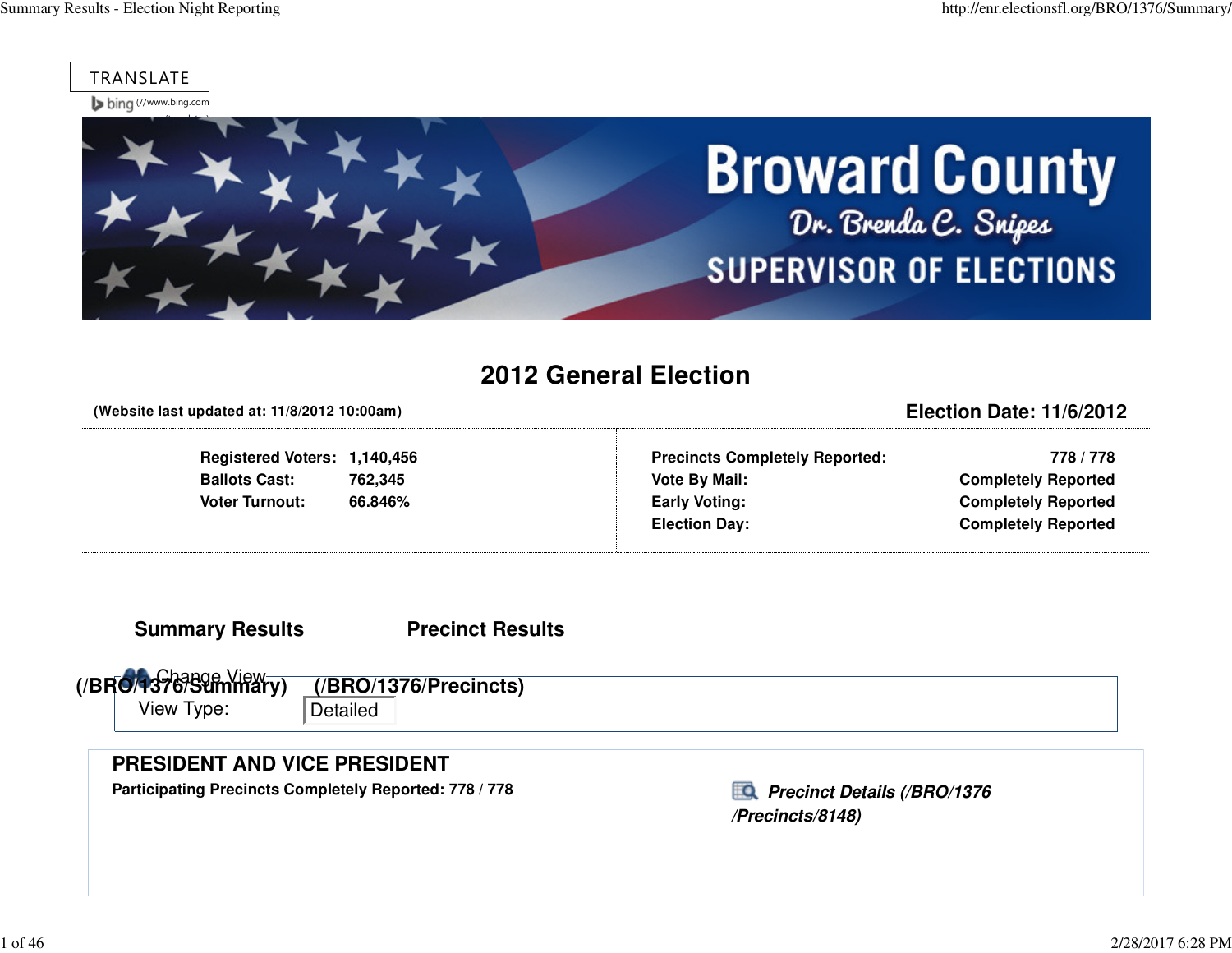Y.

 $\mathcal{A}$ 

| <b>Choice</b>                      | <b>Election</b><br>Day | <b>Vote</b><br><b>By</b><br>Mail | Early<br><b>Votes</b> | <b>Total</b><br><b>Votes</b> | Percentage |
|------------------------------------|------------------------|----------------------------------|-----------------------|------------------------------|------------|
| <b>Mitt Romney (REP)</b>           | 126,840                | 62,758                           | 54,503                | 244,101                      | 32.020%    |
| <b>Barack Obama (DEM)</b>          | 210,035                | 105,966                          | 192,311               | 508,312                      | 66.677%    |
| <b>Thomas Robert Stevens (OBJ)</b> | 131                    | 61                               | 43                    | 235                          | 0.031%     |
| <b>Gary Johnson (LBT)</b>          | 1,549                  | 445                              | 378                   | 2,372                        | 0.311%     |
| Virgil H. Goode, Jr. (CPF)         | 77                     | 33                               | 22                    | 132                          | 0.017%     |
| Jill Stein (GRE)                   | 348                    | 130                              | 96                    | 574                          | 0.075%     |
| <b>Andre Barnett (REF)</b>         | 32                     | 17                               | 9                     | 58                           | 0.008%     |
| <b>Stewart Alexander (SOC)</b>     | 52                     | 14                               | 11                    | 77                           | 0.010%     |
| <b>Peta Lindsay (PSL)</b>          | 15                     | 4                                | $\overline{7}$        | 26                           | 0.003%     |
| <b>Roseanne Barr (PFP)</b>         | 223                    | 119                              | 43                    | 385                          | 0.051%     |
| Tom Hoefling (AIP)                 | 30                     | 13                               | 3                     | 46                           | 0.006%     |
| Ross C. "Rocky" Anderson (JPF)     | 61                     | 31                               | 12                    | 104                          | 0.014%     |
| <b>WRITE-IN (NON)</b>              | 559                    | 245                              | 128                   | 932                          | 0.122%     |
| <b>OVER VOTES (GEN)</b>            | 1,479                  | 522                              | 563                   | 2,564                        | 0.336%     |
| <b>UNDER VOTES (GEN)</b>           | 1,352                  | 601                              | 474                   | 2,427                        | 0.318%     |

### **UNITED STATES SENATOR ALL PCTS**

**Participating Precincts Completely Reported: 778 / 778 Precinct Details (/BRO/1376**

**Connie Mack (REP)**

**Bill Nelson (DEM)**

# **/Precincts/8149)**

|     | <b>Choice</b> | <b>Election</b><br>Day | Vote<br>By<br><b>Mail</b> | Early<br><b>Votes</b> | <b>Total</b><br><b>Votes</b> | Percentage |  |
|-----|---------------|------------------------|---------------------------|-----------------------|------------------------------|------------|--|
| P): |               | 109,236                | 54,420                    | 49,147                | 212,803                      | 27.926%    |  |
|     |               | 211,441                | 107,938                   | 191,608               | 510,987                      | 67.056%    |  |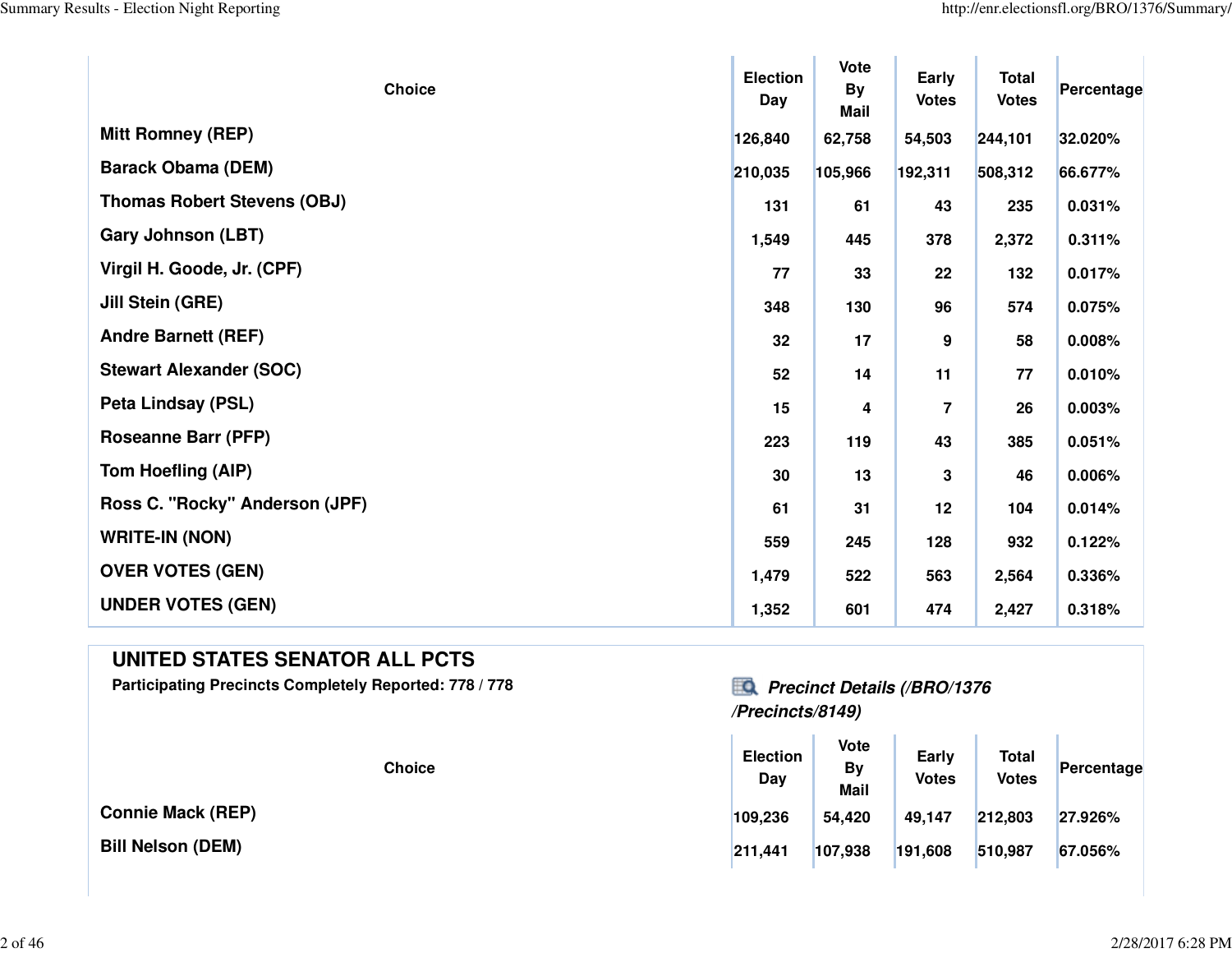| <b>Choice</b>            | <b>Election</b><br>Day | <b>Vote</b><br><b>By</b><br>Mail | Early<br><b>Votes</b> |        | <b>Total Votes Percentage</b> |
|--------------------------|------------------------|----------------------------------|-----------------------|--------|-------------------------------|
| <b>Bill Gaylor (NPA)</b> | 2,889                  | 1,481                            | 1,012                 | 5,382  | 0.706%                        |
| Chris Borgia (NPA)       | 2,719                  | 1,126                            | 944                   | 4,789  | 0.628%                        |
| <b>WRITE-IN (NON)</b>    | 343                    | 107                              | 129                   | 579    | 0.076%                        |
| <b>OVER VOTES (GEN)</b>  | 324                    | 168                              | 191                   | 683    | $0.090\%$                     |
| <b>UNDER VOTES (GEN)</b> | 15,831                 | 5,400                            | 5,572                 | 26,803 | 3.517%                        |

### **REPRESENTATIVE IN CONGRESS 20TH CONGRESSIONAL**

Participating Precincts Completely Reported: 210 / 210<br> **Participating Precinct Details (/BRO/1376** 

### **/Precincts/8150)**

| <b>Choice</b>              | <b>Election</b><br>Day | <b>Vote</b><br><b>By</b><br><b>Mail</b> | Early<br><b>Votes</b> | <b>Total</b><br><b>Votes</b> | Percentage |
|----------------------------|------------------------|-----------------------------------------|-----------------------|------------------------------|------------|
| Alcee L. Hastings (DEM)    | 54,593                 | 30,198                                  | 65,918                | 150,709                      | 82.227%    |
| <b>Randall Terry (NPA)</b> | 10,192                 | 5,371                                   | 3,806                 | 19,369                       | 10.568%    |
| <b>WRITE-IN (NON)</b>      | 232                    | 100                                     | 147                   | 479                          | 0.261%     |
| <b>OVER VOTES (GEN)</b>    | 29                     | 15                                      | 17                    | 61                           | 0.033%     |
| <b>UNDER VOTES (GEN)</b>   | 7,028                  | 2,629                                   | 3,010                 | 12,667                       | 6.911%     |

### **REPRESENTATIVE IN CONGRESS 21ST CONGRESSIONAL**

Participating Precincts Completely Reported: 105 / 105<br> **Precinct Details (/BRO/1376** 

**Ted Deutch (DEM)**

**W Michael (Mike) Trout (NPA)**

### **/Precincts/8151)**

| <b>Choice</b>      | <b>Election</b><br>Day | Vote<br><b>By</b><br><b>Mail</b> | Early<br><b>Votes</b> | <b>Total</b><br><b>Votes</b> | Percentage |
|--------------------|------------------------|----------------------------------|-----------------------|------------------------------|------------|
|                    | 37,326                 | 17,244                           | 24,314                | 78,884                       | 65.368%    |
| <b>Trout (NPA)</b> | 8,054                  | 3,614                            | 2,642                 | 14,310                       | 11.858%    |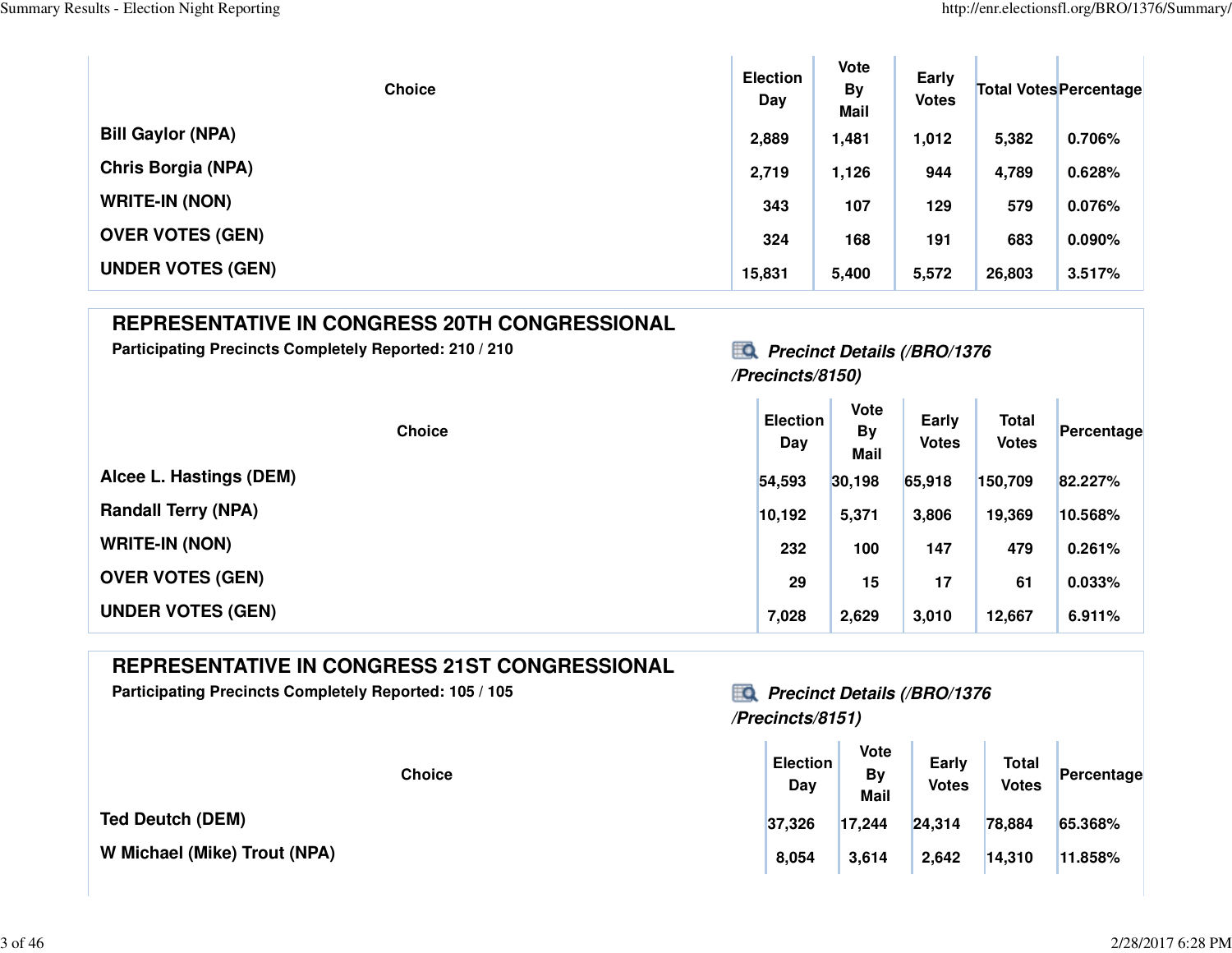| <b>Choice</b>            | <b>Election</b><br>Day | Vote<br><b>By</b><br><b>Mail</b> | Early<br><b>Votes</b> | <b>Total</b><br><b>Votes</b> | Percentage |
|--------------------------|------------------------|----------------------------------|-----------------------|------------------------------|------------|
| <b>Cesar Henao (NPA)</b> | 6,157                  | 2,512                            | 3,540                 | 12,209                       | 10.117%    |
| <b>OVER VOTES (GEN)</b>  | 15                     | 10                               | 8                     | 33                           | 0.027%     |
| <b>UNDER VOTES (GEN)</b> | 8,955                  | 3,348                            | 2,937                 | 15,240                       | 12.629%    |

| <b>REPRESENTATIVE IN CONGRESS 22ND CONGRESSIONAL</b>   |                                                               |                                  |                       |                              |            |  |  |
|--------------------------------------------------------|---------------------------------------------------------------|----------------------------------|-----------------------|------------------------------|------------|--|--|
| Participating Precincts Completely Reported: 193 / 193 | <b>Precinct Details (/BRO/1376)</b><br>ĦΟ<br>/Precincts/8152) |                                  |                       |                              |            |  |  |
| <b>Choice</b>                                          | <b>Election</b><br>Day                                        | <b>Vote</b><br><b>By</b><br>Mail | Early<br><b>Votes</b> | <b>Total</b><br><b>Votes</b> | Percentage |  |  |
| <b>Adam Hasner (REP)</b>                               | 32,719                                                        | 19,003                           | 13,731                | 65,453                       | 43.971%    |  |  |
| Lois Frankel (DEM)                                     | 29,679                                                        | 19,852                           | 25,356                | 74,887                       | 50.309%    |  |  |
| <b>OVER VOTES (GEN)</b>                                | 18                                                            | 11                               | 9                     | 38                           | 0.026%     |  |  |
| <b>UNDER VOTES (GEN)</b>                               | 4,859                                                         | 2,066                            | 1,551                 | 8,476                        | 5.694%     |  |  |

| Participating Precincts Completely Reported: 239 / 239 |  |  |  |  |
|--------------------------------------------------------|--|--|--|--|
|--------------------------------------------------------|--|--|--|--|

### **Participation Comparis Comparison Precinct Details (/BRO/1376 /Precincts/8153)**

| <b>Choice</b>                  | <b>Election</b><br>Day | Vote<br><b>By</b><br><b>Mail</b> | Early<br><b>Votes</b> | <b>Total</b><br><b>Votes</b> | Percentage |
|--------------------------------|------------------------|----------------------------------|-----------------------|------------------------------|------------|
| <b>Karen Harrington (REP)</b>  | 39,086                 | 18,429                           | 19,597                | 77,112                       | 34.143%    |
| Debbie Wasserman Schultz (DEM) | 61,721                 | 29,646                           | 45,676                | 137,043                      | 60.679%    |
| Ilya Katz (NPA)                | 1,310                  | 439                              | 483                   | 2,232                        | 0.988%     |
| <b>OVER VOTES (GEN)</b>        | 49                     | 27                               | 17                    | 93                           | 0.041%     |
| <b>UNDER VOTES (GEN)</b>       | 5,714                  | 1,652                            | 2,002                 | 9,368                        | 4.148%     |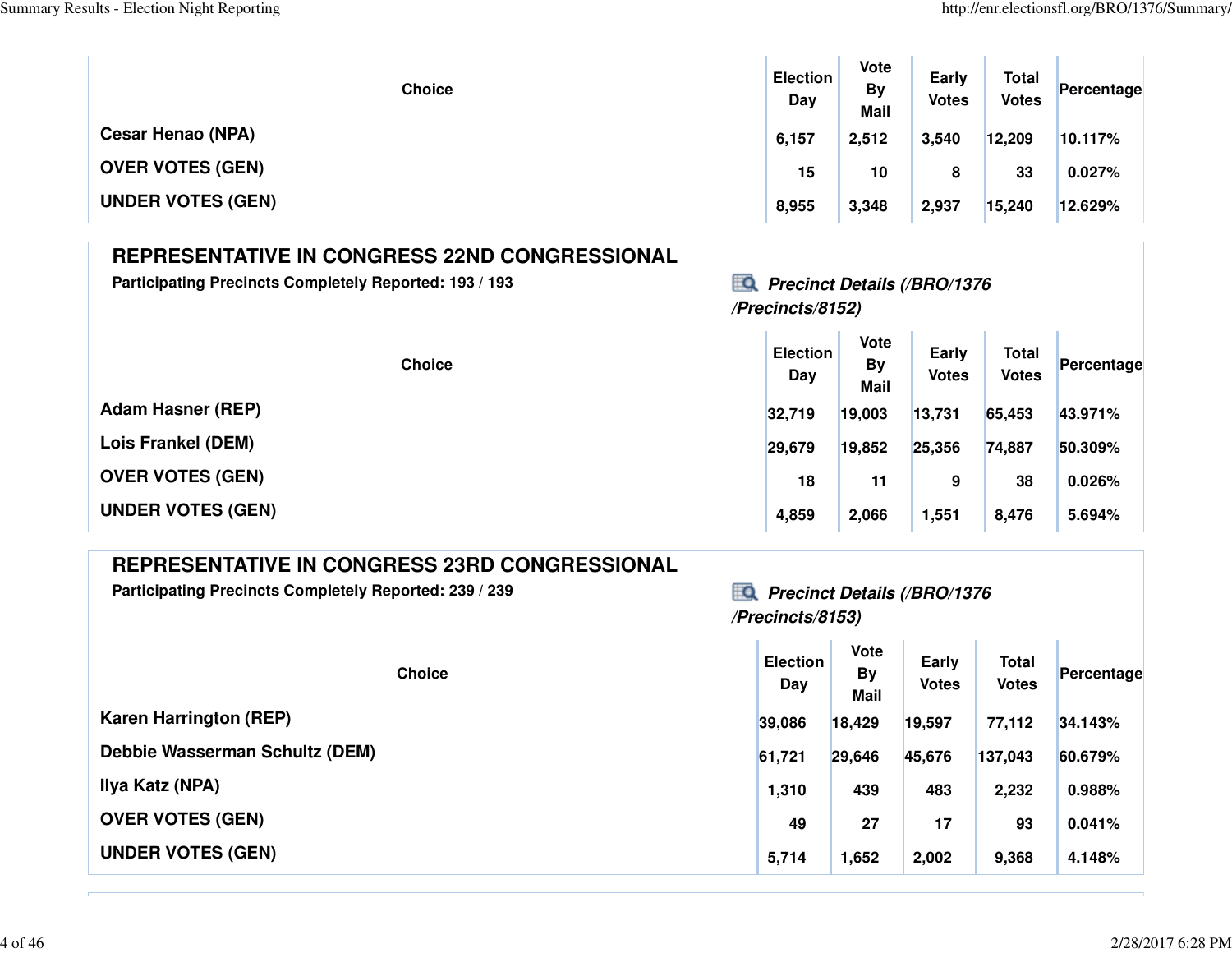### **REPRESENTATIVE IN CONGRESS 25TH CONGRESSIONAL**

**Participating Precincts Completely Reported: 22 / 2**

#### **22** Precinct Details (/BRO/1376 **/Precincts/8154)**

| <b>Choice</b>                   | <b>Election</b><br>Day | <b>Vote</b><br><b>By</b><br><b>Mail</b> | Early<br><b>Votes</b> | Total<br><b>Votes</b> | Percentage |
|---------------------------------|------------------------|-----------------------------------------|-----------------------|-----------------------|------------|
| <b>Mario Diaz-Balart (REP)</b>  | 7,418                  | 3,262                                   | 5,427                 | 16,107                | 52.113%    |
| <b>VoteForEddie.Com (NPA)</b>   | 937                    | 383                                     | 1,086                 | 2,406                 | 7.784%     |
| <b>Stanley Blumenthal (NPA)</b> | 1,912                  | 1,135                                   | 2,945                 | 5,992                 | 19.387%    |
| <b>OVER VOTES (GEN)</b>         | $\mathbf{2}$           | 2                                       | 3                     | 7                     | 0.023%     |
| <b>UNDER VOTES (GEN)</b>        | 2,234                  | 1,020                                   | 3,142                 | 6,396                 | 20.694%    |

#### **STATE ATTORNEY ALL PCTS**

Participating Precincts Completely Reported: 778 / 778*Precinct Details (/BRO/1376* 

### **/Precincts/8155)**

| <b>Choice</b>            | <b>Election</b><br>Day | <b>Vote</b><br>By<br><b>Mail</b> | Early<br><b>Votes</b> | <b>Total</b><br><b>Votes</b> | Percentage |
|--------------------------|------------------------|----------------------------------|-----------------------|------------------------------|------------|
| Jim Lewis (REP)          | 112,871                | 54,856                           | 50,374                | 218,101                      | 28.621%    |
| <b>Mike Satz (DEM)</b>   | 199,242                | 104,418                          | 185,885               | 489,545                      | 64.243%    |
| <b>OVER VOTES (GEN)</b>  | 113                    | 105                              | 95                    | 313                          | 0.041%     |
| <b>UNDER VOTES (GEN)</b> | 30,557                 | 11,261                           | 12,249                | 54,067                       | 7.095%     |

### **STATE SENATOR 29TH STATE SENATE**

**Participating Precincts Completely Reported: 185 / 185 Precinct Details (/BRO/1376**

**Choice**

# **/Precincts/8156)**

| е | Election<br>Day | Vote<br>By<br><b>Mail</b> | Early<br><b>Votes</b> | <b>Total</b><br><b>Votes</b> | Percentage |
|---|-----------------|---------------------------|-----------------------|------------------------------|------------|
|---|-----------------|---------------------------|-----------------------|------------------------------|------------|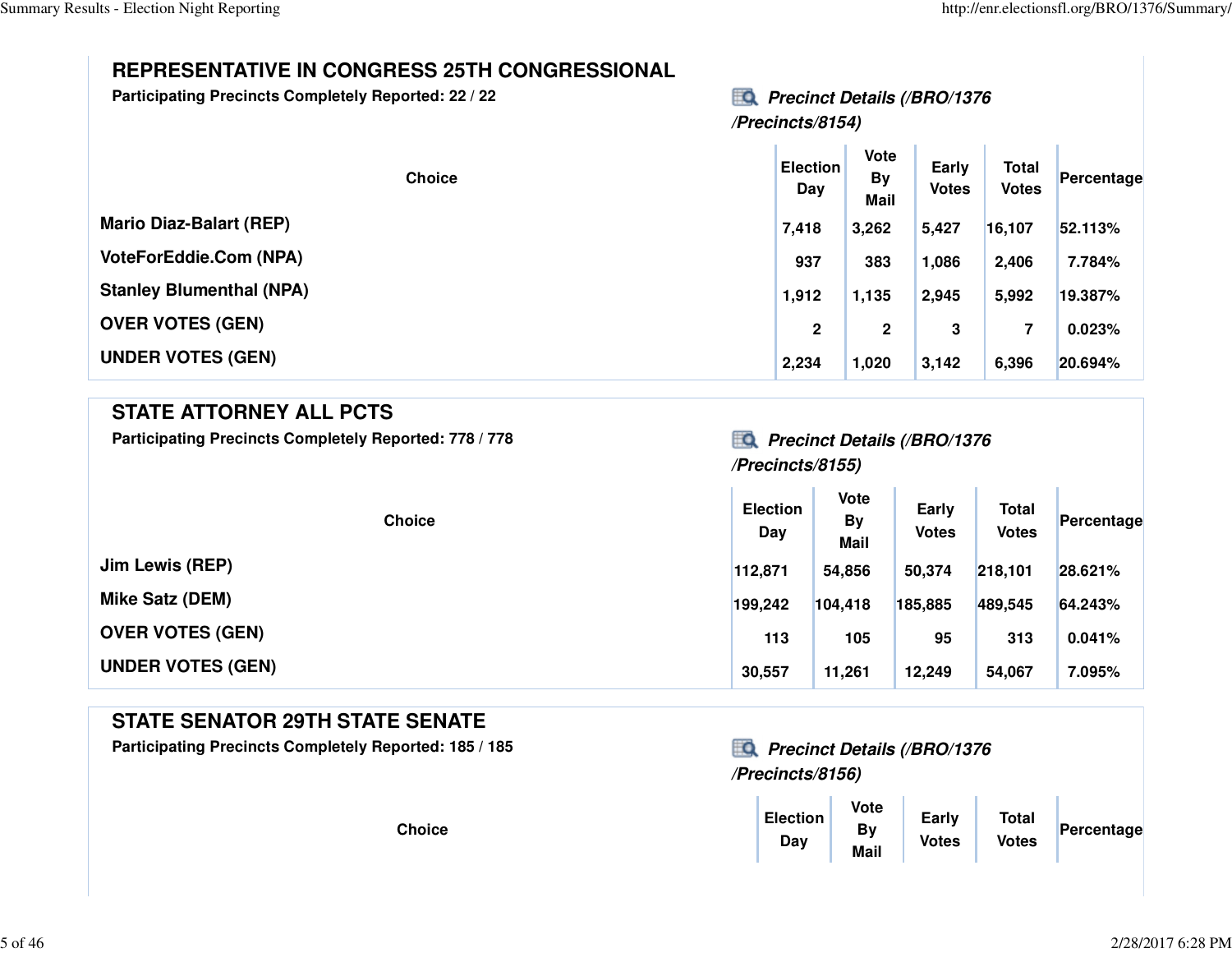| <b>Choice</b>            | <b>Election</b><br>Day | <b>Vote</b><br>By<br><b>Mail</b> | Early<br><b>Votes</b> |         | <b>Total Votes Percentage</b> |
|--------------------------|------------------------|----------------------------------|-----------------------|---------|-------------------------------|
| Soren Swensen (REP)      | 35,710                 | 16,034                           | 17,649                | 69,393  | 32.592%                       |
| <b>Jeremy Ring (DEM)</b> | 54,954                 | 27,325                           | 42,505                | 124,784 | 58.609%                       |
| <b>OVER VOTES (GEN)</b>  | 14                     | 28                               | 9                     | 51      | 0.024%                        |
| <b>UNDER VOTES (GEN)</b> | 10,556                 | 4,061                            | 4,066                 | 18,683  | 8.775%                        |

### **STATE SENATOR 31ST STATE SENATE**

**Participating Precincts Completely Reported: 229 / 229 Precinct Details (/BRO/1376**

# **/Precincts/8157)**

| <b>Choice</b>                              | <b>Election</b><br>Day | Vote<br><b>By</b><br><b>Mail</b> | Early<br><b>Votes</b> | <b>Total</b><br><b>Votes</b> | Percentage |
|--------------------------------------------|------------------------|----------------------------------|-----------------------|------------------------------|------------|
| <b>Christopher "Chris" Smithmyer (REP)</b> | 14,369                 | 6,906                            | 5,947                 | 27,222                       | 14.673%    |
| <b>Christopher "Chris" Smith (DEM)</b>     | 52.641                 | 28,530                           | 66,447                | 147,618                      | 79.568%    |
| <b>OVER VOTES (GEN)</b>                    | 35                     | 34                               | 61                    | 130                          | 0.070%     |
| <b>UNDER VOTES (GEN)</b>                   | 5,388                  | 2,367                            | 2,799                 | 10,554                       | 5.689%     |

### **STATE SENATOR 33RD STATE SENATE**

**Participating Precincts Completely Reported: 212 / 212 Precinct Details (/BRO/1376**

**Juan Selaya (REP)**

**Eleanor Sobel (DEM)**

**WRITE-IN (NON)**

**OVER VOTES (GEN)**

### **/Precincts/8158)**

| <b>Choice</b> | <b>Election</b><br><b>Day</b> | <b>Vote</b><br><b>By</b><br><b>Mail</b> | <b>Early</b><br><b>Votes</b> | <b>Total</b><br><b>Votes</b> | Percentage |  |
|---------------|-------------------------------|-----------------------------------------|------------------------------|------------------------------|------------|--|
| EP)           | 32,637                        | 15,167                                  | 14,879                       | 62,683                       | 29.910%    |  |
| DEM)          | 57,012                        | 30,257                                  | 43,537                       | 130,806                      | 62.415%    |  |
|               | 226                           | 72                                      | 141                          | 439                          | 0.209%     |  |
| <b>GEN)</b>   | 59                            | 38                                      | 26                           | 123                          | 0.059%     |  |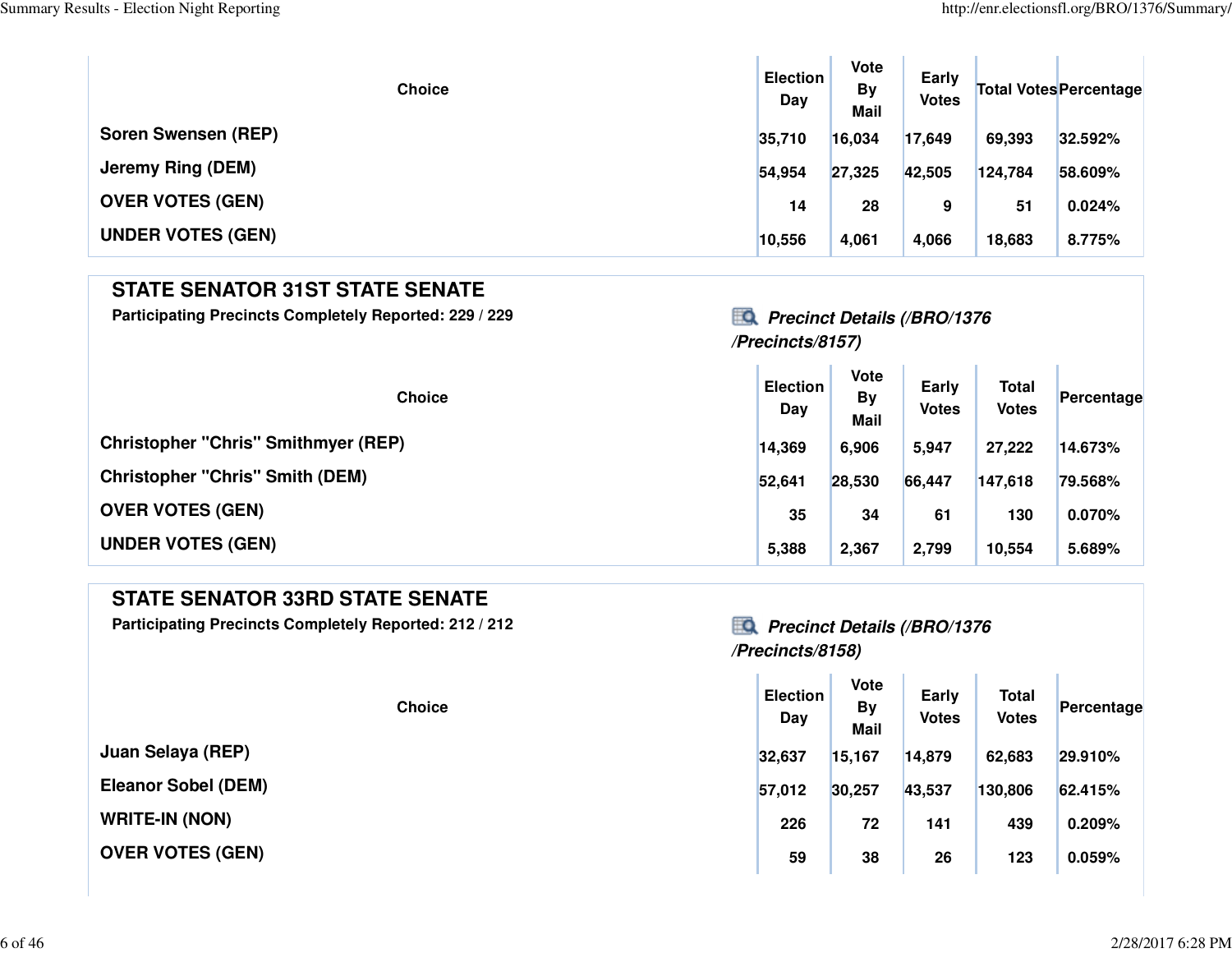$\mathbb{L}$ 

| <b>Choice</b>            | <b>Election</b><br>Day | Vote<br>Bv<br><b>Mail</b> | Early<br><b>Votes</b> |        | Total Votes Percentage |
|--------------------------|------------------------|---------------------------|-----------------------|--------|------------------------|
| <b>UNDER VOTES (GEN)</b> | 8,960                  | 3,269                     | 3,293                 | 15,522 | .406%                  |

### **STATE SENATOR 34TH STATE SENATE**

**Participating Precincts Completely Reported: 99 / 99 Precinct Details (/BRO/1376**

### **/Precincts/8159)**

| <b>Choice</b>                | <b>Election</b><br>Day | <b>Vote</b><br><b>By</b><br>Mail | <b>Early</b><br><b>Votes</b> | <b>Total</b><br><b>Votes</b> | Percentage |
|------------------------------|------------------------|----------------------------------|------------------------------|------------------------------|------------|
| <b>Ellyn Bogdanoff (REP)</b> | 19,597                 | 13,426                           | 8,574                        | 41,597                       | 50.340%    |
| <b>Maria Sachs (DEM)</b>     | 14,855                 | 9,690                            | 11,262                       | 35,807                       | 43.333%    |
| <b>OVER VOTES (GEN)</b>      | 10                     | 13                               | 4                            | 27                           | 0.033%     |
| <b>UNDER VOTES (GEN)</b>     | 2,959                  | 1,379                            | 863                          | 5,201                        | 6.294%     |

### **STATE REPRESENTATIVE 93RD STATE HOUSE**

Participating Precincts Completely Reported: 99 / 99<br>**Precinct Details (/BRO/1376** 

# **/Precincts/8160)**

| <b>Choice</b>                    | <b>Election</b><br>Day | <b>Vote</b><br><b>By</b><br><b>Mail</b> | Early<br><b>Votes</b> | <b>Total</b><br><b>Votes</b> | Percentage |
|----------------------------------|------------------------|-----------------------------------------|-----------------------|------------------------------|------------|
| <b>George Moraitis (REP)</b>     | 20,373                 | 13,179                                  | 8,722                 | 42,274                       | 50.745%    |
| <b>Gerri Ann Capotosto (DEM)</b> | 13,719                 | 9,579                                   | 11,152                | 34,450                       | 41.353%    |
| <b>OVER VOTES (GEN)</b>          | 6                      | 10                                      |                       | 23                           | 0.028%     |
| <b>UNDER VOTES (GEN)</b>         | 3,574                  | 1,831                                   | 1,155                 | 6,560                        | 7.874%     |

### **STATE REPRESENTATIVE 94TH STATE HOUSE**

Participating Precincts Completely Reported: 81 / 81<br> **Participating Precinct Details (/BRO/1376** 

**/Precincts/8161)**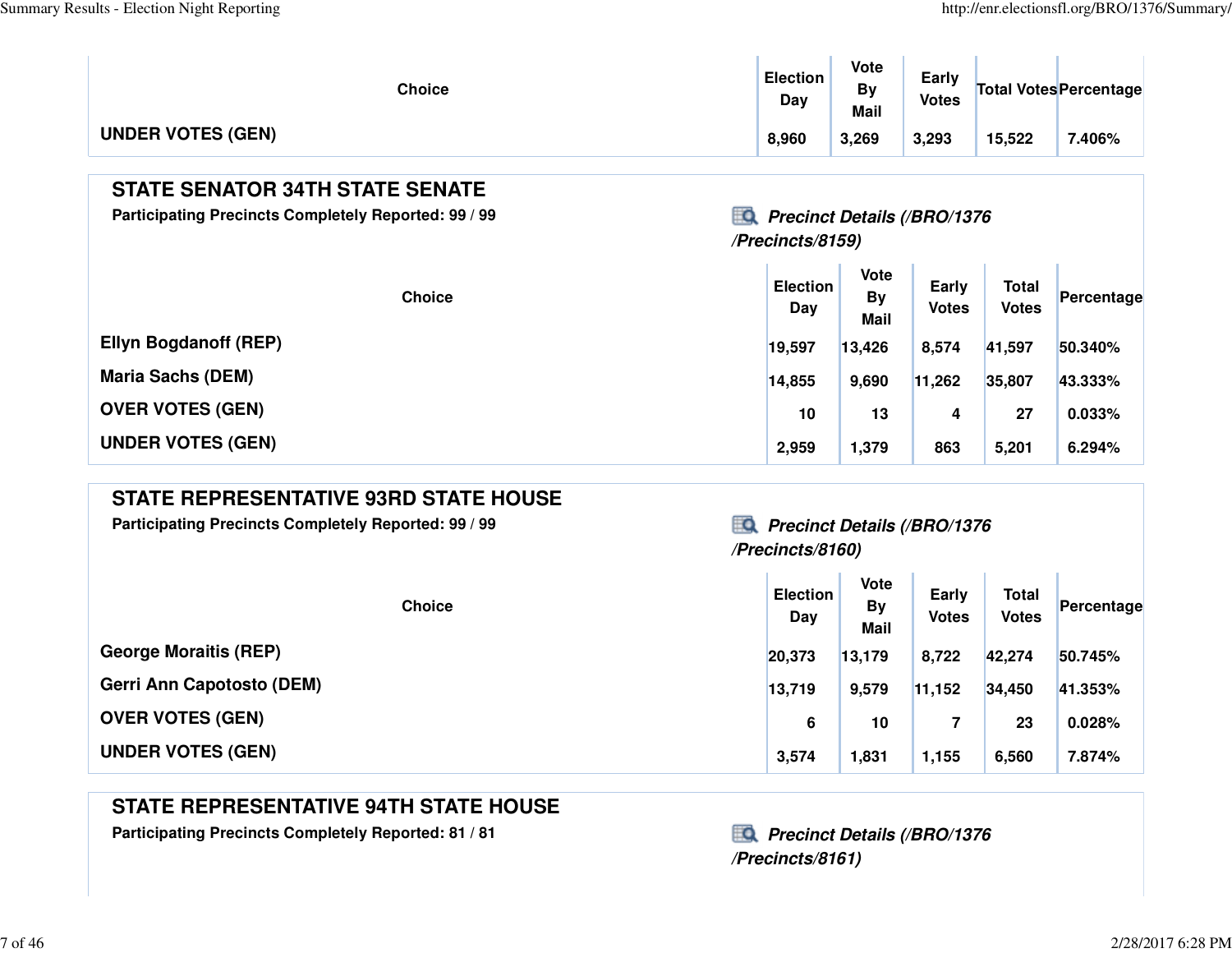| <b>Choice</b>                | <b>Election</b><br>Day | <b>Vote</b><br><b>By</b><br><b>Mail</b> | Early<br><b>Votes</b> | <b>Total</b><br><b>Votes</b> | Percentage |
|------------------------------|------------------------|-----------------------------------------|-----------------------|------------------------------|------------|
| <b>Scott Herman (REP)</b>    | 4,981                  | 2,665                                   | 2,564                 | 10,210                       | 14.922%    |
| Perry E. Thurston, Jr. (DEM) | 17,760                 | 11,154                                  | 25,425                | 54,339                       | 79.415%    |
| <b>OVER VOTES (GEN)</b>      | 11                     | 5                                       | 6                     | 22                           | 0.032%     |
| <b>UNDER VOTES (GEN)</b>     | 1,779                  | 833                                     | 1,241                 | 3,853                        | 5.631%     |

### **STATE REPRESENTATIVE 97TH STATE HOUSE**

Participating Precincts Completely Reported: 59 / 59<br>**Precinct Details (/BRO/1376** 

### **/Precincts/8162)**

| <b>Choice</b>              | <b>Election</b><br>Day | <b>Vote</b><br><b>By</b><br><b>Mail</b> | Early<br><b>Votes</b> | <b>Total</b><br><b>Votes</b> | Percentage |
|----------------------------|------------------------|-----------------------------------------|-----------------------|------------------------------|------------|
| <b>James Gleason (REP)</b> | 11,358                 | 4,839                                   | 4,443                 | 20,640                       | 28.663%    |
| Jared E. Moskowitz (DEM)   | 21,005                 | 9,814                                   | 14,748                | 45,567                       | 63.280%    |
| <b>OVER VOTES (GEN)</b>    |                        | 3                                       |                       | 17                           | 0.024%     |
| <b>UNDER VOTES (GEN)</b>   | 3,505                  | 1,204                                   | 1,076                 | 5,785                        | 8.034%     |

### **STATE REPRESENTATIVE 98TH STATE HOUSE**

Participating Precincts Completely Reported: 73 / 73<br>**Precinct Details (/BRO/1376** 

### **/Precincts/8163)**

The Co

| <b>Choice</b>                        | <b>Election</b><br>Day | Vote<br><b>By</b><br><b>Mail</b> | Early<br><b>Votes</b> | <b>Total</b><br><b>Votes</b> | Percentage |
|--------------------------------------|------------------------|----------------------------------|-----------------------|------------------------------|------------|
| <b>Cara Christine Pavalock (REP)</b> | 11,515                 | 5,417                            | 5,308                 | 22,240                       | 30.285%    |
| <b>Katie Edwards (DEM)</b>           | 19,662                 | 11,182                           | 14,456                | 45,300                       | 61.686%    |
| <b>OVER VOTES (GEN)</b>              | 4                      | 2                                | 4                     | 10                           | 0.014%     |
| <b>UNDER VOTES (GEN)</b>             | 3,339                  | 1,395                            | 1,152                 | 5,886                        | 8.015%     |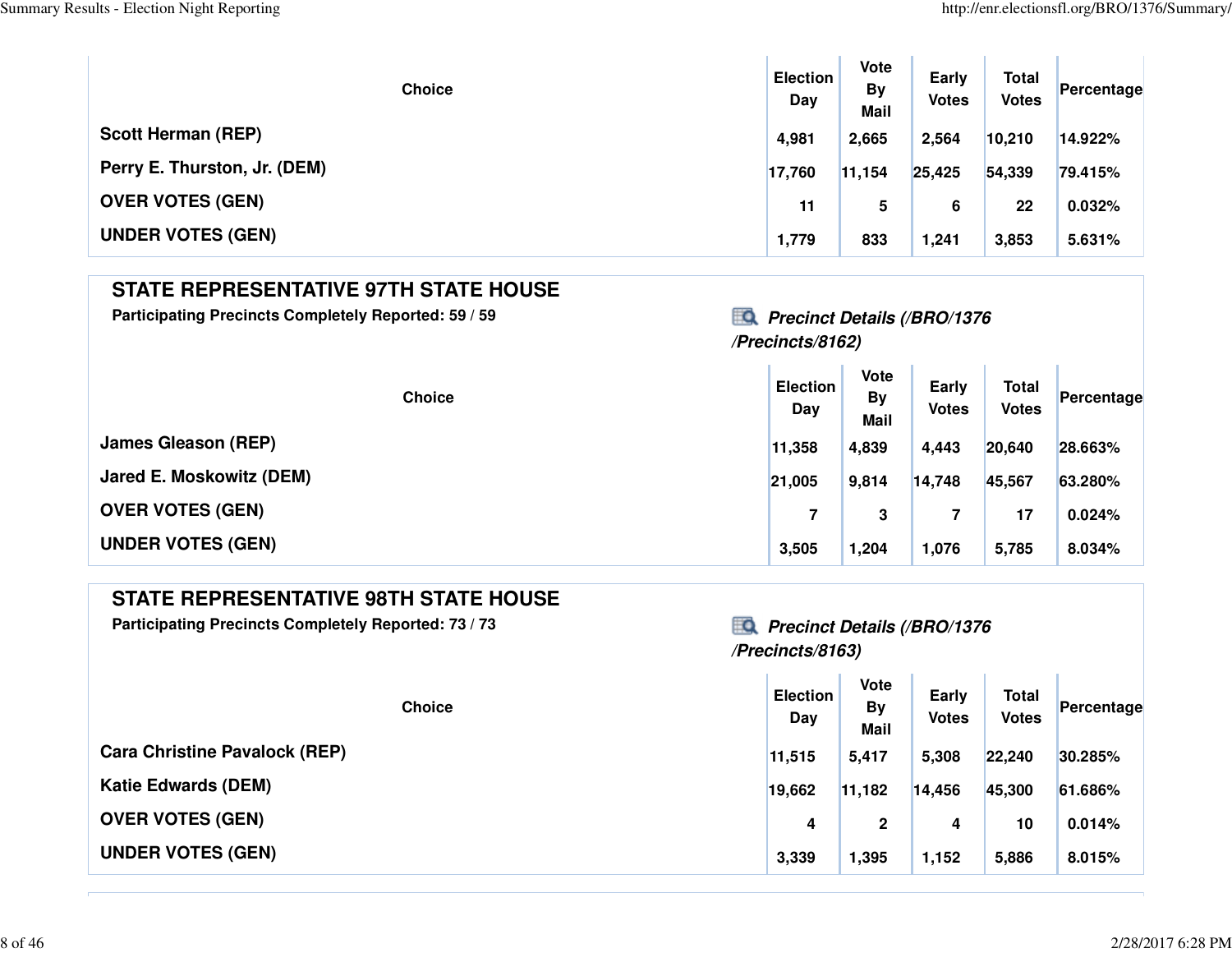### **STATE REPRESENTATIVE 99TH STATE HOUSE**

Participating Precincts Completely Reported: 86 / 86<br>**Precinct Details (/BRO/1376** 

**/Precincts/8164)**

| <b>Choice</b>                     | <b>Election</b><br>Day | <b>Vote</b><br><b>By</b><br><b>Mail</b> | Early<br><b>Votes</b> | <b>Total</b><br><b>Votes</b> | Percentage |
|-----------------------------------|------------------------|-----------------------------------------|-----------------------|------------------------------|------------|
| Elizabeth Anne "Libby" Eddy (REP) | 12,061                 | 4,759                                   | 4,427                 | 21,247                       | 31.528%    |
| Elaine J. Schwartz (DEM)          | 19,828                 | 9,117                                   | 11,438                | 40,383                       | 59.924%    |
| <b>OVER VOTES (GEN)</b>           | 4                      | 2                                       | 3                     | 9                            | 0.013%     |
| <b>UNDER VOTES (GEN)</b>          | 3,608                  | 1,169                                   | 974                   | 5,751                        | 8.534%     |

### **STATE REPRESENTATIVE 102ND STATE HOUSE**

Participating Precincts Completely Reported: 23 / 23<br>**Precinct Details (/BRO/1376** 

# **/Precincts/8165)**

| <b>Choice</b>                 | <b>Election</b><br>Day | <b>Vote</b><br><b>By</b><br><b>Mail</b> | Early<br><b>Votes</b> | <b>Total</b><br>Votes | Percentage |
|-------------------------------|------------------------|-----------------------------------------|-----------------------|-----------------------|------------|
| <b>Sharon Pritchett (DEM)</b> | 9,639                  | 3,849                                   | 10,166                | 23,654                | 82.692%    |
| <b>WRITE-IN (NON)</b>         | 256                    | 124                                     | 123                   | 503                   | 1.758%     |
| <b>OVER VOTES (GEN)</b>       | 3                      | 0                                       | $\mathbf{2}$          | 5                     | 0.017%     |
| <b>UNDER VOTES (GEN)</b>      | 2,411                  | 853                                     | 1,179                 | 4,443                 | 15.532%    |

### **STATE REPRESENTATIVE 103RD STATE HOUSE**

Participating Precincts Completely Reported: 8 / 8<br>**Precinct Details (/BRO/1376** 

**Manny Diaz, Jr. (REP)**

# **/Precincts/8166)**

| <b>Choice</b> | <b>Election</b><br>Day | Vote<br>By<br><b>Mail</b> | Early<br><b>Votes</b> | <b>Total</b><br><b>Votes</b> | Percentage |
|---------------|------------------------|---------------------------|-----------------------|------------------------------|------------|
|               | 3,659                  | 1,629                     | 2,773                 | 8,061                        | 49.765%    |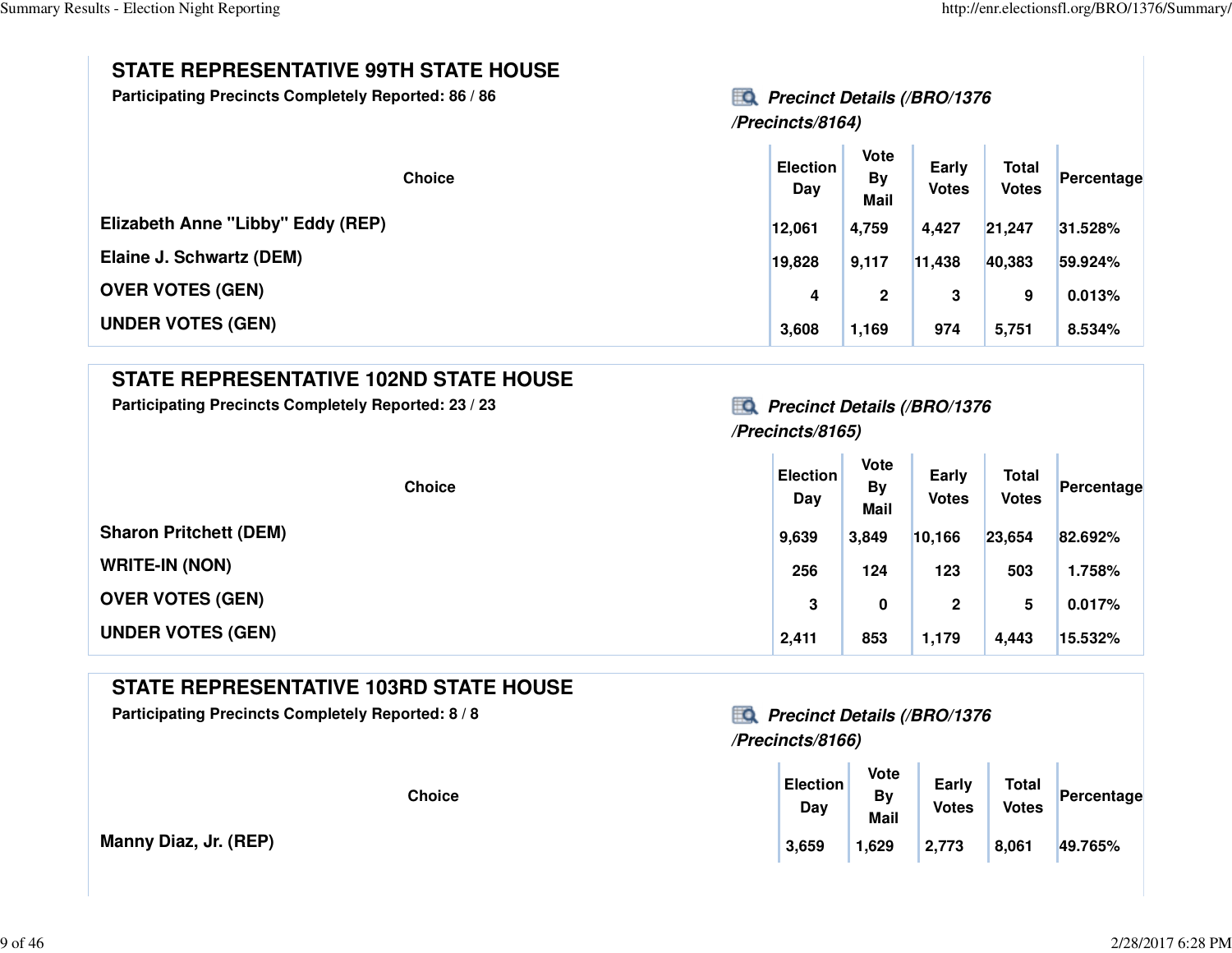| <b>Choice</b>            | <b>Election</b><br>Day | <b>Vote</b><br><b>By</b><br><b>Mail</b> | Early<br><b>Votes</b> | <b>Total</b><br><b>Votes</b> | Percentage |
|--------------------------|------------------------|-----------------------------------------|-----------------------|------------------------------|------------|
| <b>WRITE-IN (NON)</b>    | 338                    | 193                                     | 727                   | 1,258                        | 7.766%     |
| <b>OVER VOTES (GEN)</b>  | $\mathbf 2$            |                                         |                       | 4                            | 0.025%     |
| <b>UNDER VOTES (GEN)</b> | 2,283                  | 1,129                                   | 3,463                 | 6,875                        | 42.444%    |

### **STATE REPRESENTATIVE 104TH STATE HOUSE**

Participating Precincts Completely Reported: 61 / 61<br>**Precinct Details (/BRO/1376** 

# **/Precincts/8167)**

| <b>Choice</b>                            | <b>Election</b><br>Day | <b>Vote</b><br><b>By</b><br><b>Mail</b> | Early<br><b>Votes</b> | <b>Total</b><br><b>Votes</b> | Percentage |
|------------------------------------------|------------------------|-----------------------------------------|-----------------------|------------------------------|------------|
| Douglas "Doug" Andrew Gordon Harri (REP) | 10,931                 | 6,113                                   | 8,806                 | 25,850                       | 35.941%    |
| <b>Richard "Rick" Stark (DEM)</b>        | 15,165                 | 8,192                                   | 16,887                | 40,244                       | 55.954%    |
| <b>OVER VOTES (GEN)</b>                  | 5                      | $\mathbf{2}$                            | 4                     | 11                           | 0.015%     |
| <b>UNDER VOTES (GEN)</b>                 | 2,925                  | 1,340                                   | 1,553                 | 5,818                        | 8.089%     |

### **STATE REPRESENTATIVE 105TH STATE HOUSE**

Participating Precincts Completely Reported: 4/4<br>**Precinct Details (/BRO/1376** 

# **/Precincts/8168)**

| <b>Choice</b>                | <b>Election</b><br>Day | Vote<br><b>By</b><br><b>Mail</b> | Early<br><b>Votes</b> | <b>Total</b><br><b>Votes</b> | Percentage |
|------------------------------|------------------------|----------------------------------|-----------------------|------------------------------|------------|
| <b>Carlos Trujillo (REP)</b> | 1,796                  | 852                              | 1,180                 | 3,828                        | 52.946%    |
| <b>WRITE-IN (NON)</b>        | 133                    | 76                               | 277                   | 486                          | 6.722%     |
| <b>OVER VOTES (GEN)</b>      | $\mathbf 2$            | 0                                | 0                     | 2                            | 0.028%     |
| <b>UNDER VOTES (GEN)</b>     | 1,051                  | 481                              | 1,382                 | 2,914                        | 40.304%    |

### **CLERK OF THE CIRCUIT COURT ALL PCTS**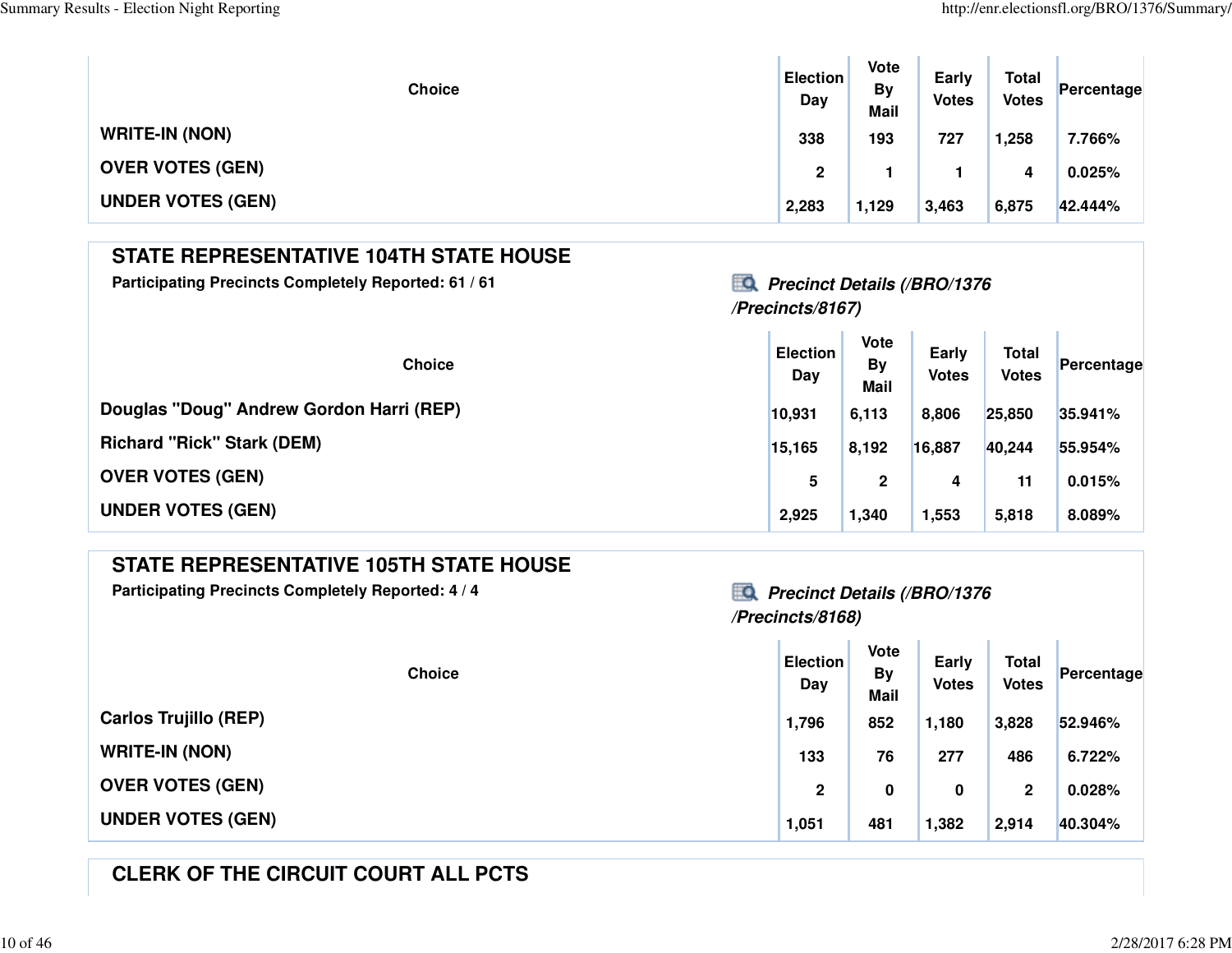| Participating Precincts Completely Reported: 778 / 778 | EQ<br><b>Precinct Details (/BRO/1376</b><br>/Precincts/8169) |                                         |                       |                              |            |  |  |
|--------------------------------------------------------|--------------------------------------------------------------|-----------------------------------------|-----------------------|------------------------------|------------|--|--|
| <b>Choice</b>                                          | <b>Election</b><br>Day                                       | <b>Vote</b><br><b>By</b><br><b>Mail</b> | Early<br><b>Votes</b> | <b>Total</b><br><b>Votes</b> | Percentage |  |  |
| Howard C. Forman (DEM)                                 | 254,885                                                      | 129,813                                 | 205,193               | 589,891                      | 77.411%    |  |  |
| <b>WRITE-IN (NON)</b>                                  | 7,289                                                        | 3,437                                   | 4,150                 | 14,876                       | 1.952%     |  |  |
| <b>OVER VOTES (GEN)</b>                                | 71                                                           | 48                                      | 57                    | 176                          | 0.023%     |  |  |
| <b>UNDER VOTES (GEN)</b>                               | 80,538                                                       | 37,342                                  | 39,203                | 157,083                      | 20.614%    |  |  |

#### **SHERIFF ALL PCTS**

Participating Precincts Completely Reported: 778 / 778*Precinct Details (/BRO/1376* 

### **/Precincts/8170)**

**Contract Contract** 

**College** 

| <b>Choice</b>            | <b>Election</b><br>Day | <b>Vote</b><br><b>By</b><br><b>Mail</b> | Early<br><b>Votes</b> | <b>Total</b><br><b>Votes</b> | Percentage |
|--------------------------|------------------------|-----------------------------------------|-----------------------|------------------------------|------------|
| Al Lamberti (REP)        | 175,224                | 84,655                                  | 80,469                | 340,348                      | 44.664%    |
| Scott J. Israel (DEM)    | 148,079                | 77,342                                  | 159,830               | 385,251                      | 50.556%    |
| <b>OVER VOTES (GEN)</b>  | 183                    | 159                                     | 103                   | 445                          | 0.058%     |
| <b>UNDER VOTES (GEN)</b> | 19,297                 | 8,484                                   | 8,201                 | 35,982                       | 4.722%     |

### **COUNTY COMMISSIONER DISTRICT 3**

Participating Precincts Completely Reported: 72 / 72 *Precinct Details (/BRO/1376* 

**Robert W. Sutton (REP)**

**Stacy Ritter (DEM)**

# **/Precincts/8171)**

| <b>Choice</b> | <b>Election</b><br>Day | <b>Vote</b><br><b>By</b><br><b>Mail</b> | Early<br><b>Votes</b> | <b>Total</b><br><b>Votes</b> | Percentage |  |
|---------------|------------------------|-----------------------------------------|-----------------------|------------------------------|------------|--|
| (REP)         | 14,744                 | 6,364                                   | 5,725                 | 26,833                       | 30.135%    |  |
|               | 25,113                 | 11,333                                  | 18,428                | 54,874                       | 61.627%    |  |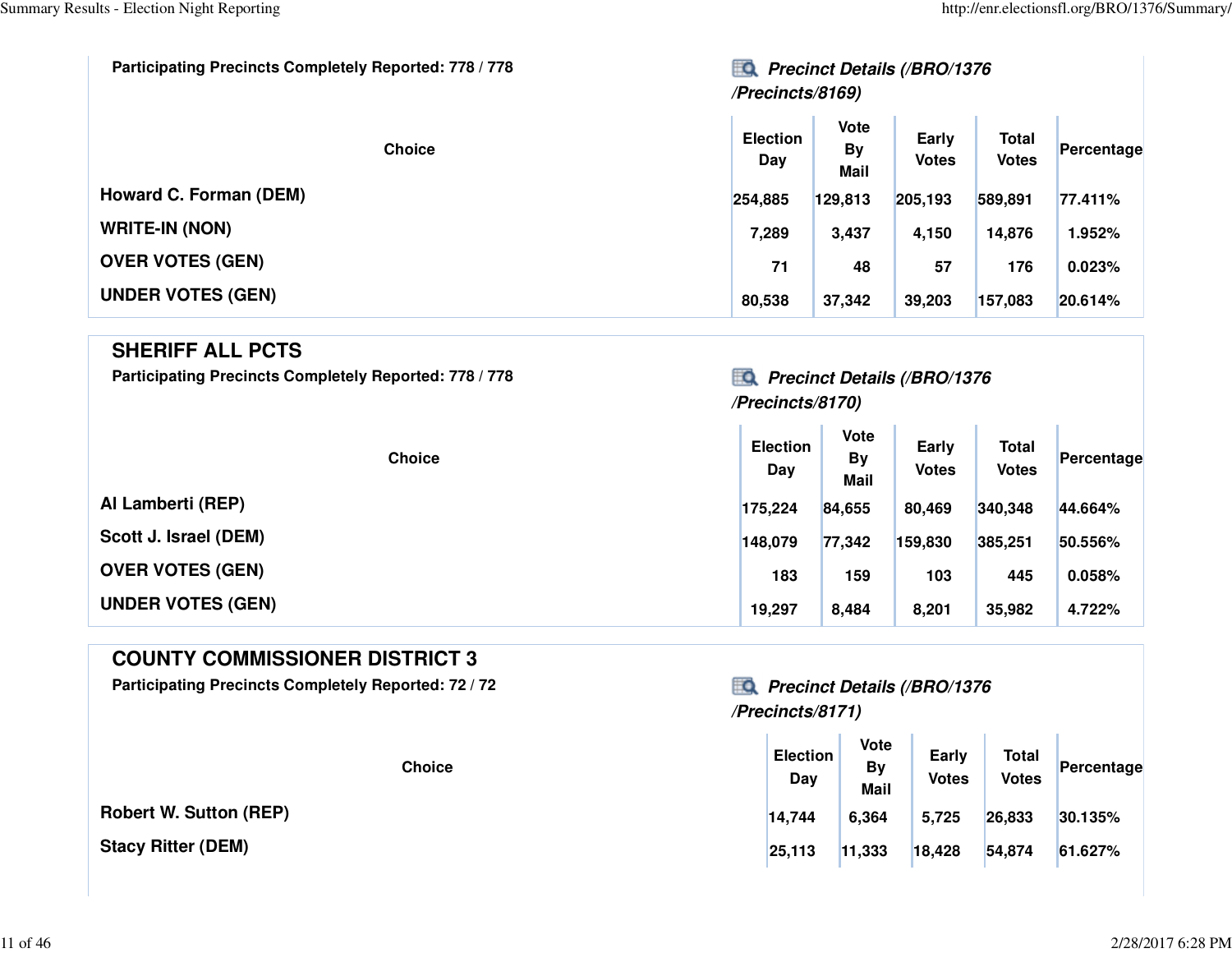| <b>Choice</b>            | <b>Election</b><br>Day | <b>Vote</b><br>By<br><b>Mail</b> | Early<br><b>Votes</b> | <b>Total</b><br><b>Votes</b> | Percentage |
|--------------------------|------------------------|----------------------------------|-----------------------|------------------------------|------------|
| <b>OVER VOTES (GEN)</b>  | 15                     |                                  | 12 <sub>2</sub>       | 34                           | 0.038%     |
| <b>UNDER VOTES (GEN)</b> | 4,334                  | 1,516                            | 1,451                 | 7,301                        | 8.200%     |

### **COUNTY COMMISSIONER DISTRICT 7**

Participating Precincts Completely Reported: 113 / 113 *Precinct Details (/BRO/1376* 

# **/Precincts/8172)**

| <b>Choice</b>               | <b>Election</b><br>Day | <b>Vote</b><br><b>By</b><br><b>Mail</b> | <b>Early</b><br><b>Votes</b> | <b>Total</b><br><b>Votes</b> | Percentage |
|-----------------------------|------------------------|-----------------------------------------|------------------------------|------------------------------|------------|
| Timothy M. "Tim" Ryan (DEM) | 27,074                 | 14,259                                  | 19,241                       | 60,574                       | 74.621%    |
| <b>WRITE-IN (NON)</b>       | 817                    | 335                                     | 412                          | ,564                         | 1.927%     |
| <b>OVER VOTES (GEN)</b>     | 6                      | 3                                       | 4                            | 13                           | 0.016%     |
| <b>UNDER VOTES (GEN)</b>    | 9,683                  | 4,806                                   | 4,536                        | 19,025                       | 23.437%    |

### **COUNTY COMMISSIONER DISTRICT 9**

**Participating Precincts Completely Reported: 94 / 94 Precinct Details (/BRO/1376**

# **/Precincts/8173)**

| <b>Choice</b>            | <b>Election</b><br>Day | <b>Vote</b><br><b>By</b><br><b>Mail</b> | Early<br><b>Votes</b> | <b>Total</b><br><b>Votes</b> | Percentage |
|--------------------------|------------------------|-----------------------------------------|-----------------------|------------------------------|------------|
| Dale V.C. Holness (DEM)  | 23,279                 | 13,841                                  | 32,864                | 69,984                       | 87.758%    |
| <b>WRITE-IN (NON)</b>    | 390                    | 204                                     | 284                   | 878                          | 1.101%     |
| <b>OVER VOTES (GEN)</b>  | 14                     | 6                                       | 11                    | 31                           | 0.039%     |
| <b>UNDER VOTES (GEN)</b> | 4,161                  | 2,019                                   | 2,674                 | 8,854                        | 11.103%    |

### **LEWIS ALL PCTS**

Participating Precincts Completely Reported: 778 / 778*Precinct Details (/BRO/1376*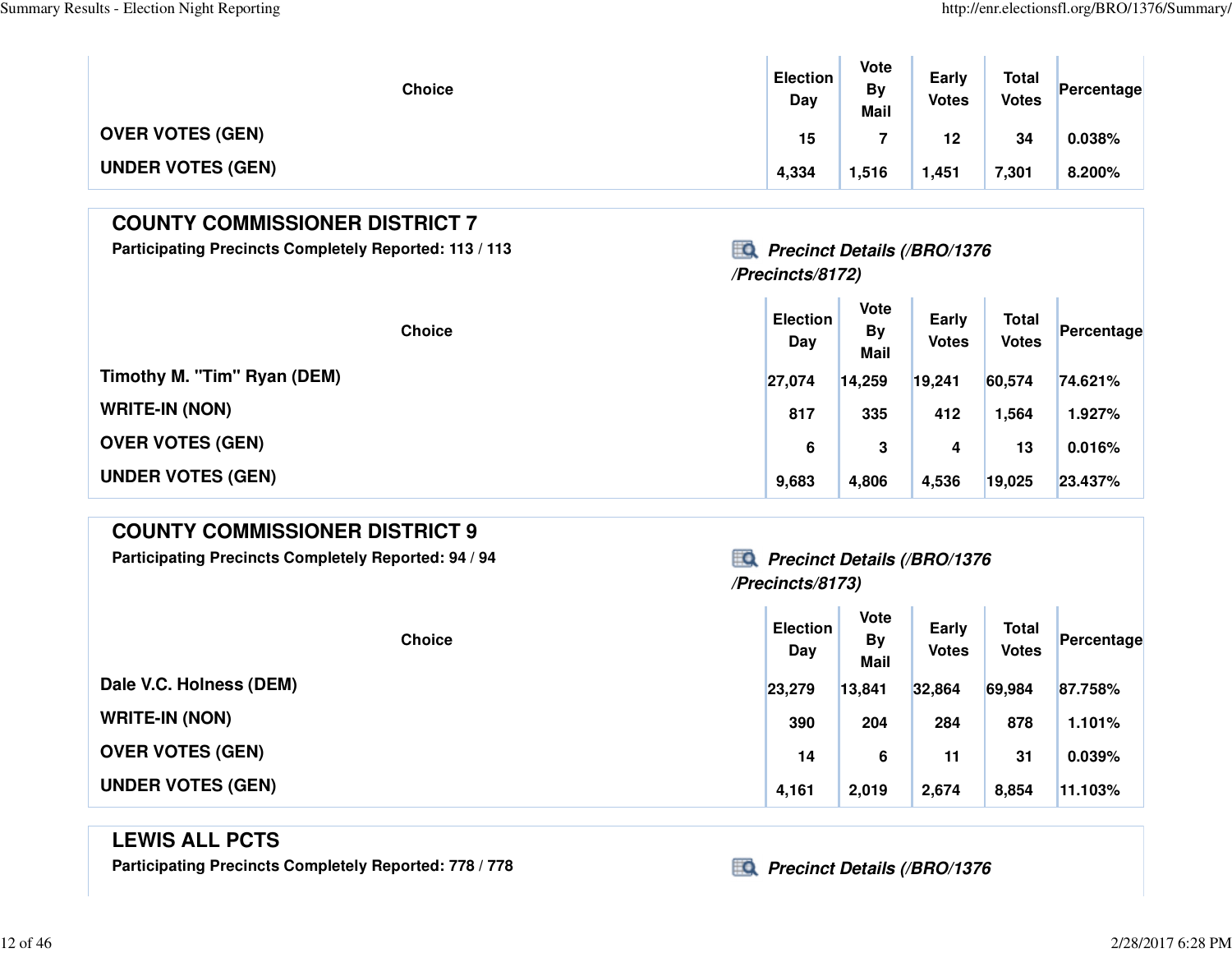T.

#### **/Precincts/8174)**

| <b>Choice</b>            | <b>Election</b><br>Day | <b>Vote</b><br><b>By</b><br><b>Mail</b> | Early<br><b>Votes</b> | <b>Total</b><br><b>Votes</b> | Percentage |
|--------------------------|------------------------|-----------------------------------------|-----------------------|------------------------------|------------|
| <b>YES/SI/WI (NON)</b>   | 203,802                | 109,125                                 | 169,765               | 482,692                      | 63.343%    |
| <b>NO/NO/NON (NON)</b>   | 77,919                 | 34,681                                  | 47,555                | 160,155                      | 21.017%    |
| <b>OVER VOTES (GEN)</b>  | 202                    | 188                                     | 222                   | 612                          | 0.080%     |
| <b>UNDER VOTES (GEN)</b> | 60,860                 | 26,646                                  | 31,061                | 118,567                      | 15.559%    |

### **PARIENTE ALL PCTS**

**Participating Precincts Completely Reported: 778 / 778 Precinct Details (/BRO/1376**

## **/Precincts/8175)**

| <b>Choice</b>            | <b>Election</b><br>Day | Vote<br><b>By</b><br><b>Mail</b> | Early<br><b>Votes</b> | <b>Total</b><br><b>Votes</b> | Percentage |
|--------------------------|------------------------|----------------------------------|-----------------------|------------------------------|------------|
| <b>YES/SI/WI (NON)</b>   | 205,806                | 109,833                          | 172,646               | 488,285                      | 64.077%    |
| <b>NO/NO/NON (NON)</b>   | 75,041                 | 33,912                           | 44,526                | 153,479                      | 20.141%    |
| <b>OVER VOTES (GEN)</b>  | 113                    | 121                              | 126                   | 360                          | 0.047%     |
| <b>UNDER VOTES (GEN)</b> | 61,823                 | 26,774                           | 31,305                | 119,902                      | 15.735%    |

#### **QUINCE ALL PCTS**

**Participating Precincts Completely Reported: 778 / 778 Precinct Details (/BRO/1376**

**YES/SI/WI (NON)**

**NO/NO/NON (NON)**

**OVER VOTES (GEN)**

# **/Precincts/8176)**

| <b>Election</b><br>Day | <b>Vote</b><br>By<br><b>Mail</b> | Early<br><b>Votes</b> | <b>Total</b><br><b>Votes</b> | Percentage |
|------------------------|----------------------------------|-----------------------|------------------------------|------------|
| 202,152                |                                  | 171,167               |                              | 63.296%    |
| 76,569                 | 34,110                           | 45,066                | 155,745                      | 20.438%    |
| 94                     | 93                               | 76                    | 263                          | 0.035%     |
|                        |                                  | 109,015               |                              | 482,334    |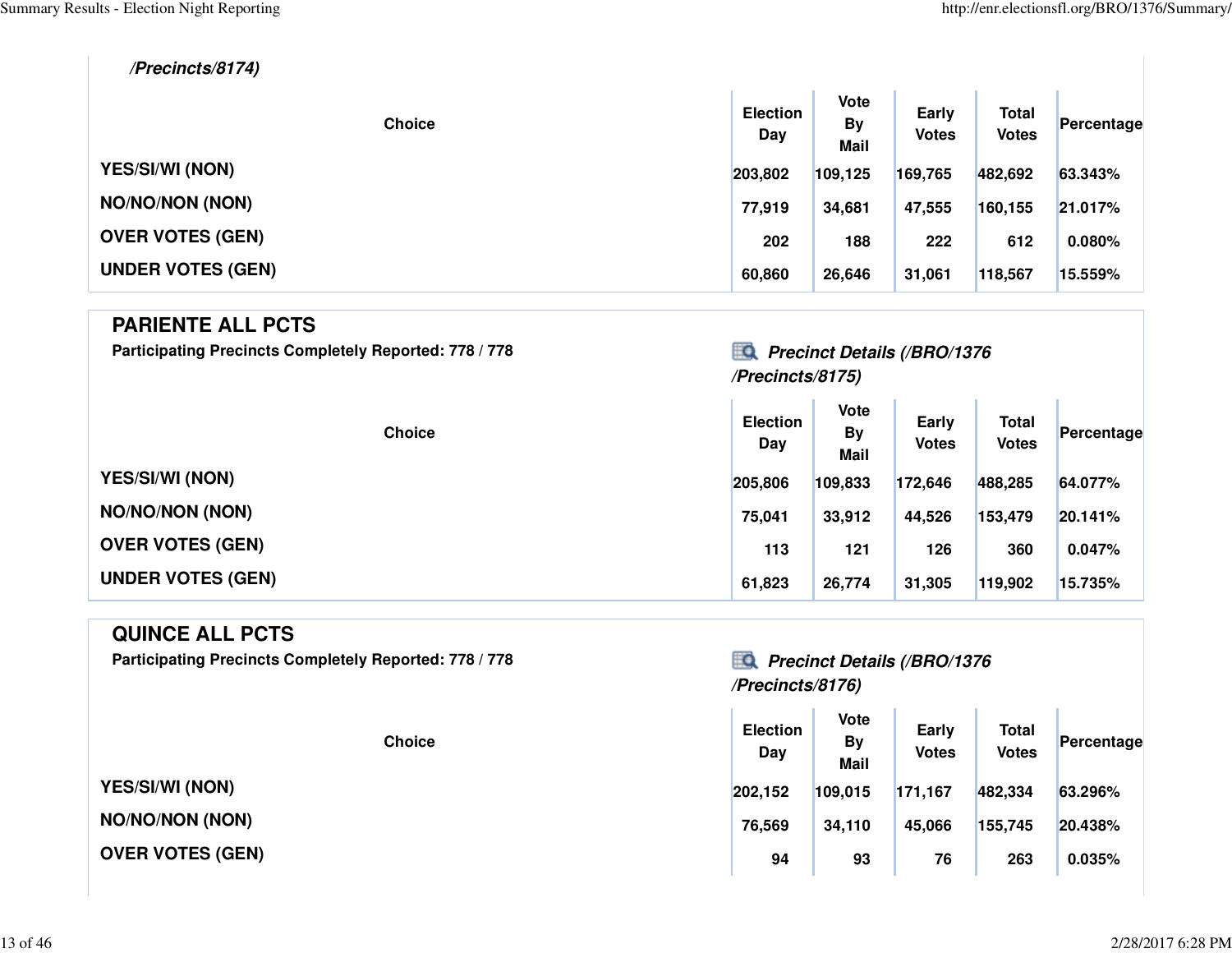T.

| <b>Choice</b>            | <b>Election</b><br>Dav | <b>Vote</b><br>Bv<br><b>Mail</b> | Early<br><b>Votes</b> |         | Total Votes Percentage |
|--------------------------|------------------------|----------------------------------|-----------------------|---------|------------------------|
| <b>UNDER VOTES (GEN)</b> | 63,968                 | 27,422                           | 32,294                | 123,684 | 16.231%                |

#### **CONNER ALL PCTS**

Participating Precincts Completely Reported: 778 / 778*Precinct Details (/BRO/1376* 

### **/Precincts/8177)**

**College** 

| <b>Choice</b>            | <b>Election</b><br>Day | Vote<br><b>By</b><br><b>Mail</b> | Early<br><b>Votes</b> | <b>Total</b><br><b>Votes</b> | Percentage |
|--------------------------|------------------------|----------------------------------|-----------------------|------------------------------|------------|
| <b>YES/SI/WI (NON)</b>   | 206.990                | 112.134                          | 163,799               | 482,923                      | 63.374%    |
| <b>NO/NO/NON (NON)</b>   | 63,589                 | 25,981                           | 43,737                | 133,307                      | 17.494%    |
| <b>OVER VOTES (GEN)</b>  | 117                    | 122                              | 109                   | 348                          | 0.046%     |
| <b>UNDER VOTES (GEN)</b> | 72,087                 | 32,403                           | 40,958                | 145,448                      | 19.087%    |

a.

 $\mathbb{R}^2$ 

#### **TAYLOR ALL PCTS**

Participating Precincts Completely Reported: 778 / 778*Precinct Details (/BRO/1376* 

# **/Precincts/8178)**

|                          | <b>Choice</b> | <b>Election</b><br>Day | <b>Vote</b><br><b>By</b><br><b>Mail</b> | Early<br><b>Votes</b> | <b>Total</b><br><b>Votes</b> | Percentage |
|--------------------------|---------------|------------------------|-----------------------------------------|-----------------------|------------------------------|------------|
| <b>YES/SI/WI (NON)</b>   |               | 208,367                | 114,117                                 | 166,465               | 488,949                      | 64.164%    |
| <b>NO/NO/NON (NON)</b>   |               | 61.494                 | 24,138                                  | 40,784                | 126,416                      | 16.589%    |
| <b>OVER VOTES (GEN)</b>  |               | 84                     | 88                                      | 79                    | 251                          | 0.033%     |
| <b>UNDER VOTES (GEN)</b> |               | 72,838                 | 32,297                                  | 41,275                | 146,410                      | 19.213%    |

### **CIRCUIT JUDGE, CIRCUIT 17 GROUP 45 ALL PCTS**

Participating Precincts Completely Reported: 778 / 778 **Precinct Details (/BRO/1376** 

**/Precincts/8179)**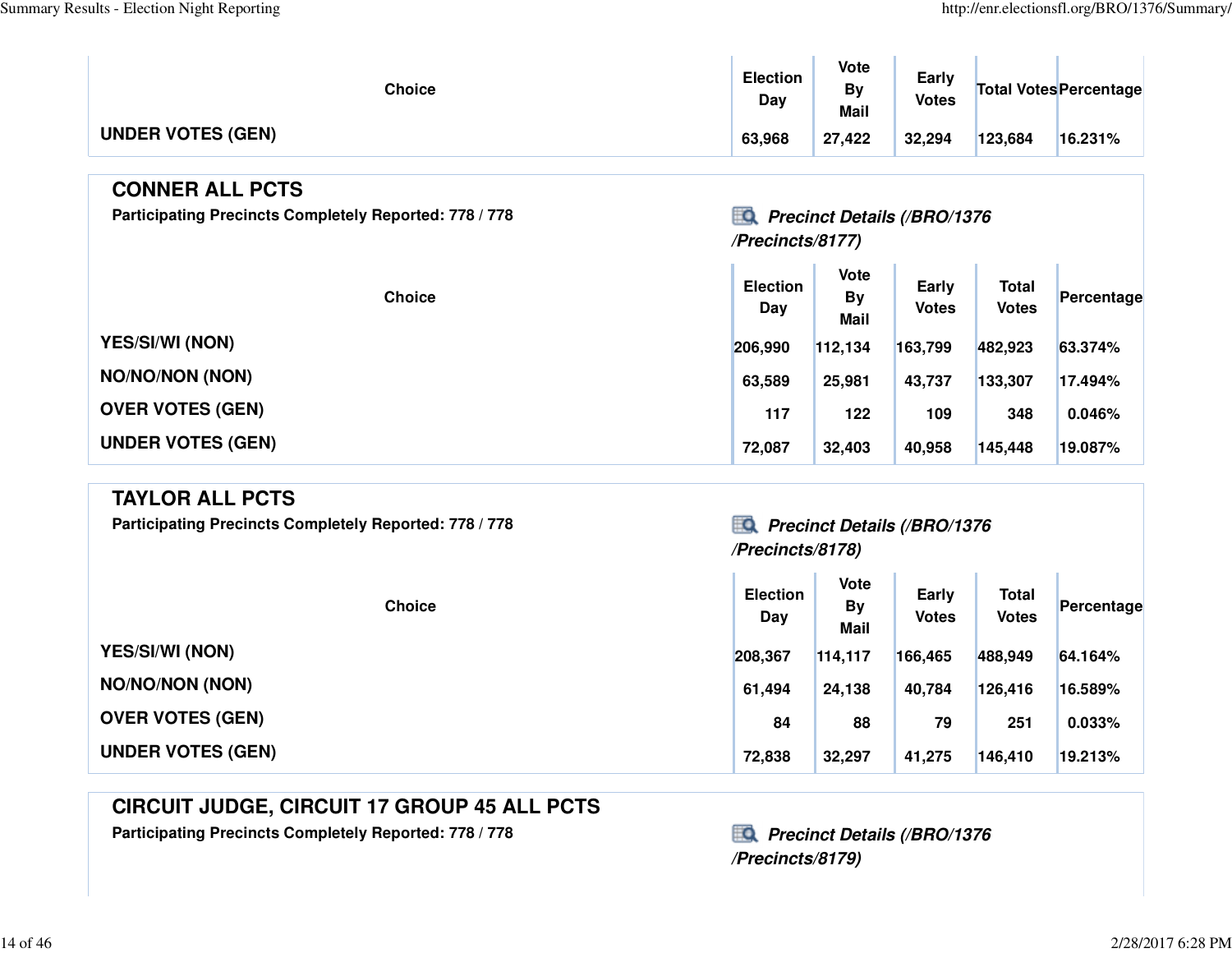$\mathbb T$ 

| <b>Choice</b>                   | <b>Election</b><br>Day | <b>Vote</b><br><b>By</b><br>Mail | Early<br><b>Votes</b> | <b>Total</b><br><b>Votes</b> | Percentage |
|---------------------------------|------------------------|----------------------------------|-----------------------|------------------------------|------------|
| Julio E. Gonzalez, Jr. (NON)    | 129,955                | 62,679                           | 95,546                | 288,180                      | 37.818%    |
| <b>Laura Marie Watson (NON)</b> | 127,961                | 69,284                           | 101,536               | 298,781                      | 39.209%    |
| <b>OVER VOTES (GEN)</b>         | 180                    | 174                              | 208                   | 562                          | 0.074%     |
| <b>UNDER VOTES (GEN)</b>        | 84,687                 | 38,503                           | 51,313                | 174,503                      | 22.900%    |

| <b>COUNTY COURT JUDGE, GROUP 5 ALL PCTS</b> |
|---------------------------------------------|
|---------------------------------------------|

Participating Precincts Completely Reported: 778 / 778 **Precinct Details (/BRO/1376** 

# **/Precincts/8180)**

| <b>Choice</b>                     | <b>Election</b><br>Day | <b>Vote</b><br><b>By</b><br>Mail | Early<br><b>Votes</b> | <b>Total</b><br><b>Votes</b> | Percentage |
|-----------------------------------|------------------------|----------------------------------|-----------------------|------------------------------|------------|
| <b>Olga Levine (NON)</b>          | 122,676                | 65,595                           | 108,177               | 296,448                      | 38.903%    |
| <b>Robert "Bob" Nichols (NON)</b> | 124.316                | 62,067                           | 83,762                | 270,145                      | 35.451%    |
| <b>OVER VOTES (GEN)</b>           | 106                    | 111                              | 157                   | 374                          | 0.049%     |
| <b>UNDER VOTES (GEN)</b>          | 95,685                 | 42,867                           | 56,507                | 195,059                      | 25.597%    |

### **COUNTY COURT JUDGE, GROUP 10 ALL PCTS**

Participating Precincts Completely Reported: 778 / 778 **Precinct Details (/BRO/1376** 

### **/Precincts/8181)**

| <b>Choice</b>              | <b>Election</b><br>Day | <b>Vote</b><br><b>By</b><br><b>Mail</b> | Early<br><b>Votes</b> | <b>Total</b><br><b>Votes</b> | Percentage |
|----------------------------|------------------------|-----------------------------------------|-----------------------|------------------------------|------------|
| <b>Roshawn Banks (NON)</b> | 92,564                 | 45,817                                  | 94,463                | 232,844                      | 30.556%    |
| Robert F. "Bob" Diaz (NON) | 152,534                | 81,490                                  | 97,570                | 331,594                      | 43.515%    |
| <b>OVER VOTES (GEN)</b>    | 135                    | 120                                     | 255                   | 510                          | 0.067%     |
| <b>UNDER VOTES (GEN)</b>   | 97,550                 | 43,213                                  | 56,315                | 197,078                      | 25.862%    |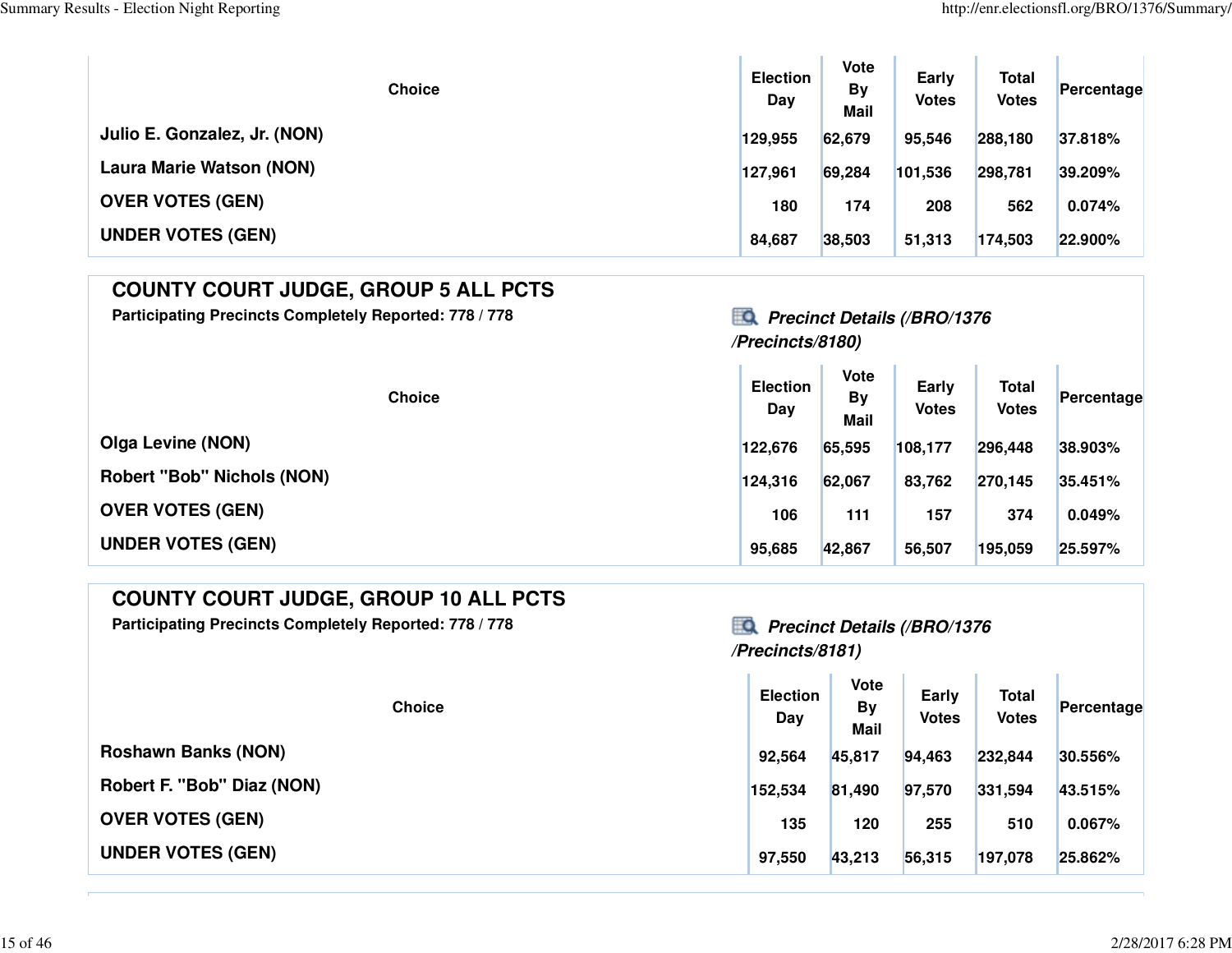### **SCHOOL BOARD MEMBER SCHOOL BOARD DIST 4**

**Participating Precincts Completely Reported: 99 / 9**

**19** Precinct Details (/BRO/1376 **/Precincts/8182)**

| <b>Choice</b>                          | <b>Election</b><br>Day | <b>Vote</b><br><b>By</b><br><b>Mail</b> | Early<br><b>Votes</b> | <b>Total</b><br><b>Votes</b> | Percentage |
|----------------------------------------|------------------------|-----------------------------------------|-----------------------|------------------------------|------------|
| <b>Abby Merle Freedman (NON)</b>       | 23,262                 | 10,092                                  | 15,031                | 48,385                       | 42.098%    |
| <b>Rochelle "Shelly" Solomon (NON)</b> | 19,740                 | 8,554                                   | 11,974                | 40,268                       | 35.035%    |
| <b>OVER VOTES (GEN)</b>                | 24                     | 15                                      | 51                    | 90                           | 0.078%     |
| <b>UNDER VOTES (GEN)</b>               | 14,823                 | 6,300                                   | 5,069                 | 26,192                       | 22.789%    |

### **SCHOOL BOARD MEMBER SCHOOL BOARD DIST 5**

Participating Precincts Completely Reported: 102 / 102<br>**Precinct Details (/BRO/1376** 

## **/Precincts/8183)**

| <b>Choice</b>               | <b>Election</b><br>Day | <b>Vote</b><br><b>By</b><br><b>Mail</b> | Early<br><b>Votes</b> | Total<br><b>Votes</b> | Percentage |
|-----------------------------|------------------------|-----------------------------------------|-----------------------|-----------------------|------------|
| <b>Torey Alston (NON)</b>   | 7,938                  | 4,646                                   | 9,481                 | 22,065                | 24.470%    |
| Rosalind (Ros) Osgood (NON) | 15,794                 | 9,524                                   | 25,482                | 50,800                | 56.337%    |
| <b>OVER VOTES (GEN)</b>     | 14                     | 10                                      | 25                    | 49                    | 0.054%     |
| <b>UNDER VOTES (GEN)</b>    | 6,504                  | 3,118                                   | 7,635                 | 17,257                | 19.138%    |

### **SCHOOL BOARD AT LARGE SEAT 8**

Participating Precincts Completely Reported: 778 / 778*Precinct Details (/BRO/1376* 

**Donna Pilger Korn (NON)**

# **/Precincts/8184)**

| <b>Choice</b> | <b>Election</b><br>Day | Vote<br><b>By</b><br><b>Mail</b> | Early<br><b>Votes</b> | <b>Total</b><br><b>Votes</b> | Percentage |
|---------------|------------------------|----------------------------------|-----------------------|------------------------------|------------|
|               | 137,458                | 70,183                           | 78,927                | 286,568                      | 37.606%    |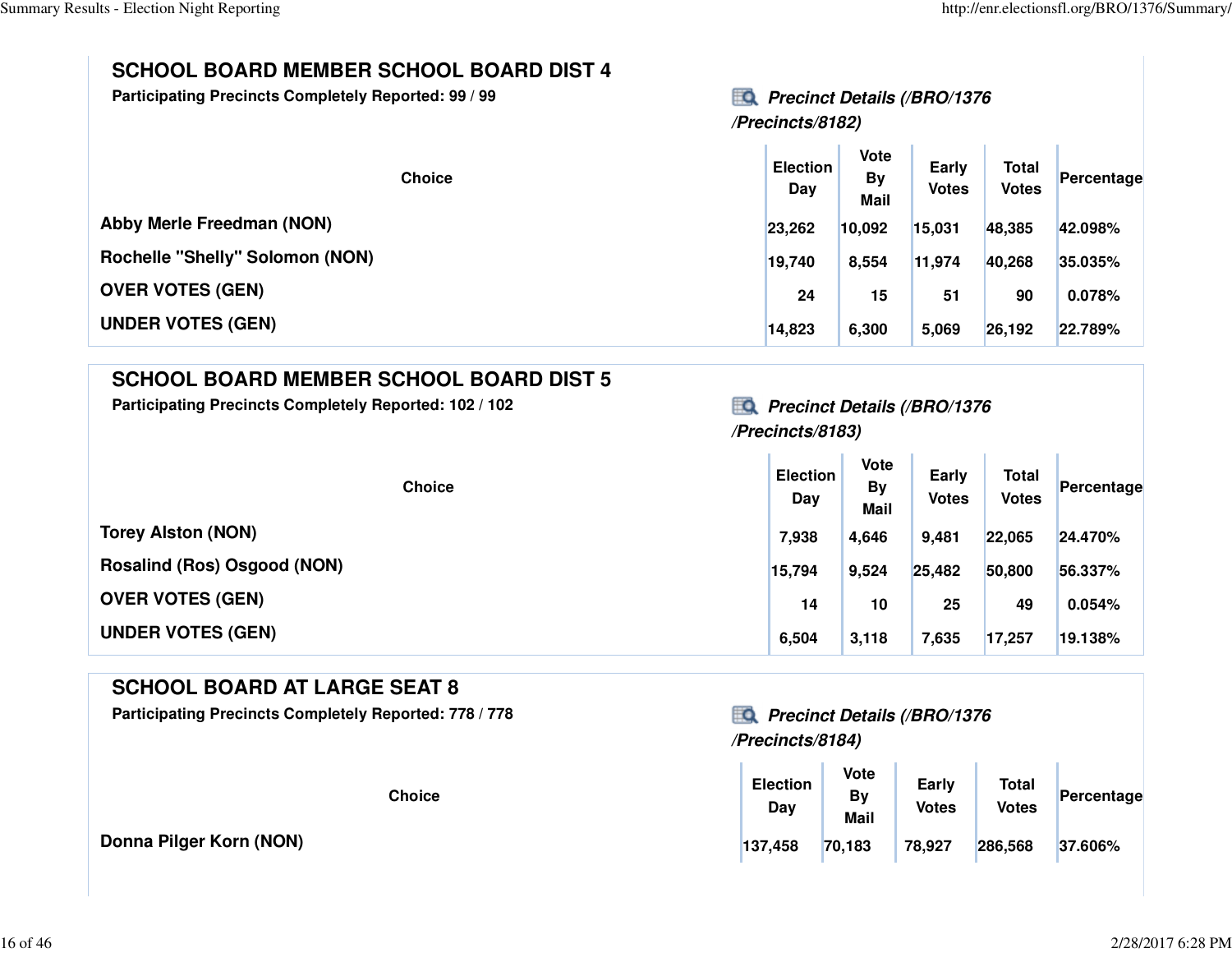| <b>Choice</b>               | <b>Election</b><br>Day | <b>Vote</b><br><b>By</b><br><b>Mail</b> | Early<br><b>Votes</b> |         | <b>Total Votes Percentage</b> |
|-----------------------------|------------------------|-----------------------------------------|-----------------------|---------|-------------------------------|
| <b>Franklin Sands (NON)</b> | 104,295                | 53,930                                  | 113,306               | 271,531 | 35.633%                       |
| <b>OVER VOTES (GEN)</b>     | 75                     | 111                                     | 101                   | 287     | 0.038%                        |
| <b>UNDER VOTES (GEN)</b>    | 100,955                | 46,416                                  | 56,269                | 203,640 | 26.723%                       |

### **SCHOOL BOARD AT LARGE SEAT 9**

Participating Precincts Completely Reported: 778 / 778*Precinct Details (/BRO/1376* 

### **/Precincts/8185)**

| <b>Choice</b>                       | <b>Election</b><br>Day | <b>Vote</b><br><b>By</b><br><b>Mail</b> | Early<br><b>Votes</b> | <b>Total</b><br><b>Votes</b> | Percentage |
|-------------------------------------|------------------------|-----------------------------------------|-----------------------|------------------------------|------------|
| <b>Robin Bartleman (NON)</b>        | 128,054                | 71,703                                  | 108,291               | 308,048                      | 40.425%    |
| <b>Barbara Houston Wilson (NON)</b> | 112,783                | 52,316                                  | 85,187                | 250,286                      | 32.845%    |
| <b>OVER VOTES (GEN)</b>             | 131                    | 105                                     | 210                   | 446                          | 0.059%     |
| <b>UNDER VOTES (GEN)</b>            | 101,815                | 46,516                                  | 54,915                | 203,246                      | 26.672%    |

### **BROWARD SOIL & WATER CON DIST SEAT 3 ALL PCTS**

Participating Precincts Completely Reported: 778 / 778 **Precinct Details (/BRO/1376** 

### **/Precincts/8186)**

 $\sim$ 

 $\mathbf{r}$ 

| <b>Choice</b>                | <b>Election</b><br>Day | <b>Vote</b><br><b>By</b><br><b>Mail</b> | Early<br><b>Votes</b> | <b>Total</b><br><b>Votes</b> | Percentage |
|------------------------------|------------------------|-----------------------------------------|-----------------------|------------------------------|------------|
| <b>Richard Leys (NON)</b>    | 110.153                | 51,360                                  | 69,223                | 230,736                      | 30.279%    |
| <b>Terry W. Snipes (NON)</b> | 121,588                | 65,097                                  | 107,373               | 294,058                      | 38.589%    |
| <b>OVER VOTES (GEN)</b>      | 53                     | 77                                      | 67                    | 197                          | 0.026%     |
| <b>UNDER VOTES (GEN)</b>     | 110,989                | 54,106                                  | 71,940                | 237,035                      | 31.106%    |

### **BROWARD SOIL & WATER CON DIST SEAT 5 ALL PCTS**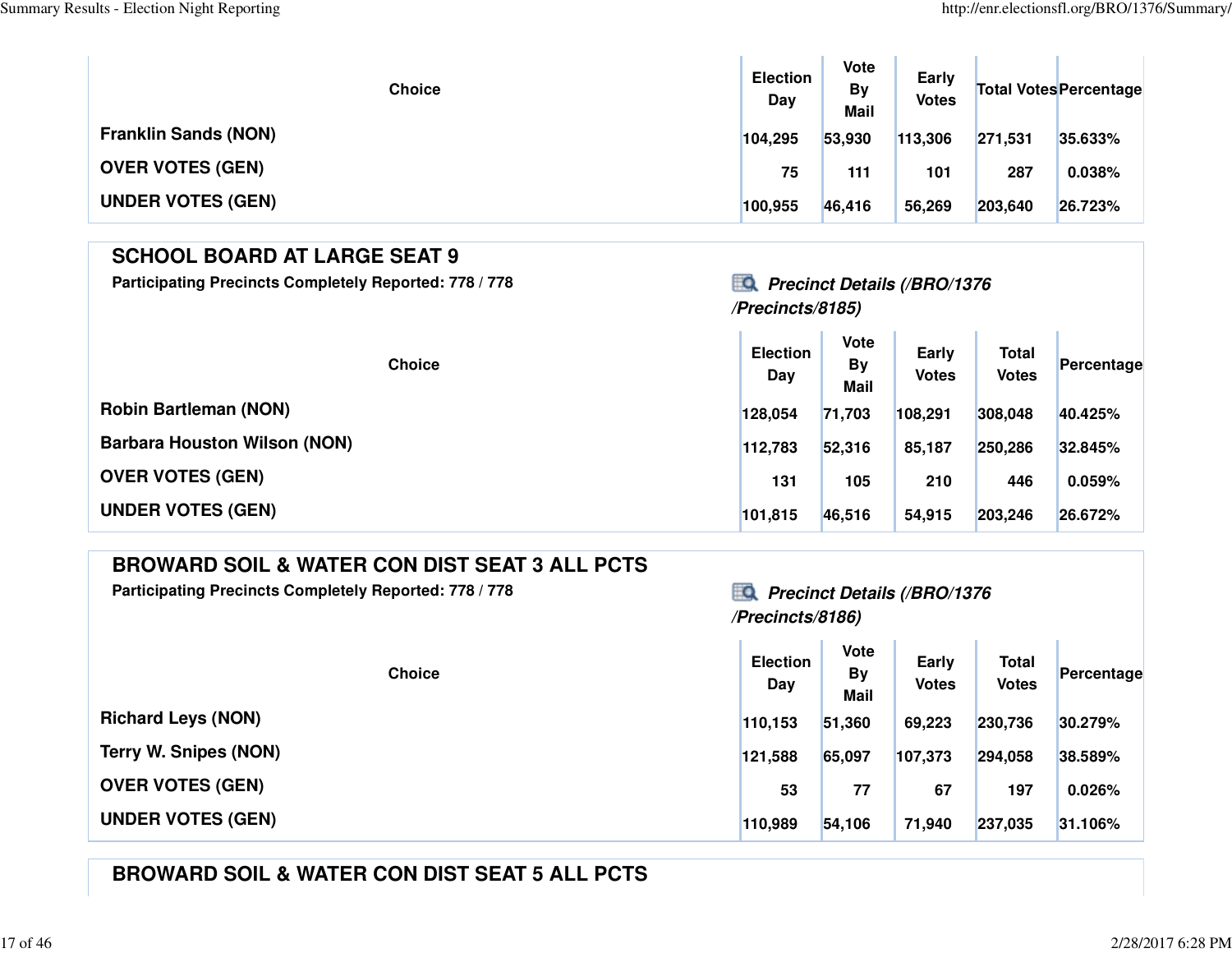| Participating Precincts Completely Reported: 778 / 778 | <b>Precinct Details (/BRO/1376</b> |                                  |                       |                              |            |
|--------------------------------------------------------|------------------------------------|----------------------------------|-----------------------|------------------------------|------------|
| <b>Choice</b>                                          | <b>Election</b><br>Day             | <b>Vote</b><br><b>By</b><br>Mail | Early<br><b>Votes</b> | <b>Total</b><br><b>Votes</b> | Percentage |
| Noreen S. Abrams (NON)                                 | 130,521                            | 66,601                           | 103,016               | 300,138                      | 39.387%    |
| <b>Wayne Arnold (NON)</b>                              | 90,582                             | 45,166                           | 65,331                | 201,079                      | 26.387%    |
| <b>OVER VOTES (GEN)</b>                                | 60                                 | 75                               | 49                    | 184                          | 0.024%     |
| <b>UNDER VOTES (GEN)</b>                               | 121,620                            | 58,798                           | 80,207                | 260,625                      | 34.202%    |

#### **SBDD ZONE 1 SB DRAIN DIST ZONE 1**

Participating Precincts Completely Reported: 19 / 19 *Precinct Details (/BRO/1376* 

### **/Precincts/8188)**

| <b>Choice</b>            | <b>Election</b><br>Day | Vote<br>By<br><b>Mail</b> | Early<br><b>Votes</b> | <b>Total</b><br><b>Votes</b> | Percentage |
|--------------------------|------------------------|---------------------------|-----------------------|------------------------------|------------|
| John Eastman (NON)       | 2,252                  | 1,031                     | 1,810                 | 5,093                        | 29.738%    |
| Vicki A. Minnaugh (NON)  | 2,975                  | 1,449                     | 2,669                 | 7,093                        | 41.417%    |
| <b>OVER VOTES (GEN)</b>  | 5                      | 3                         | $\mathbf{2}$          | 10                           | 0.058%     |
| <b>UNDER VOTES (GEN)</b> | 2,259                  | 891                       | 1,780                 | 4,930                        | 28.787%    |

### **BOARD OF SUPERVISORS PALM AIRE SPEC REC**

Participating Precincts Completely Reported: 5 / 5<br>**Precinct Details (/BRO/1376** 

### **/Precincts/8189)**

| <b>Choice</b> | <b>Election</b><br>Day | <b>Vote</b><br><b>By</b><br><b>Mail</b> | <b>Early</b><br><b>Votes</b> | <b>Total</b><br><b>Votes</b> | Percentage |
|---------------|------------------------|-----------------------------------------|------------------------------|------------------------------|------------|
| k (NON)       | 286                    | 284                                     | 253                          | 823                          | 4.108%     |
|               | 427                    | 742                                     | 393                          | 1,562                        | 7.798%     |

**Adam Gontarczyk (NON)**

**Jay Gross (NON)**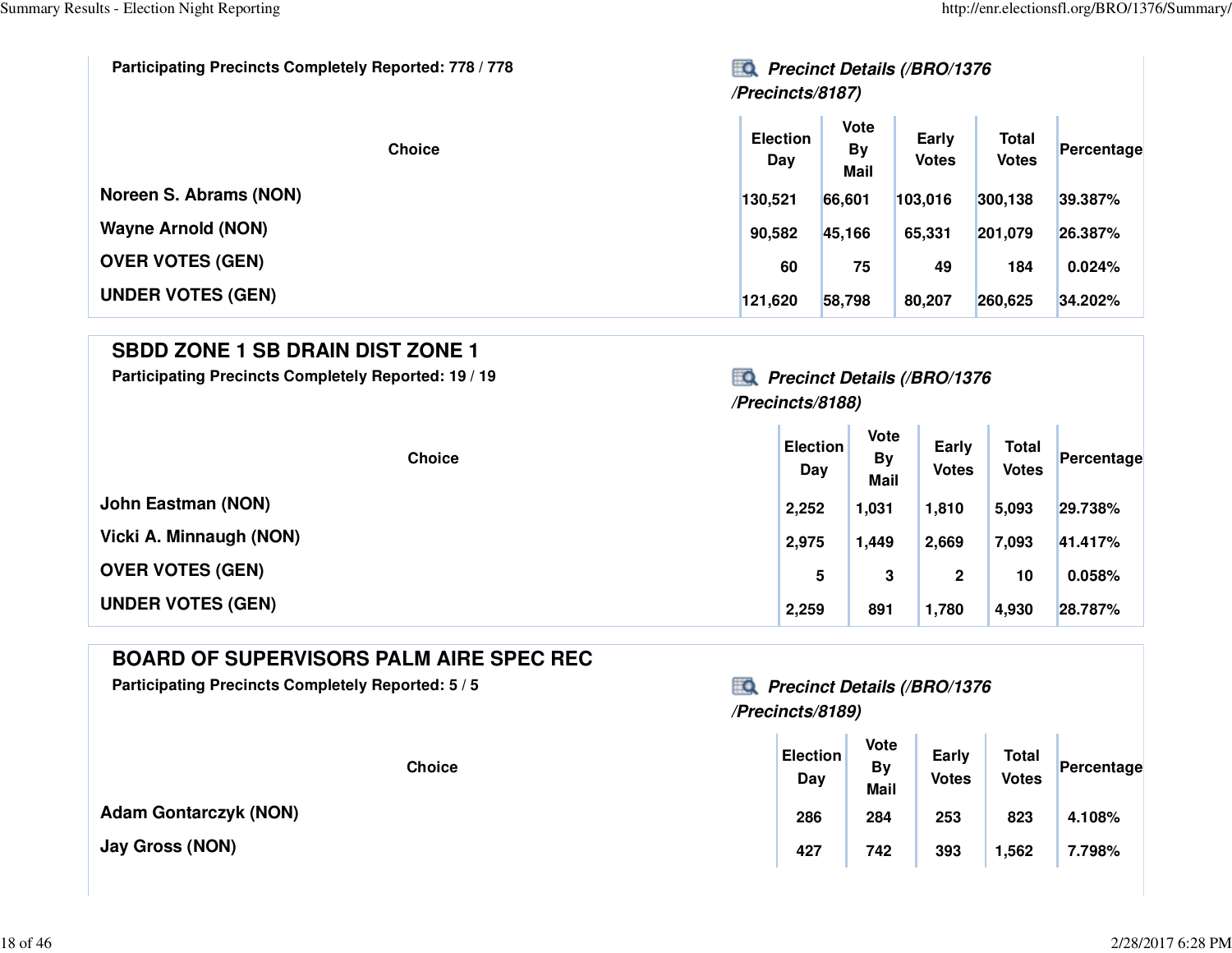| <b>Choice</b>              | <b>Election</b><br>Day | Vote<br>By<br><b>Mail</b> | Early<br><b>Votes</b> | <b>Total</b><br><b>Votes</b> | Percentage |
|----------------------------|------------------------|---------------------------|-----------------------|------------------------------|------------|
| John A. Kohler (NON)       | 295                    | 417                       | 252                   | 964                          | 4.812%     |
| <b>Ronnie Levine (NON)</b> | 417                    | 588                       | 406                   | 1,411                        | 7.044%     |
| Adrian Miciano Jr. (NON)   | 358                    | 349                       | 254                   | 961                          | 4.797%     |
| Joseph R. Stubits (NON)    | 159                    | 189                       | 116                   | 464                          | 2.316%     |
| <b>Scott Watkins (NON)</b> | 437                    | 484                       | 332                   | 1,253                        | 6.255%     |
| <b>Sam Weinstock (NON)</b> | 316                    | 707                       | 364                   | 1,387                        | 6.924%     |
| <b>OVER VOTES (GEN)</b>    | 4                      | 12                        | 8                     | 24                           | 0.120%     |
| <b>UNDER VOTES (GEN)</b>   | 4,113                  | 3,660                     | 3,410                 | 11,183                       | 55.826%    |

| <b>MAYOR COOPER CITY</b><br>Participating Precincts Completely Reported: 16 / 16 | <b>Precinct Details (/BRO/1376</b> |                                  |                       |                              |            |
|----------------------------------------------------------------------------------|------------------------------------|----------------------------------|-----------------------|------------------------------|------------|
|                                                                                  | /Precincts/8190)                   |                                  |                       |                              |            |
| <b>Choice</b>                                                                    | <b>Election</b><br>Day             | Vote<br><b>By</b><br><b>Mail</b> | Early<br><b>Votes</b> | <b>Total</b><br><b>Votes</b> | Percentage |
| $Q_{max}$ $R_{max}$ (MAN)                                                        |                                    |                                  |                       |                              |            |

| <b>Greg Ross (NON)</b>       | 5,058 | 2,085 | 2,643 | 9,786 | 60.456% |
|------------------------------|-------|-------|-------|-------|---------|
| <b>Gary Laufenberg (NON)</b> | 1,798 | 932   | 1,170 | 3,900 | 24.093% |
| <b>OVER VOTES (GEN)</b>      | 3     |       | 2     |       | 0.037%  |
| <b>UNDER VOTES (GEN)</b>     | 1,439 | 452   | 604   | 2,495 | 15.414% |

### **CITY COMMISSION DISTRICT THREE COOPER CITY**

Participating Precincts Completely Reported: 16 / 16<br>**Precinct Details (/BRO/1376** 



| е | <b>Election</b><br>Day | Vote<br>By<br><b>Mail</b> | Early<br><b>Votes</b> | <b>Total</b><br><b>Votes</b> | Percentage |
|---|------------------------|---------------------------|-----------------------|------------------------------|------------|
|---|------------------------|---------------------------|-----------------------|------------------------------|------------|

**Choice**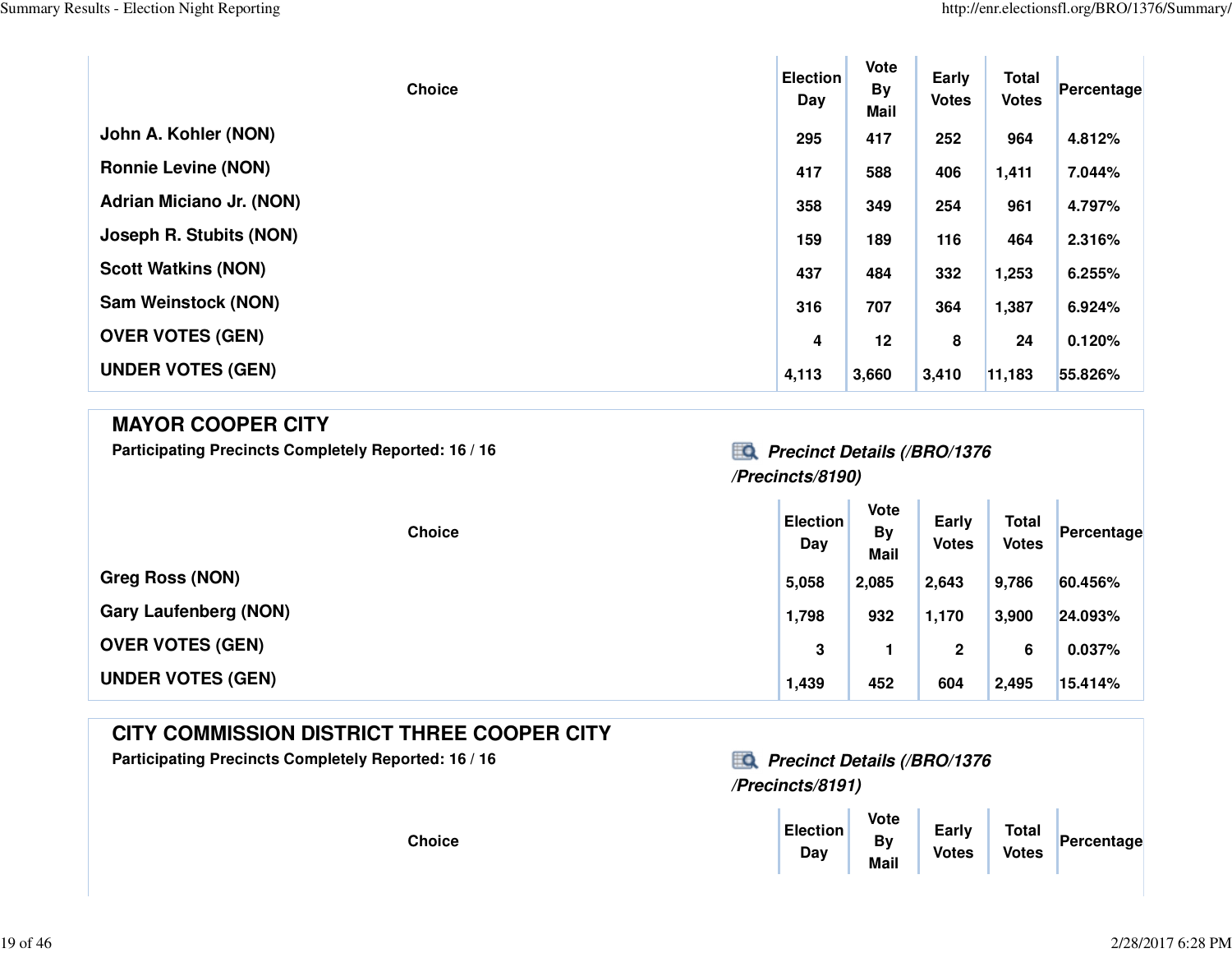**T** 

| <b>Choice</b>            | <b>Election</b><br>Day | Vote<br><b>By</b><br>Mail | Early<br><b>Votes</b> | <b>Total</b><br><b>Votes</b> | Percentage |
|--------------------------|------------------------|---------------------------|-----------------------|------------------------------|------------|
| <b>Jeff Green (NON)</b>  | 4,318                  | 1,777                     | 2,435                 | 8,530                        | 52.697%    |
| Daniel W Barrett (NON)   | 2,147                  | 926                       | 1,049                 | 4,122                        | 25.465%    |
| <b>OVER VOTES (GEN)</b>  | 0                      | 0                         | 0                     | 0                            | $0.000\%$  |
| <b>UNDER VOTES (GEN)</b> | 1,833                  | 767                       | 935                   | 3,535                        | 21.839%    |

### **MAYOR SEAT 1 CORAL SPRINGS**

**Participating Precincts Completely Reported: 45 / 45 Precinct Details (/BRO/1376**

# **/Precincts/8192)**

| <b>Choice</b>              | <b>Election</b><br>Day | Vote<br><b>By</b><br><b>Mail</b> | Early<br><b>Votes</b> | <b>Total</b><br><b>Votes</b> | Percentage |
|----------------------------|------------------------|----------------------------------|-----------------------|------------------------------|------------|
| <b>John S Arnold (NON)</b> | 9,281                  | 3,849                            | 5,684                 | 18,814                       | 34.780%    |
| Vincent M. Boccard (NON)   | 11,580                 | 4,531                            | 7,941                 | 24,052                       | 44.463%    |
| <b>OVER VOTES (GEN)</b>    | 3                      | 11                               | 12                    | 26                           | 0.048%     |
| <b>UNDER VOTES (GEN)</b>   | 6,160                  | 2,271                            | 2,772                 | 11,203                       | 20.710%    |

### **CITY COMMISSIONER SEAT 2 CORAL SPRINGS**

Participating Precincts Completely Reported: 45 / 45<br>**Precinct Details (/BRO/1376** 

### **/Precincts/8193)**

| <b>Choice</b>            | <b>Election</b><br>Day | Vote<br><b>By</b><br><b>Mail</b> | Early<br><b>Votes</b> | <b>Total</b><br><b>Votes</b> | Percentage |
|--------------------------|------------------------|----------------------------------|-----------------------|------------------------------|------------|
| Dan Daley (NON)          | 12,288                 | 4,843                            | 6,694                 | 23,825                       | 44.043%    |
| <b>Mark Gendal (NON)</b> | 7,945                  | 3,329                            | 6,829                 | 18,103                       | 33.465%    |
| <b>OVER VOTES (GEN)</b>  | 6                      |                                  | 12                    | 19                           | 0.035%     |
| <b>UNDER VOTES (GEN)</b> | 6,785                  | 2,489                            | 2,874                 | 12,148                       | 22.457%    |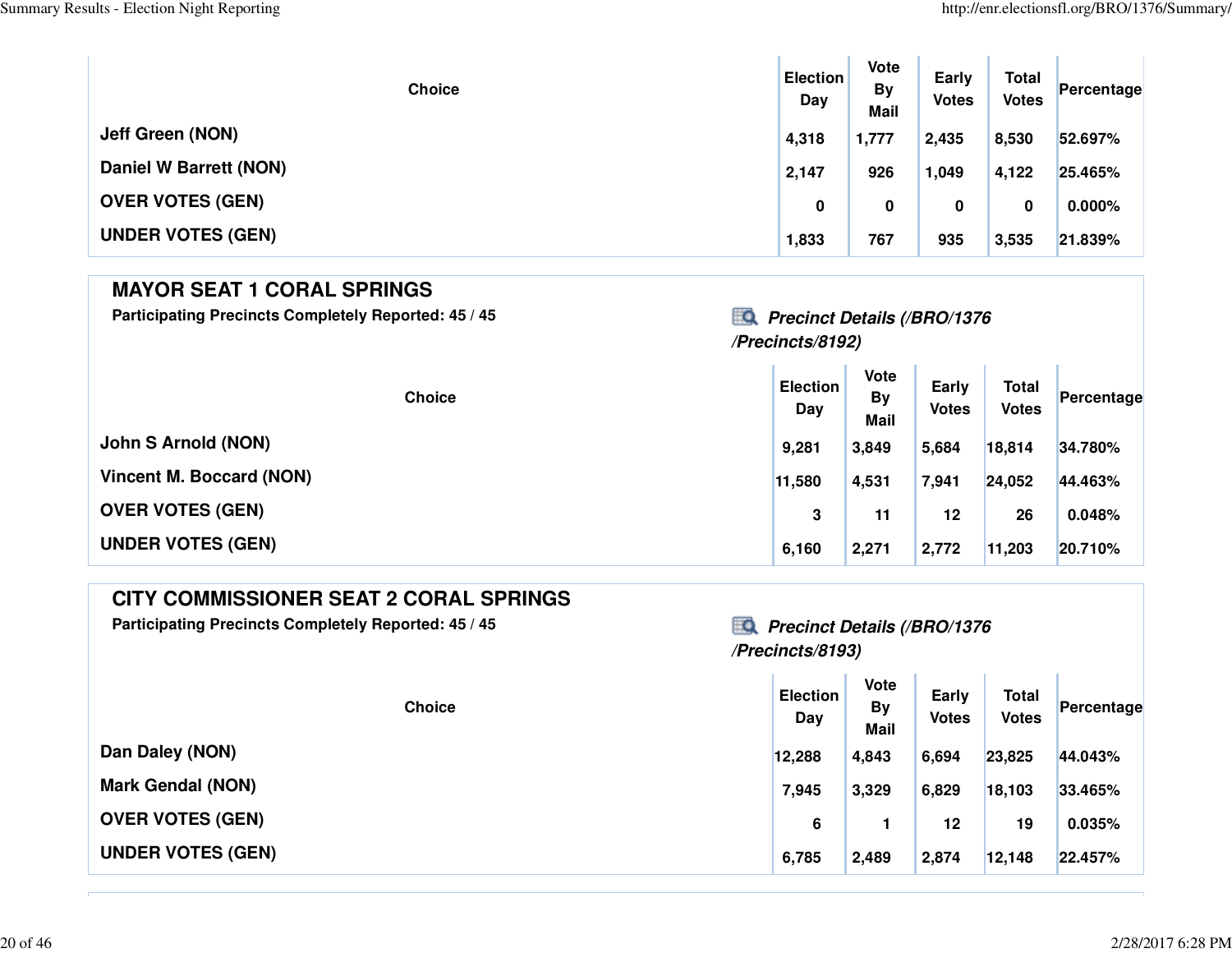#### **CITY COMMISSIONER DANIA BEACH**

**Participating Precincts Completely Reported: 13 / 13 Precinct Details (/BRO/1376**

| <b>Precinct Details (/BRO/1376</b> |
|------------------------------------|
| /Precincts/8194)                   |

| <b>Choice</b>                      | <b>Election</b><br>Day | <b>Vote</b><br><b>By</b><br><b>Mail</b> | Early<br><b>Votes</b> | <b>Total</b><br><b>Votes</b> | Percentage |
|------------------------------------|------------------------|-----------------------------------------|-----------------------|------------------------------|------------|
| <b>Chickie Brandimarte (NON)</b>   | 1,044                  | 621                                     | 346                   | 2,011                        | 6.043%     |
| Walter B. "Duke" Duke, III (NON)   | 2,063                  | 1,135                                   | 753                   | 3,951                        | 11.872%    |
| <b>Bruce Hannover (NON)</b>        | 768                    | 425                                     | 241                   | 1,434                        | 4.309%     |
| <b>William "Bill" Harris (NON)</b> | 985                    | 471                                     | 394                   | 1,850                        | 5.559%     |
| Albert C. Jones (NON)              | 1,309                  | 779                                     | 551                   | 2,639                        | 7.930%     |
| C. K. "Mac" McElyea (NON)          | 1,033                  | 618                                     | 344                   | 1,995                        | 5.995%     |
| <b>Rae Sandler (NON)</b>           | 953                    | 550                                     | 328                   | 1,831                        | 5.502%     |
| <b>OVER VOTES (GEN)</b>            | 30                     | 9                                       | 0                     | 39                           | 0.117%     |
| <b>UNDER VOTES (GEN)</b>           | 9,887                  | 3,786                                   | 3,856                 | 17,529                       | 52.673%    |

#### **MAYOR AT LARGE HALLANDALE BEACH**

Participating Precincts Completely Reported: 17 / 17 *Precinct Details (/BRO/1376* 

### **/Precincts/8195)**

| <b>Choice</b>            | <b>Election</b><br>Day | <b>Vote</b><br><b>By</b><br><b>Mail</b> | Early<br><b>Votes</b> | <b>Total</b><br><b>Votes</b> | Percentage |
|--------------------------|------------------------|-----------------------------------------|-----------------------|------------------------------|------------|
| Joy F. Cooper (NON)      | 2,628                  | 1,269                                   | 2,592                 | 6,489                        | 46.913%    |
| Keith S. London (NON)    | 1,966                  | 1,342                                   | 2,011                 | 5,319                        | 38.454%    |
| <b>WRITE-IN (NON)</b>    | 24                     | 8                                       | 18                    | 50                           | 0.361%     |
| <b>OVER VOTES (GEN)</b>  | 4                      | 4                                       | 9                     | 17                           | 0.123%     |
| <b>UNDER VOTES (GEN)</b> | 945                    | 366                                     | 646                   | 1,957                        | 14.148%    |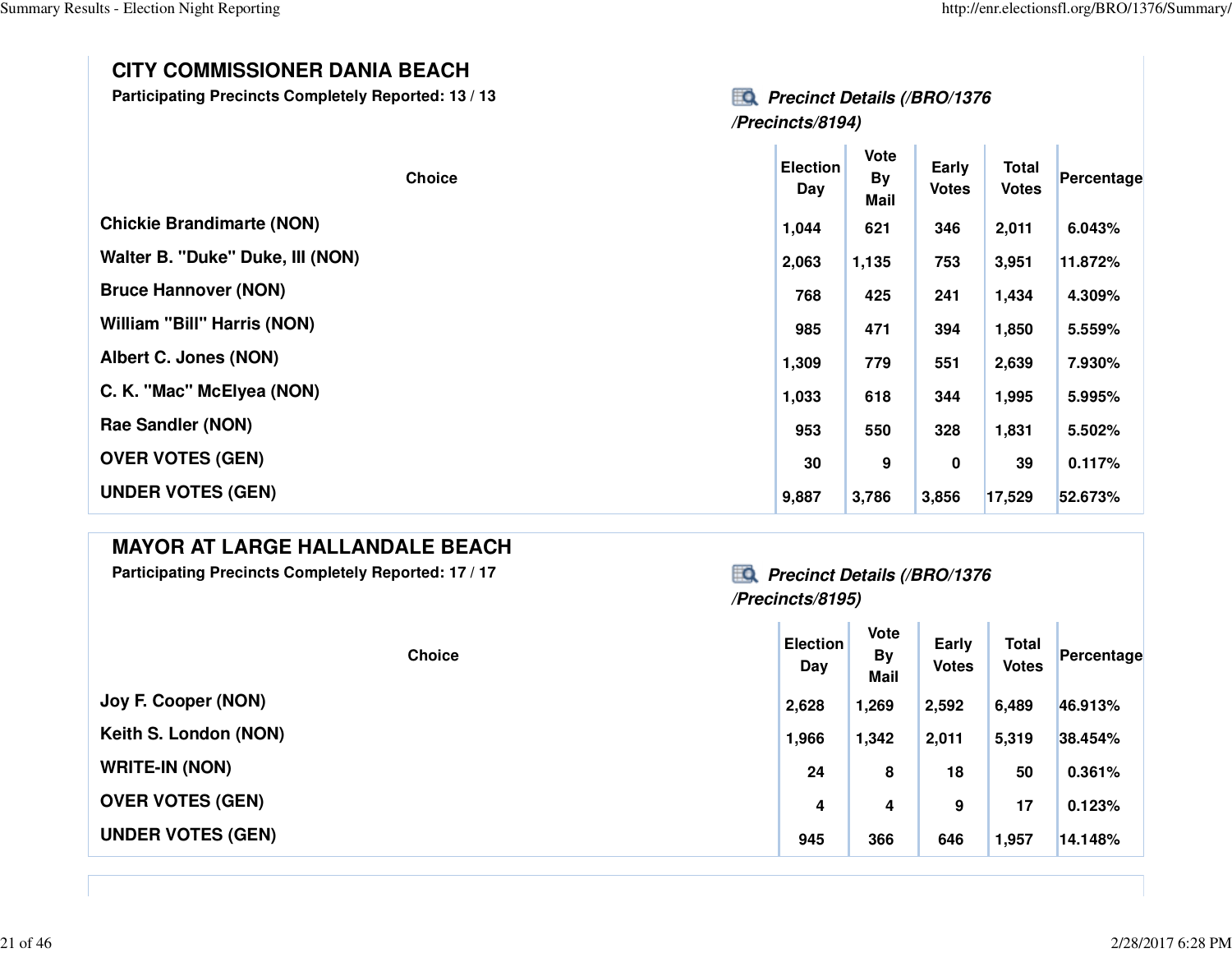**Early Votes Total Votes Percentage**

### **CITY COMMISSION HALLANDALE BEACH**

**Participating Precincts Completely Reported: 17 / 17** 

| <b>Precinct Details (/BRO/1376</b> |
|------------------------------------|
| /Precincts/8196)                   |

10

 $\sim$ 

10

×.

| <b>Choice</b>                   | <b>Election</b><br>Day | <b>Vote</b><br><b>By</b><br>Mail | Early<br><b>Votes</b> | <b>Total</b><br><b>Votes</b> | Percentage |
|---------------------------------|------------------------|----------------------------------|-----------------------|------------------------------|------------|
| Gerald E. Dean (NON)            | 708                    | 512                              | 664                   | 1,884                        | 6.810%     |
| Ann Pearl Henigson (NON)        | 645                    | 406                              | 534                   | 1,585                        | 5.729%     |
| William "Bill" Julian (NON)     | 1,454                  | 1,015                            | 1,588                 | 4,057                        | 14.665%    |
| Csaba G. Kulin (NON)            | 504                    | 347                              | 659                   | 1,510                        | 5.458%     |
| <b>Michele Lazarow (NON)</b>    | 1,370                  | 1,006                            | 1,217                 | 3,593                        | 12.988%    |
| <b>Anthony A. Sanders (NON)</b> | 1,276                  | 715                              | 1,608                 | 3,599                        | 13.010%    |
| <b>OVER VOTES (GEN)</b>         | 54                     | 18                               | 30                    | 102                          | 0.369%     |
| <b>UNDER VOTES (GEN)</b>        | 5,123                  | 1,959                            | 4,252                 | 11,334                       | 40.970%    |

#### **MAYOR HOLLYWOOD**

Participating Precincts Completely Reported: 70 / 70 *Precinct Details (/BRO/1376* 

**ChoiceElection Day**

**Peter J. Bober (NON)15,149 7,983 8,138 31,270 54.481%**

**Clifford A. "Cliff" Germano (NON)8,251 3,116 4,280 15,647 27.261%**

**OVER VOTES (GEN)4 9 5 18 0.031%**

**UNDER VOTES (GEN)5,645 2,199 2,617 10,461 18.226%**

### **COMMISSIONER - District 1 HOLLYWOOD DIST 1**

Participating Precincts Completely Reported: 16 / 16<br>**Precinct Details (/BRO/1376** 

**/Precincts/8198)**

**Election By Bay Mail** 

**/Precincts/8197)**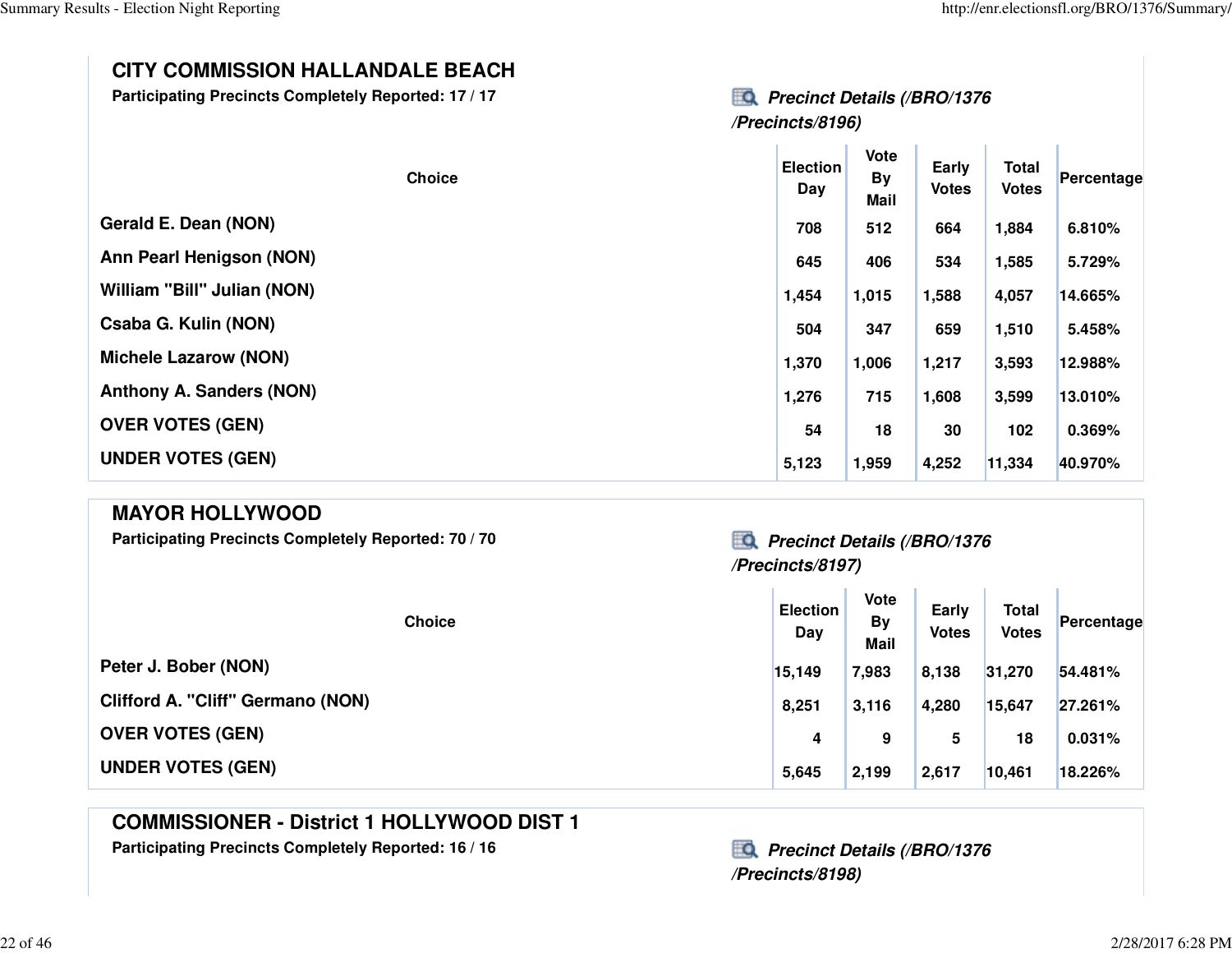| <b>Choice</b>                | <b>Election</b><br>Day | Vote<br><b>By</b><br><b>Mail</b> | Early<br><b>Votes</b> | <b>Total</b><br><b>Votes</b> | Percentage |
|------------------------------|------------------------|----------------------------------|-----------------------|------------------------------|------------|
| <b>Patricia Asseff (NON)</b> | 2,843                  | 1,673                            | 1,538                 | 6,054                        | 52.961%    |
| <b>Richard Valdez (NON)</b>  | 1,281                  | 699                              | 781                   | 2,761                        | 24.154%    |
| <b>OVER VOTES (GEN)</b>      | 3                      | 0                                | 0                     | 3                            | 0.026%     |
| <b>UNDER VOTES (GEN)</b>     | 1,268                  | 658                              | 687                   | 2,613                        | 22.859%    |

#### **COMMISSIONER - District 2 HOLLYWOOD DIST 2**

Participating Precincts Completely Reported: 9 / 9<br>**Precinct Details (/BRO/1376** 

# **/Precincts/8199)**

| <b>Choice</b>               | <b>Election</b><br>Day | Vote<br><b>By</b><br><b>Mail</b> | Early<br><b>Votes</b> | <b>Total</b><br><b>Votes</b> | Percentage |
|-----------------------------|------------------------|----------------------------------|-----------------------|------------------------------|------------|
| <b>Tim Burton (NON)</b>     | 611                    | 269                              | 414                   | 1,294                        | 16.469%    |
| Peter D Hernandez (NON)     | 1,171                  | 343                              | 723                   | 2,237                        | 28.471%    |
| Carol Lynn B. Kendall (NON) | 461                    | 268                              | 326                   | 1,055                        | 13.428%    |
| <b>Ralph Kenol (NON)</b>    | 644                    | 226                              | 891                   | 1,761                        | 22.413%    |
| <b>OVER VOTES (GEN)</b>     | 6                      | 3                                | 4                     | 13                           | 0.165%     |
| <b>UNDER VOTES (GEN)</b>    | 669                    | 282                              | 546                   | 1,497                        | 19.053%    |

### **COMMISSIONER - District 3 HOLLYWOOD DIST 3**

Participating Precincts Completely Reported: 12 / 12<br>**Precinct Details (/BRO/1376** 

### **/Precincts/8200)**

| <b>Choice</b> | <b>Election</b><br>Day | Vote<br>By<br><b>Mail</b> | Early<br><b>Votes</b> | <b>Total</b><br><b>Votes</b> | Percentage |
|---------------|------------------------|---------------------------|-----------------------|------------------------------|------------|
|               | 2,362                  | 1,050                     | 1,208                 | 4,620                        | 43.344%    |
| (NON)         | 1,944                  | 1,240                     | 1,038                 | 4,222                        | 39.610%    |

**Traci Lynn Callari (NON)**

**Heidi Marie O'Sheehan (NON)**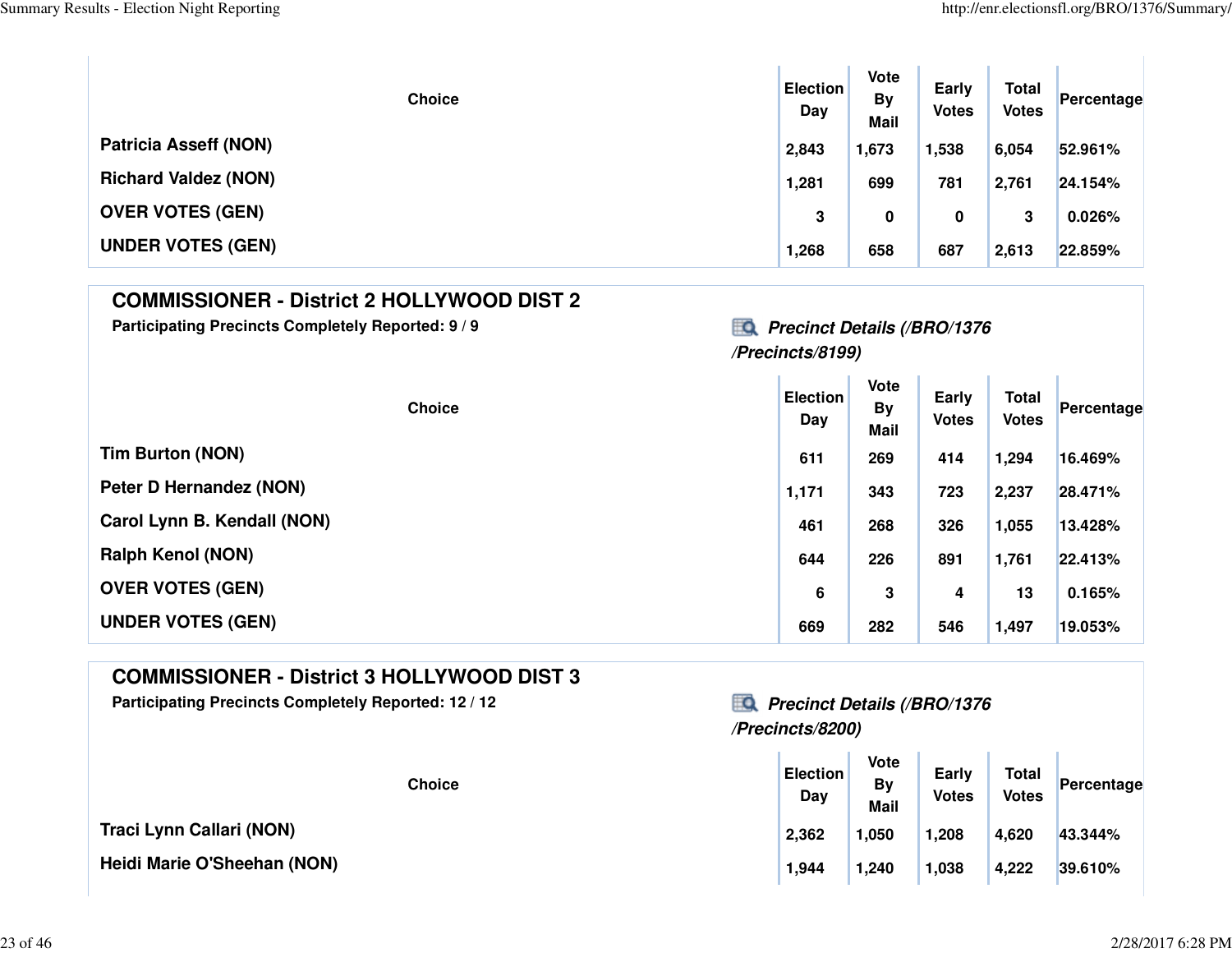| <b>Choice</b>            | <b>Election</b><br>Day | <b>Vote</b><br><b>By</b><br><b>Mail</b> | Early<br><b>Votes</b> | <b>Total</b><br><b>Votes</b> | Percentage |
|--------------------------|------------------------|-----------------------------------------|-----------------------|------------------------------|------------|
| <b>OVER VOTES (GEN)</b>  | 4                      |                                         |                       |                              | $0.047\%$  |
| <b>UNDER VOTES (GEN)</b> | 876                    | 476                                     | 460                   | 1,812                        | 17.000%    |

### **COMMISSIONER - District 4 HOLLYWOOD DIST 4**

Participating Precincts Completely Reported: 10 / 10<br>**Precinct Details (/BRO/1376** 

### **/Precincts/8201)**

| <b>Choice</b>              | <b>Election</b><br>Day | <b>Vote</b><br><b>By</b><br><b>Mail</b> | Early<br><b>Votes</b> | <b>Total</b><br><b>Votes</b> | Percentage |
|----------------------------|------------------------|-----------------------------------------|-----------------------|------------------------------|------------|
| <b>Dick Blattner (NON)</b> | 2,132                  | 1,397                                   | 869                   | 4,398                        | 43.989%    |
| <b>Justin Serian (NON)</b> | 1,864                  | 603                                     | 790                   | 3,257                        | 32.577%    |
| <b>OVER VOTES (GEN)</b>    |                        | 4                                       |                       | 6                            | 0.060%     |
| <b>UNDER VOTES (GEN)</b>   | 1,307                  | 520                                     | 510                   | 2,337                        | 23.375%    |

### **COMMISSIONER - District 5 HOLLYWOOD DIST 5**

Participating Precincts Completely Reported: 13 / 13<br>**Precinct Details (/BRO/1376** 

# **/Precincts/8202)**

**The Contract** 

| <b>Choice</b>                 | <b>Election</b><br>Day | <b>Vote</b><br><b>By</b><br><b>Mail</b> | Early<br><b>Votes</b> | <b>Total</b><br><b>Votes</b> | Percentage |
|-------------------------------|------------------------|-----------------------------------------|-----------------------|------------------------------|------------|
| <b>Judy Bates (NON)</b>       | 1,192                  | 547                                     | 443                   | 2,182                        | 23.277%    |
| <b>Kevin Biederman (NON)</b>  | 1,904                  | 605                                     | 727                   | 3,236                        | 34.521%    |
| <b>Francisco Vargas (NON)</b> | 1,536                  | 390                                     | 428                   | 2,354                        | 25.112%    |
| <b>OVER VOTES (GEN)</b>       | 4                      | $\mathbf 2$                             |                       | 7                            | 0.075%     |
| <b>UNDER VOTES (GEN)</b>      | 928                    | 301                                     | 366                   | 1,595                        | 17.015%    |

### **COMMISSIONER - District 6 HOLLYWOOD DIST 6**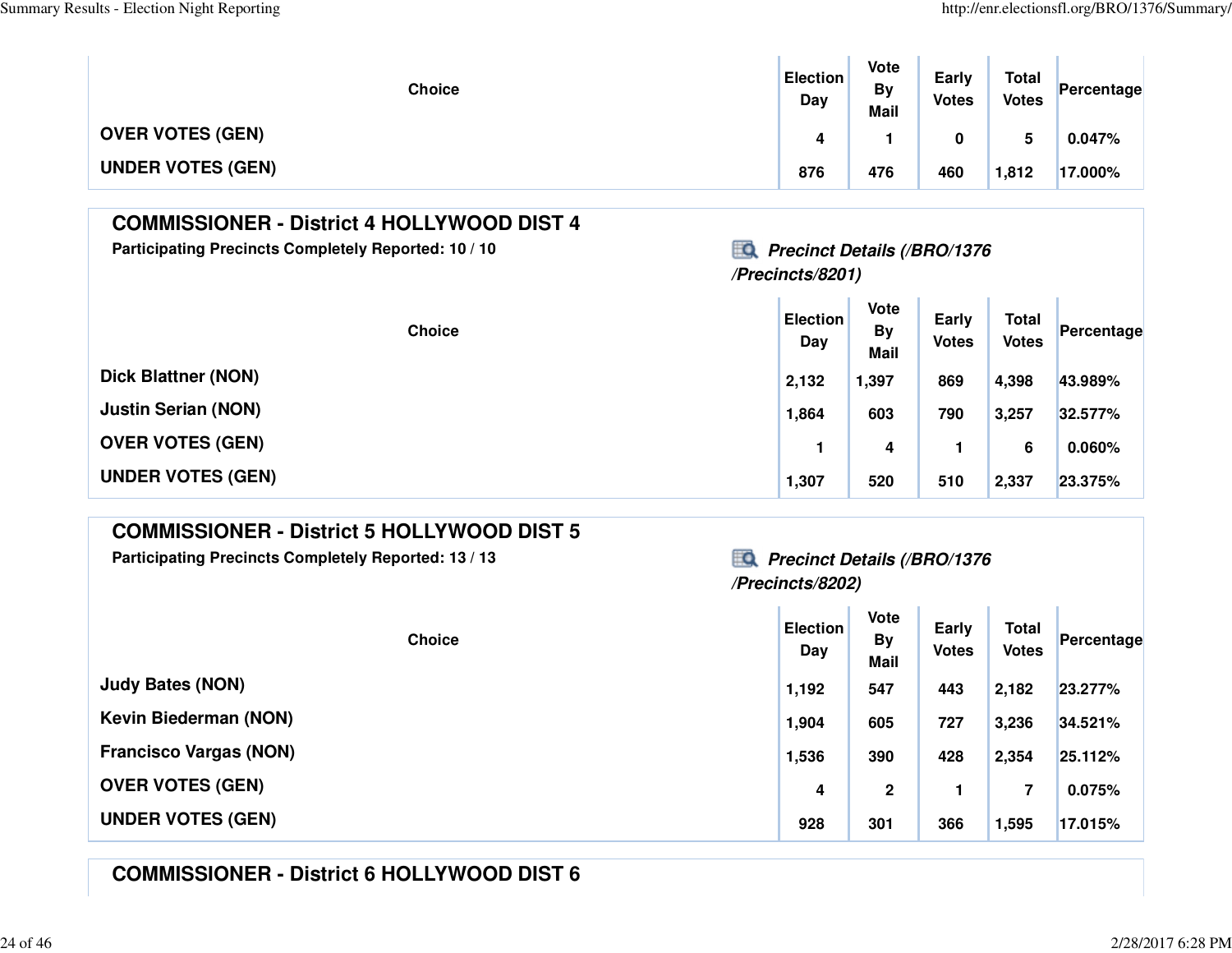| <b>Participating Precincts Completely Reported: 11 / 11</b><br>HО<br><b>Precinct Details (/BRO/1376</b><br>/Precincts/8203) |                        |                                  |                       |                              |            |
|-----------------------------------------------------------------------------------------------------------------------------|------------------------|----------------------------------|-----------------------|------------------------------|------------|
| <b>Choice</b>                                                                                                               | <b>Election</b><br>Day | <b>Vote</b><br>By<br><b>Mail</b> | Early<br><b>Votes</b> | <b>Total</b><br><b>Votes</b> | Percentage |
| Edward "Ed" Holodak (NON)                                                                                                   | 969                    | 482                              | 619                   | 2,070                        | 25.628%    |
| <b>Linda Sherwood (NON)</b>                                                                                                 | 1,661                  | 748                              | 943                   | 3,352                        | 41.501%    |
| Freddy M. Suastegui (NON)                                                                                                   | 597                    | 186                              | 319                   | 1,102                        | 13.644%    |
| <b>OVER VOTES (GEN)</b>                                                                                                     | 5                      |                                  | $\mathbf{2}$          | 8                            | 0.099%     |
| <b>UNDER VOTES (GEN)</b>                                                                                                    | 806                    | 333                              | 406                   | 1,545                        | 19.128%    |

### **MAYOR LAUDERDALE LAKES**

Participating Precincts Completely Reported: 13 / 13 *Precinct Details (/BRO/1376* 

### **/Precincts/8204)**

 $\mathbf{u}$  .

 $\mathcal{A}^{\mathcal{A}}$ 

| <b>Choice</b>                      | <b>Election</b><br>Day | Vote<br><b>By</b><br><b>Mail</b> | Early<br><b>Votes</b> | <b>Total</b><br><b>Votes</b> | Percentage |
|------------------------------------|------------------------|----------------------------------|-----------------------|------------------------------|------------|
| <b>Willie Edward Jones (NON)</b>   | 1,244                  | 784                              | 2,195                 | 4,223                        | 33.341%    |
| <b>Barrington A. Russell (NON)</b> | 1,599                  | 1,299                            | 2,471                 | 5,369                        | 42.389%    |
| <b>OVER VOTES (GEN)</b>            |                        | 2                                |                       | 4                            | 0.032%     |
| <b>UNDER VOTES (GEN)</b>           | 975                    | 527                              | 1,568                 | 3,070                        | 24.238%    |

### **CITY COMMISSION SEAT 4 LAUDERDALE LAKES**

Participating Precincts Completely Reported: 13 / 13<br>**Precinct Details (/BRO/1376** 

**Larnieve O'Shaun Uter-Sasso (NON)**

# **/Precincts/8205)**

| <b>Choice</b> | <b>Election</b><br>Day | Vote<br>By<br><b>Mail</b> | Early<br><b>Votes</b> | <b>Total</b><br><b>Votes</b> | Percentage |
|---------------|------------------------|---------------------------|-----------------------|------------------------------|------------|
|               | 305                    | 173                       | 389                   | 867                          | 6.845%     |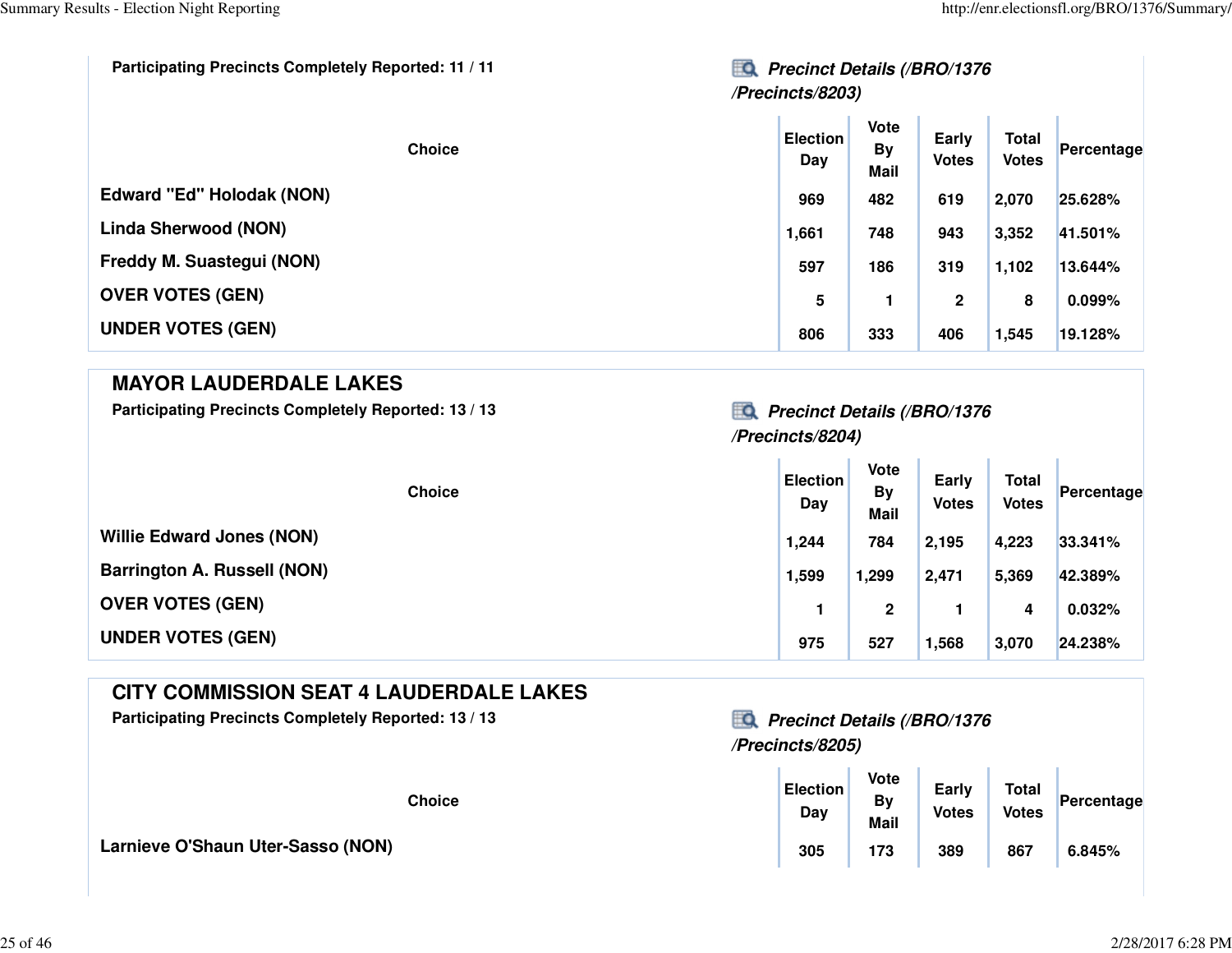| <b>Choice</b>                  | <b>Election</b><br>Day | Vote<br><b>By</b><br><b>Mail</b> | Early<br><b>Votes</b> | <b>Total</b><br><b>Votes</b> | Percentage |
|--------------------------------|------------------------|----------------------------------|-----------------------|------------------------------|------------|
| <b>Patricia Williams (NON)</b> | 2,504                  | 1,865                            | 4,255                 | 8,624                        | 68.088%    |
| <b>OVER VOTES (GEN)</b>        | 2                      | 0                                | 3                     |                              | 0.039%     |
| <b>UNDER VOTES (GEN)</b>       | 1,008                  | 574                              | 1,588                 | 3,170                        | 25.028%    |

### **CITY COMMISSION SEAT 6 LAUDERDALE LAKES**

Participating Precincts Completely Reported: 13 / 13<br>**Precinct Details (/BRO/1376** 

### **/Precincts/8206)**

| <b>Choice</b>                     | <b>Election</b><br>Day | <b>Vote</b><br><b>By</b><br><b>Mail</b> | Early<br><b>Votes</b> | <b>Total</b><br><b>Votes</b> | Percentage |
|-----------------------------------|------------------------|-----------------------------------------|-----------------------|------------------------------|------------|
| <b>Sandra "Sandy" Davey (NON)</b> | 789                    | 446                                     | 1,304                 | 2,539                        | 20.046%    |
| Eileen Rathery (NON)              | 1,119                  | 694                                     | 1,690                 | 3,503                        | 27.657%    |
| Benjamin "Ben" Williams (NON)     | 954                    | 864                                     | 1,601                 | 3,419                        | 26.994%    |
| <b>OVER VOTES (GEN)</b>           | 6                      | $\mathbf{2}$                            | 3                     | 11                           | 0.087%     |
| <b>UNDER VOTES (GEN)</b>          | 951                    | 606                                     | 1,637                 | 3,194                        | 25.217%    |

### **SEAT #1 COMMISSIONER LAUDERHILL**

**Participating Precincts Completely Reported: 29 / 29 Precinct Details (/BRO/1376**

### **/Precincts/8207)**

| <b>Choice</b>                   | <b>Election</b><br>Day | <b>Vote</b><br><b>By</b><br><b>Mail</b> | Early<br><b>Votes</b> | <b>Total</b><br><b>Votes</b> | Percentage |
|---------------------------------|------------------------|-----------------------------------------|-----------------------|------------------------------|------------|
| <b>Howard Berger (NON)</b>      | 3,198                  | 2,421                                   | 3,882                 | 9,501                        | 33.884%    |
| <b>Richard C Campbell (NON)</b> | 1,663                  | 834                                     | 2,662                 | 5,159                        | 18.399%    |
| <b>Gwen Hudson (NON)</b>        | 1,146                  | 857                                     | 2,005                 | 4,008                        | 14.294%    |
| <b>Tyson T. Jones (NON)</b>     | 1,440                  | 946                                     | 2,379                 | 4,765                        | 16.994%    |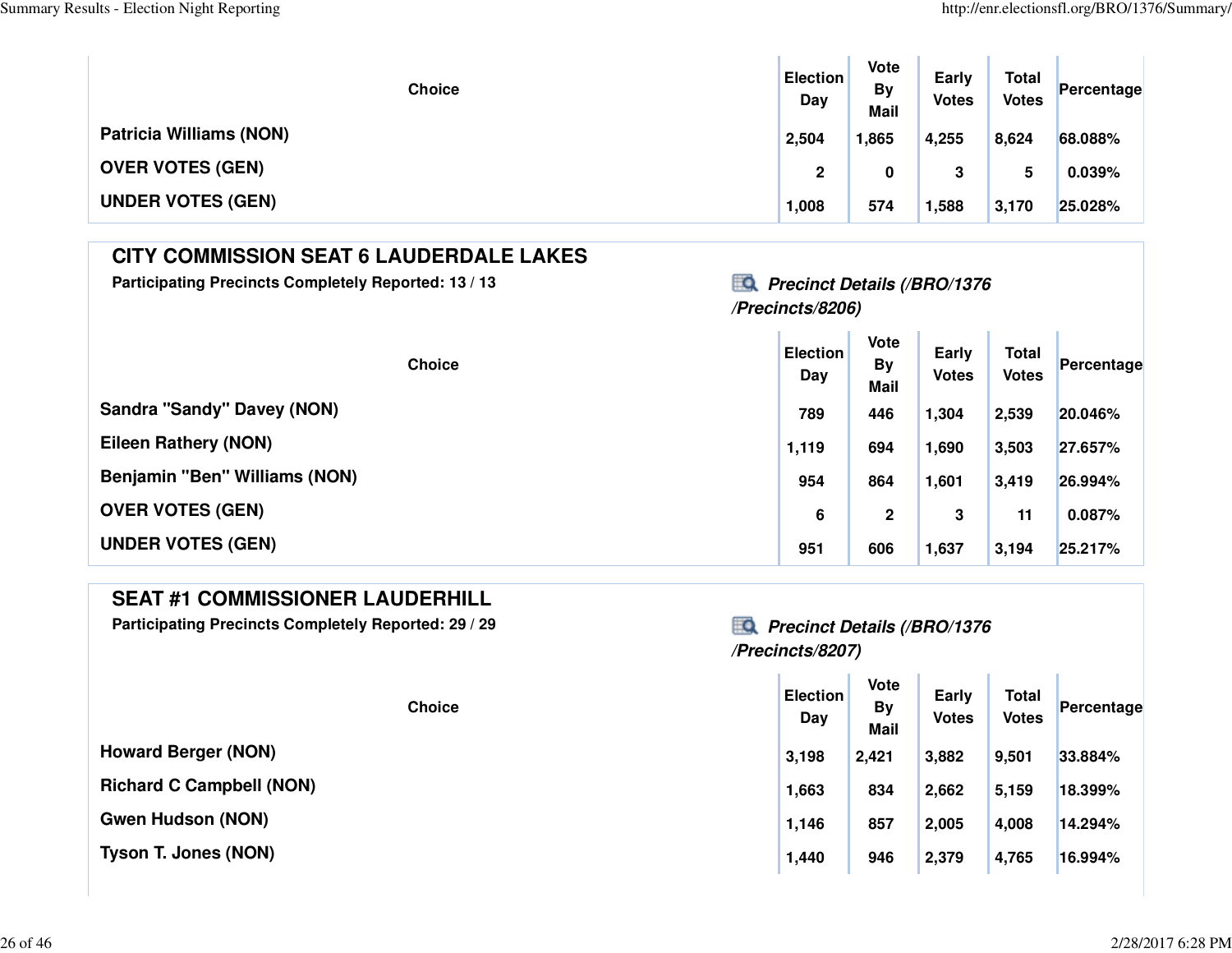$\mathbb T$ 

| <b>Choice</b>            | <b>Election</b><br>Day | Vote<br>By<br><b>Mail</b> | Early<br><b>Votes</b> | <b>Total</b><br><b>Votes</b> | Percentage |
|--------------------------|------------------------|---------------------------|-----------------------|------------------------------|------------|
| <b>OVER VOTES (GEN)</b>  | 16                     | 11                        | 26                    | 53                           | 0.189%     |
| <b>UNDER VOTES (GEN)</b> | 1,427                  | 1,003                     | 2,124                 | 4,554                        | 16.241%    |

### **SEAT #3 COMMISSIONER LAUDERHILL**

**Participating Precincts Completely Reported: 29 / 29 Precinct Details (/BRO/1376**

### **/Precincts/8208)**

| <b>Choice</b>                  | <b>Election</b><br>Day | <b>Vote</b><br>By<br><b>Mail</b> | Early<br><b>Votes</b> | <b>Total</b><br><b>Votes</b> | Percentage |
|--------------------------------|------------------------|----------------------------------|-----------------------|------------------------------|------------|
| <b>M. Margaret Bates (NON)</b> | 4,186                  | 3,252                            | 6,064                 | 13,502                       | 48.153%    |
| <b>Mae Smith (NON)</b>         | 2,728                  | 1,537                            | 4,246                 | 8,511                        | 30.353%    |
| <b>OVER VOTES (GEN)</b>        | 4                      | 3                                | 11                    | 18                           | 0.064%     |
| <b>UNDER VOTES (GEN)</b>       | 1,972                  | 1,280                            | 2,757                 | 6,009                        | 21.430%    |

#### **SEAT #1 MARGATE**

Participating Precincts Completely Reported: 23 / 23 *Precinct Details (/BRO/1376* 

# **/Precincts/8209)**

T.

| <b>Choice</b>              | <b>Election</b><br>Day | <b>Vote</b><br><b>By</b><br>Mail | Early<br><b>Votes</b> | <b>Total</b><br><b>Votes</b> | Percentage |
|----------------------------|------------------------|----------------------------------|-----------------------|------------------------------|------------|
| <b>Phil Hylander (NON)</b> | 4,046                  | 1,792                            | 2,242                 | 8,080                        | 35.295%    |
| Frank B. Talerico (NON)    | 4,653                  | 1,982                            | 2,849                 | 9,484                        | 41.428%    |
| <b>OVER VOTES (GEN)</b>    |                        |                                  | 4                     | 6                            | 0.026%     |
| <b>UNDER VOTES (GEN)</b>   | 2,787                  | 959                              | 1,577                 | 5,323                        | 23.252%    |

### **SEAT #2 MARGATE**

Participating Precincts Completely Reported: 23 / 23 *Precinct Details (/BRO/1376*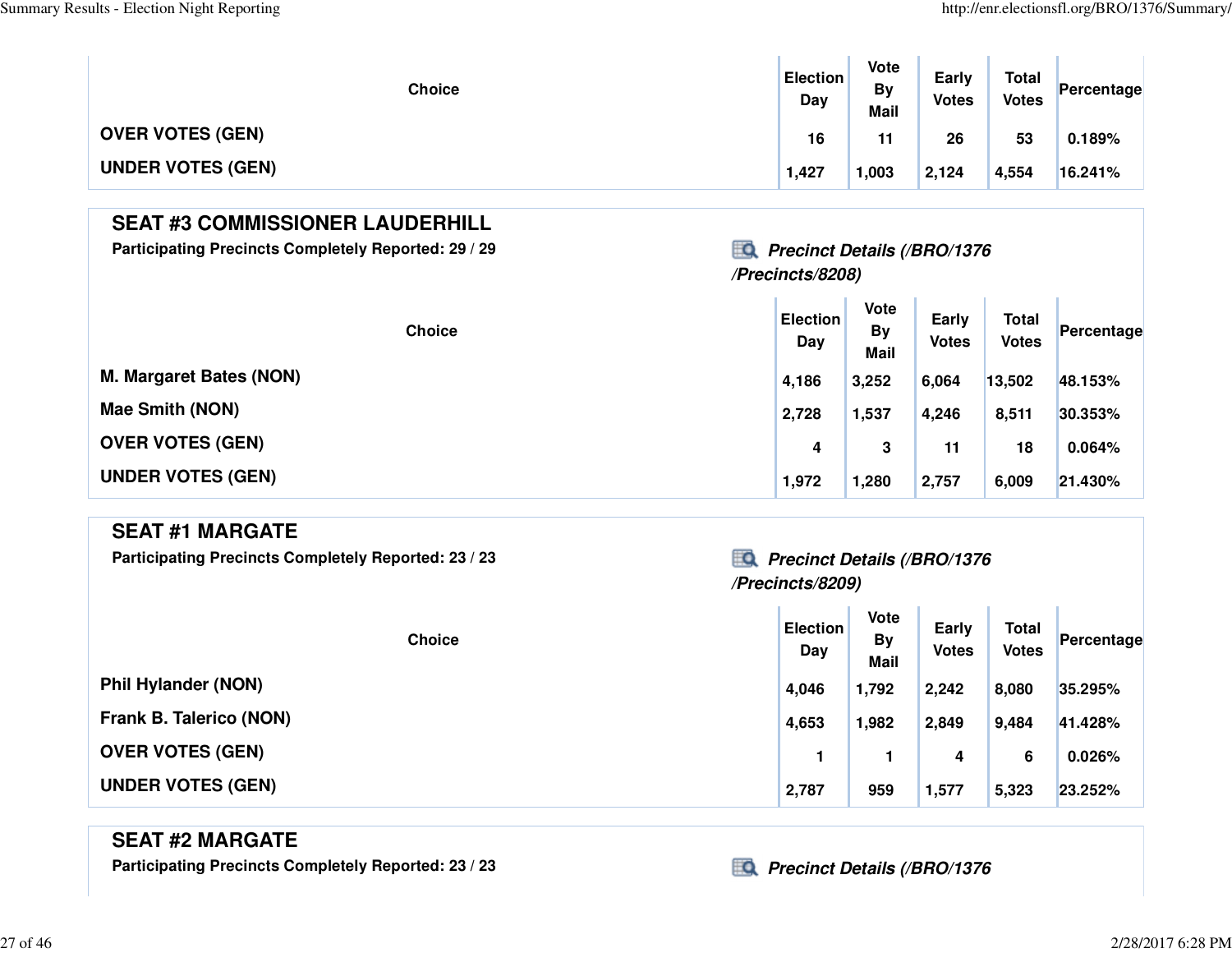$\sim 10^7$ 

**/Precincts/8210)**

| <b>Choice</b>                | <b>Election</b><br>Day | <b>Vote</b><br><b>By</b><br><b>Mail</b> | <b>Early</b><br><b>Votes</b> | <b>Total</b><br><b>Votes</b> | Percentage |
|------------------------------|------------------------|-----------------------------------------|------------------------------|------------------------------|------------|
| <b>Brian Donahue (NON)</b>   | 2,731                  | 1,221                                   | 1,325                        | 5,277                        | 23.051%    |
| David McLean (NON)           | 2,892                  | 1,106                                   | 1,990                        | 5,988                        | 26.156%    |
| <b>Frank S Messana (NON)</b> | 2,820                  | 1,376                                   | 1,685                        | 5,881                        | 25.689%    |
| <b>OVER VOTES (GEN)</b>      | 4                      | 4                                       | 6                            | 14                           | 0.061%     |
| <b>UNDER VOTES (GEN)</b>     | 3,040                  | 1,027                                   | 1,666                        | 5,733                        | 25.043%    |

#### **SEAT #3 MARGATE**

Participating Precincts Completely Reported: 23 / 23 *Precinct Details (/BRO/1376* 

### **/Precincts/8211)**

 $\mathbf{r}$  .

n.

| <b>Choice</b>                       | <b>Election</b><br>Day | <b>Vote</b><br>By<br><b>Mail</b> | Early<br><b>Votes</b> | <b>Total</b><br><b>Votes</b> | Percentage |
|-------------------------------------|------------------------|----------------------------------|-----------------------|------------------------------|------------|
| Lesa "Le" Peerman (NON)             | 5,160                  | 2,287                            | 3,145                 | 10,592                       | 46.267%    |
| <b>Frederick A Schweitzer (NON)</b> | 3,215                  | 1,391                            | 1,833                 | 6,439                        | 28.127%    |
| <b>OVER VOTES (GEN)</b>             |                        | 0                                | 3                     | 4                            | 0.017%     |
| <b>UNDER VOTES (GEN)</b>            | 3,111                  | 1,056                            | 1,691                 | 5,858                        | 25.589%    |

### **SEAT #4 MARGATE**

Participating Precincts Completely Reported: 23 / 23 *Precinct Details (/BRO/1376* 

**Joyce Williams Bryan (NON)**

**John W. Hall (NON)**

### **/Precincts/8212)**

| <b>Choice</b> | <b>Election</b><br>Day | <b>Vote</b><br><b>By</b><br><b>Mail</b> | Early<br><b>Votes</b> | <b>Total</b><br><b>Votes</b> | Percentage |  |
|---------------|------------------------|-----------------------------------------|-----------------------|------------------------------|------------|--|
| /an (NON)     | 2,097                  | 1,029                                   | 1,438                 | 4,564                        | 19.936%    |  |
|               | 2,062                  | 698                                     | 1,048                 | 3,808                        | 16.634%    |  |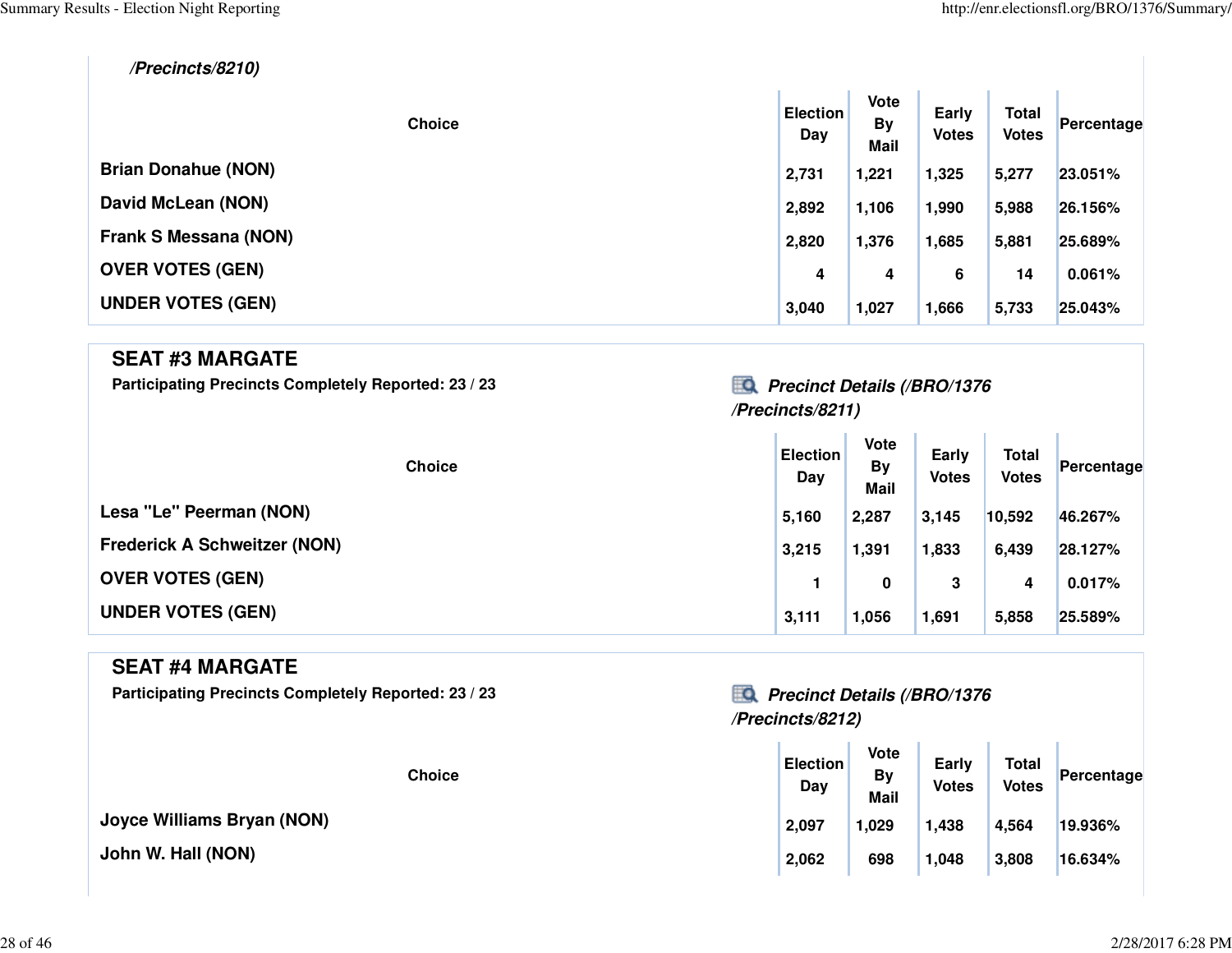| <b>Choice</b>                     | <b>Election</b><br>Day | Vote<br><b>By</b><br><b>Mail</b> | Early<br><b>Votes</b> | <b>Total</b><br><b>Votes</b> | Percentage |
|-----------------------------------|------------------------|----------------------------------|-----------------------|------------------------------|------------|
| <b>Richard Mark Popovic (NON)</b> | 1,232                  | 594                              | 703                   | 2,529                        | 11.047%    |
| <b>Tommy Ruzzano (NON)</b>        | 2,504                  | 1,181                            | 1,366                 | 5,051                        | 22.064%    |
| <b>Virgil Lee Willis (NON)</b>    | 577                    | 198                              | 306                   | 1,081                        | 4.722%     |
| <b>OVER VOTES (GEN)</b>           | 14                     |                                  | 5                     | 20                           | 0.087%     |
| <b>UNDER VOTES (GEN)</b>          | 3,001                  | 1,033                            | 1,806                 | 5,840                        | 25.510%    |

#### **SEAT #5 MARGATE**

Participating Precincts Completely Reported: 23 / 23 *Precinct Details (/BRO/1376* 

### **/Precincts/8213)**

| <b>Choice</b>              | <b>Election</b><br>Day | <b>Vote</b><br>By<br><b>Mail</b> | Early<br><b>Votes</b> | <b>Total</b><br><b>Votes</b> | Percentage |
|----------------------------|------------------------|----------------------------------|-----------------------|------------------------------|------------|
| <b>Joanne Simone (NON)</b> | 4,142                  | 1,832                            | 2,831                 | 8,805                        | 38.462%    |
| <b>Scott Yardley (NON)</b> | 4,277                  | 1,869                            | 2,195                 | 8,341                        | 36.435%    |
| <b>OVER VOTES (GEN)</b>    | 3                      | 0                                | 6                     | 9                            | 0.039%     |
| <b>UNDER VOTES (GEN)</b>   | 3,065                  | 1,033                            | 1,640                 | 5,738                        | 25.064%    |

### **CITY COMMISSION - DISTRICT #4 PARKLAND**

Participating Precincts Completely Reported: 7 / 7<br>**Precinct Details (/BRO/1376** 

## **/Precincts/8214)**

| <b>Choice</b> | <b>Election</b><br>Day | Vote<br>By<br><b>Mail</b> | <b>Early</b><br><b>Votes</b> | <b>Total</b><br><b>Votes</b> | Percentage |
|---------------|------------------------|---------------------------|------------------------------|------------------------------|------------|
| )N)           | 2,942                  | 1,415                     | 1,681                        | 6,038                        | 50.988%    |
| NON)          | 2,290                  | 913                       | 742                          | 3,945                        | 33.314%    |
|               |                        | 2                         | 3                            | 12                           | 0.101%     |

**Mark Weissman (NON)**

**David M. Gobeo, II (NON)**

**OVER VOTES (GEN)**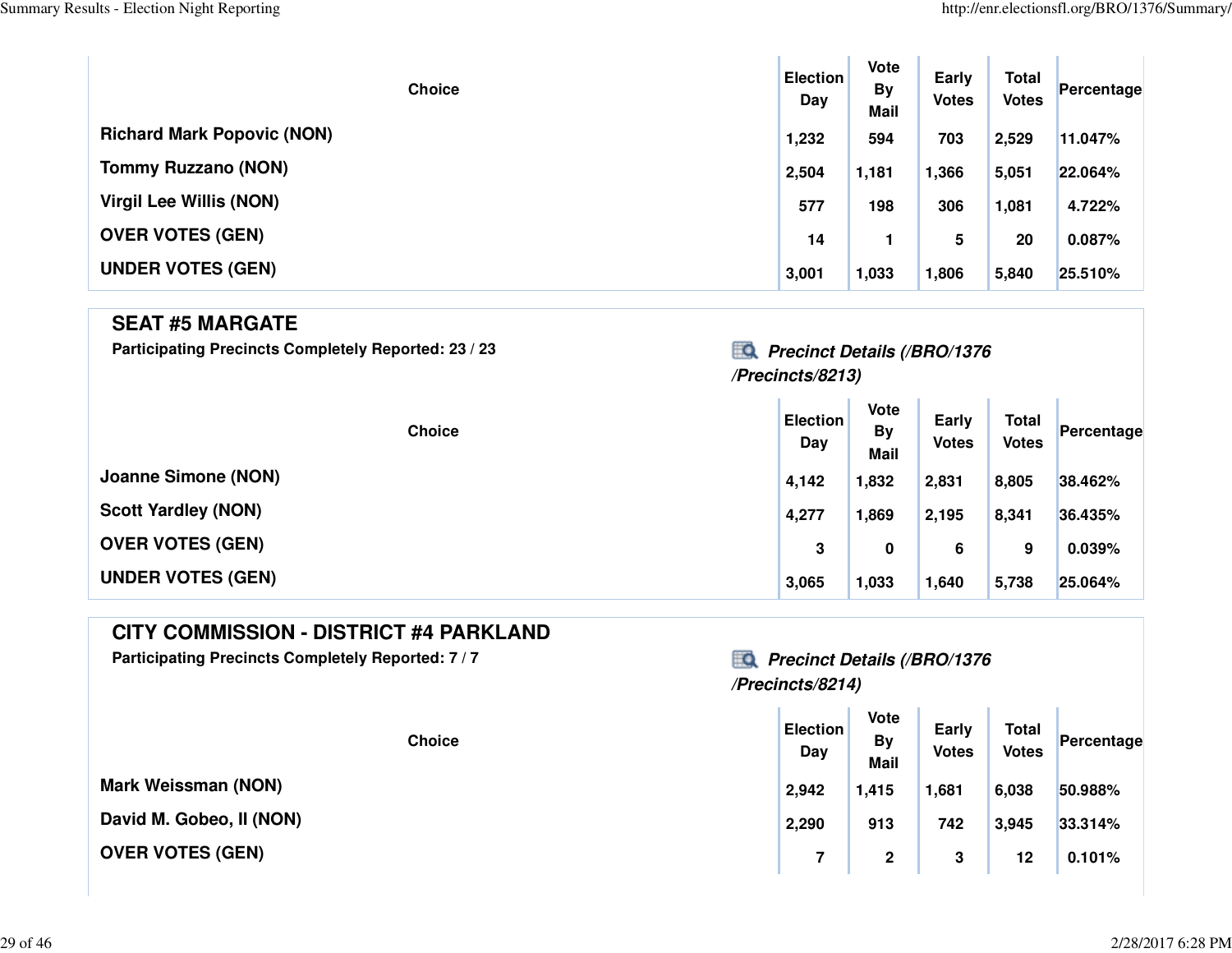| <b>Choice</b>            | <b>Election</b><br>Day | Vote<br>By<br><b>Mail</b> | Early<br><b>Votes</b> | <b>Total</b><br><b>Votes</b> | Percentage |
|--------------------------|------------------------|---------------------------|-----------------------|------------------------------|------------|
| <b>UNDER VOTES (GEN)</b> | 970                    | 585                       | 292                   | 1,847                        | 15.597%    |

### **TOWN MAYOR SOUTHWEST RANCHES**

**Participating Precincts Completely Reported: 6 / 6 Precinct Details (/BRO/1376**

### **/Precincts/8215)**

| <b>Choice</b>              | <b>Election</b><br>Day | Vote<br><b>By</b><br><b>Mail</b> | Early<br><b>Votes</b> | <b>Total</b><br><b>Votes</b> | Percentage |
|----------------------------|------------------------|----------------------------------|-----------------------|------------------------------|------------|
| <b>Jeff Nelson (NON)</b>   | 811                    | 531                              | 705                   | 2,047                        | 51.810%    |
| <b>Holly Hugdahl (NON)</b> | 543                    | 311                              | 507                   | 1,361                        | 34.447%    |
| <b>Mike Hanley (NON)</b>   | 41                     | 40                               | 36                    | 117                          | 2.961%     |
| <b>OVER VOTES (GEN)</b>    |                        | 1                                | 0                     | $\mathbf 2$                  | 0.051%     |
| <b>UNDER VOTES (GEN)</b>   | 169                    | 95                               | 160                   | 424                          | 10.731%    |

#### **COMMISSIONER GROUP "A" SUNRISE**

**Participating Precincts Completely Reported: 41 / 41 Precinct Details (/BRO/1376**

# **/Precincts/8216)**

| <b>Choice</b>                  | <b>Election</b><br>Day | <b>Vote</b><br><b>By</b><br><b>Mail</b> | Early<br><b>Votes</b> | <b>Total</b><br><b>Votes</b> | Percentage |
|--------------------------------|------------------------|-----------------------------------------|-----------------------|------------------------------|------------|
| <b>John Tomas Fusaro (NON)</b> | 5,229                  | 2,120                                   | 2,797                 | 10,146                       | 26.666%    |
| Donald "Don" Rosen (NON)       | 8,181                  | 3,819                                   | 5,817                 | 17,817                       | 46.828%    |
| <b>OVER VOTES (GEN)</b>        | 2                      | 2                                       | 3                     | 7                            | 0.018%     |
| <b>UNDER VOTES (GEN)</b>       | 5,252                  | 1,831                                   | 2,995                 | 10,078                       | 26.488%    |

### **CITY COMMISSIONER SEAT 1 WESTON**

**Participating Precincts Completely Reported: 19 / 19 Precinct Details (/BRO/1376**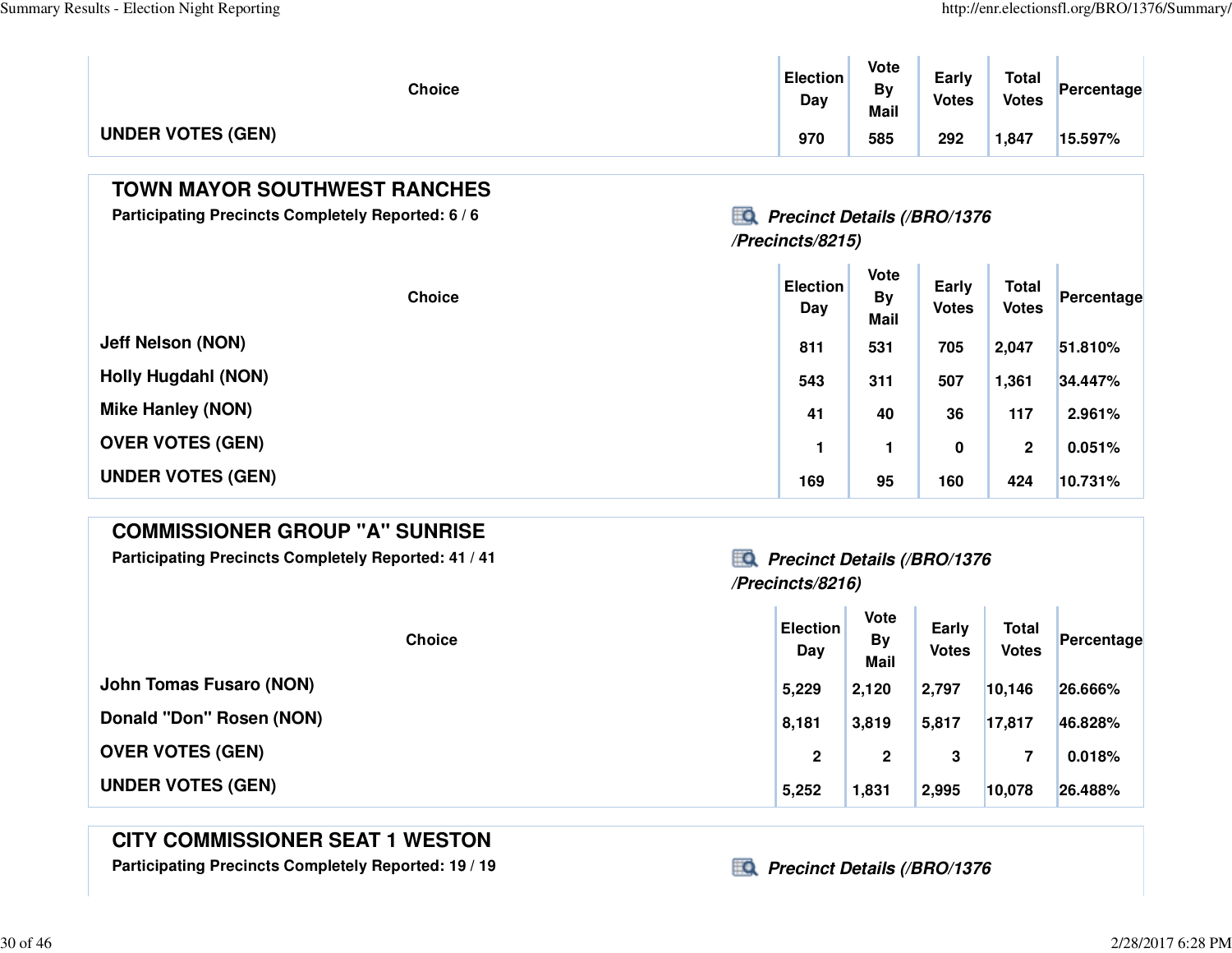**/Precincts/8217)**

| <b>Choice</b>              | <b>Election</b><br>Day | <b>Vote</b><br><b>By</b><br><b>Mail</b> | Early<br><b>Votes</b> | <b>Total</b><br><b>Votes</b> | Percentage |
|----------------------------|------------------------|-----------------------------------------|-----------------------|------------------------------|------------|
| <b>Daniel Dickey (NON)</b> | 3,267                  | 1,956                                   | 3,648                 | 8,871                        | 32.228%    |
| Angel M. Gomez (NON)       | 4,387                  | 2,393                                   | 5,673                 | 12,453                       | 45.241%    |
| <b>OVER VOTES (GEN)</b>    | 5                      | 3                                       | 6                     | 14                           | 0.051%     |
| <b>UNDER VOTES (GEN)</b>   | 2,453                  | 1,492                                   | 2,243                 | 6,188                        | 22.481%    |

#### **COMMISSION WILTON MANORS**

**Participating Precincts Completely Reported: 9 / 9 Precinct Details (/BRO/1376**

### **/Precincts/8218)**

 $\mathbf{r}$ 

| <b>Choice</b>                   | <b>Election</b><br>Day | Vote<br><b>By</b><br><b>Mail</b> | Early<br><b>Votes</b> | <b>Total</b><br><b>Votes</b> | Percentage |
|---------------------------------|------------------------|----------------------------------|-----------------------|------------------------------|------------|
| Thomas L. "Tom" Green (NON)     | 1,215                  | 774                              | 1,391                 | 3,380                        | 26.145%    |
| Julie A. Carson (NON)           | 783                    | 577                              | 907                   | 2,267                        | 17.536%    |
| <b>Grady Kimber White (NON)</b> | 215                    | 139                              | 228                   | 582                          | 4.502%     |
| Sal Torre (NON)                 | 655                    | 302                              | 571                   | 1,528                        | 11.819%    |
| <b>OVER VOTES (GEN)</b>         | $\mathbf{2}$           | 0                                | 0                     | $\mathbf{2}$                 | 0.015%     |
| <b>UNDER VOTES (GEN)</b>        | 2,206                  | 1,092                            | 1,871                 | 5,169                        | 39.983%    |

#### **CONST AMEND 1 ALL PCTS**

**Participating Precincts Completely Reported: 778 / 778 Precinct Details (/BRO/1376**

**YES/SI/WI (NON)**

## **/Precincts/8219)**

| <b>Choice</b> | <b>Election</b><br>Day | Vote<br>By<br><b>Mail</b> | Early<br><b>Votes</b> | <b>Total</b><br><b>Votes</b> | Percentage |
|---------------|------------------------|---------------------------|-----------------------|------------------------------|------------|
|               | 119,607                | 56,412                    | 56,733                | 232,752                      | 30.544%    |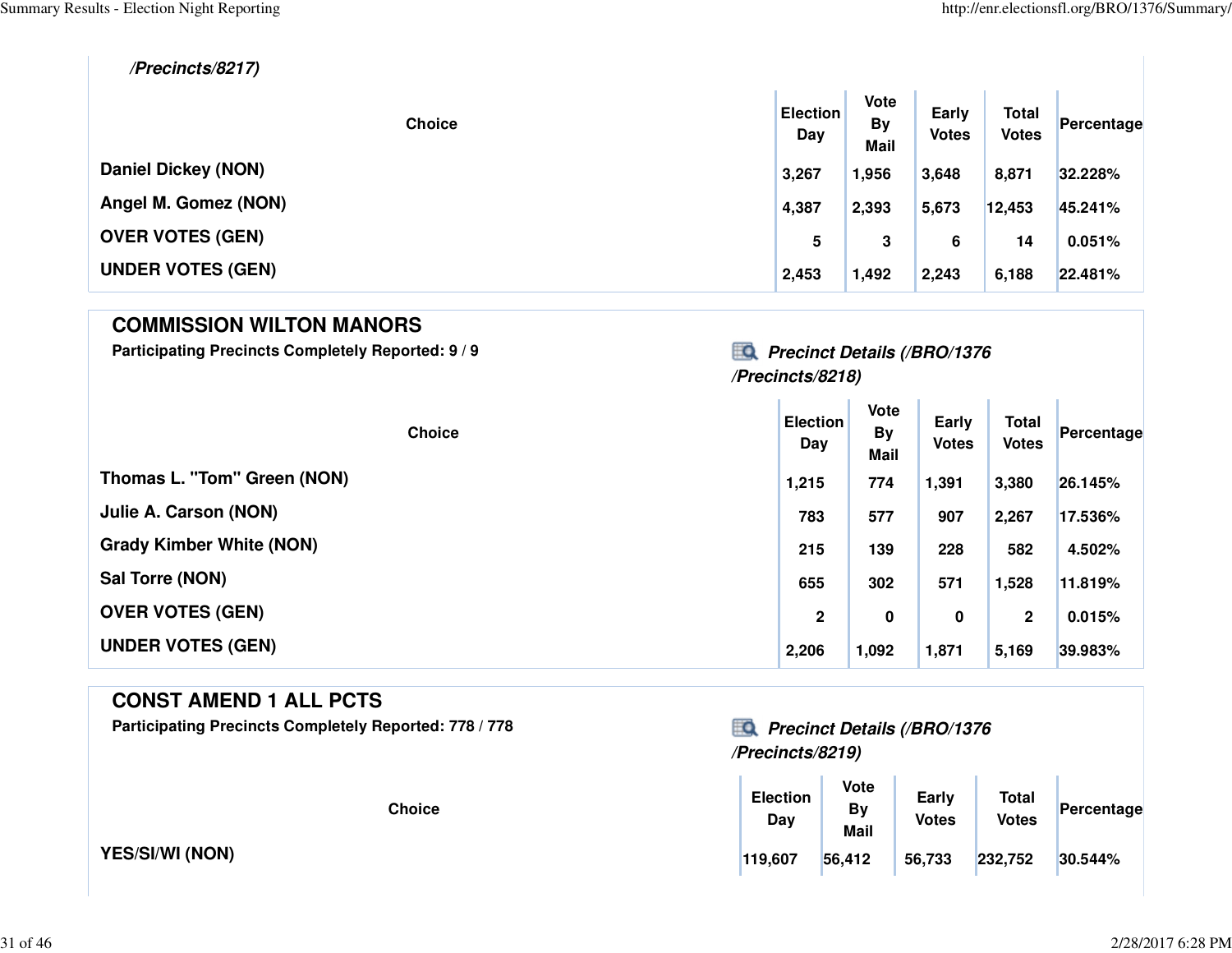| <b>Choice</b>            | <b>Election</b><br>Day | <b>Vote</b><br><b>By</b><br><b>Mail</b> | Early<br><b>Votes</b> |         | <b>Total Votes Percentage</b> |
|--------------------------|------------------------|-----------------------------------------|-----------------------|---------|-------------------------------|
| <b>NO/NO/NON (NON)</b>   | 139,825                | 78,104                                  | 142,206               | 360,135 | 47.260%                       |
| <b>OVER VOTES (GEN)</b>  | 240                    | 253                                     | 188                   | 681     | 0.089%                        |
| <b>UNDER VOTES (GEN)</b> | 83,111                 | 35,871                                  | 49,476                | 168,458 | 22.107%                       |

### **CONST AMEND 2 ALL PCTSParticipating Precincts Completely Reported: 778 / 778 Precinct Details (/BRO/1376**

### **/Precincts/8220)**

| <b>Choice</b>            | <b>Election</b><br>Day | Vote<br><b>By</b><br><b>Mail</b> | Early<br><b>Votes</b> | <b>Total</b><br><b>Votes</b> | Percentage |
|--------------------------|------------------------|----------------------------------|-----------------------|------------------------------|------------|
| <b>YES/SI/WI (NON)</b>   | 193,290                | 98,843                           | 98,649                | 390,782                      | 51.450%    |
| <b>NO/NO/NON (NON)</b>   | 109,424                | 56,720                           | 130,387               | 296,531                      | 39.041%    |
| <b>OVER VOTES (GEN)</b>  | 230                    | 219                              | 215                   | 664                          | 0.087%     |
| <b>UNDER VOTES (GEN)</b> | 39,796                 | 12,451                           | 19,316                | 71,563                       | 9.422%     |

### **CONST AMEND 3 ALL PCTS**

**Participating Precincts Completely Reported: 778 / 778 Precinct Details (/BRO/1376**

# **/Precincts/8221)**

| <b>Choice</b>            | <b>Election</b><br>Day | <b>Vote</b><br>By<br><b>Mail</b> | Early<br><b>Votes</b> | <b>Total</b><br><b>Votes</b> | Percentage |
|--------------------------|------------------------|----------------------------------|-----------------------|------------------------------|------------|
| <b>YES/SI/WI (NON)</b>   | 133,437                | 66,491                           | 65,552                | 265,480                      | 34.953%    |
| <b>NO/NO/NON (NON)</b>   | 159,338                | 83,393                           | 158,897               | 401,628                      | 52.878%    |
| <b>OVER VOTES (GEN)</b>  | 196                    | 208                              | 177                   | 581                          | 0.076%     |
| <b>UNDER VOTES (GEN)</b> | 49,769                 | 18,141                           | 23,941                | 91,851                       | 12.093%    |

### **CONST AMEND 4 ALL PCTS**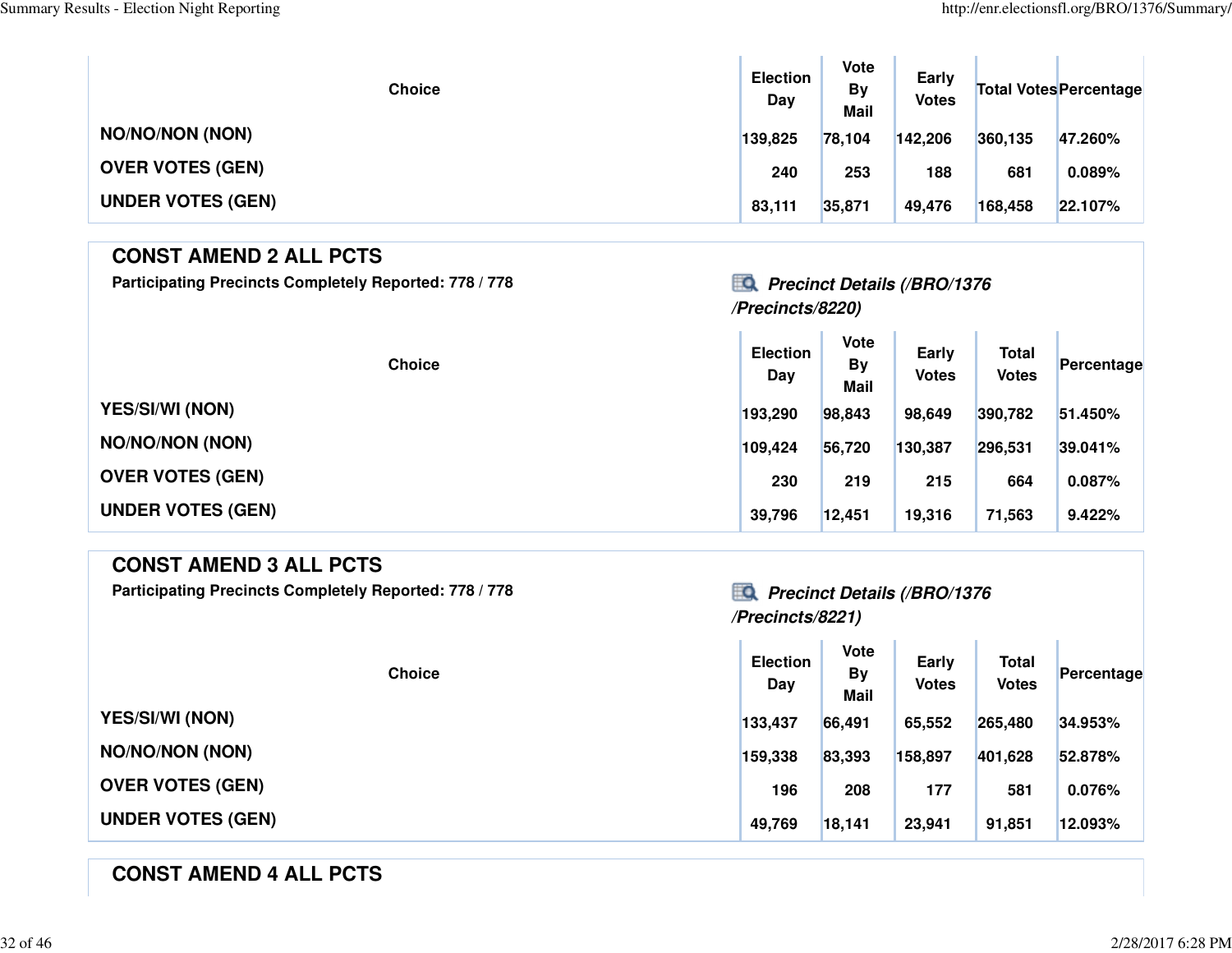| Participating Precincts Completely Reported: 778 / 778 | EQ<br><b>Precinct Details (/BRO/1376</b><br>/Precincts/8222) |                                         |                       |                              |            |  |  |
|--------------------------------------------------------|--------------------------------------------------------------|-----------------------------------------|-----------------------|------------------------------|------------|--|--|
| <b>Choice</b>                                          | <b>Election</b><br>Day                                       | <b>Vote</b><br><b>By</b><br><b>Mail</b> | Early<br><b>Votes</b> | <b>Total</b><br><b>Votes</b> | Percentage |  |  |
| <b>YES/SI/WI (NON)</b>                                 | 139,017                                                      | 69,395                                  | 69,534                | 277,946                      | 36.594%    |  |  |
| <b>NO/NO/NON (NON)</b>                                 | 140,297                                                      | 71,594                                  | 145,086               | 356,977                      | 46.999%    |  |  |
| <b>OVER VOTES (GEN)</b>                                | 171                                                          | 208                                     | 151                   | 530                          | 0.070%     |  |  |
| <b>UNDER VOTES (GEN)</b>                               | 63,255                                                       | 27,036                                  | 33,796                | 124,087                      | 16.337%    |  |  |

#### **CONST AMEND 5 ALL PCTS**

Participating Precincts Completely Reported: 778 / 778*Precinct Details (/BRO/1376* 

### **/Precincts/8223)**

ο¥.

 $\mathcal{L}^{\mathcal{L}}$ 

| <b>Choice</b>            | <b>Election</b><br>Day | <b>Vote</b><br><b>By</b><br><b>Mail</b> | Early<br><b>Votes</b> | <b>Total</b><br><b>Votes</b> | Percentage |
|--------------------------|------------------------|-----------------------------------------|-----------------------|------------------------------|------------|
| <b>YES/SI/WI (NON)</b>   | 107,117                | 51,292                                  | 51,831                | 210,240                      | 27.692%    |
| <b>NO/NO/NON (NON)</b>   | 173,720                | 90,870                                  | 166,302               | 430,892                      | 56.756%    |
| <b>OVER VOTES (GEN)</b>  | 189                    | 214                                     | 148                   | 551                          | 0.073%     |
| <b>UNDER VOTES (GEN)</b> | 61,677                 | 25,573                                  | 30,267                | 117,517                      | 15.479%    |

#### **CONST AMEND 6 ALL PCTS**

Participating Precincts Completely Reported: 778 / 778*Precinct Details (/BRO/1376* 

**YES/SI/WI (NON)**

**NO/NO/NON (NON)**

## **/Precincts/8224)**

| <b>Choice</b> | <b>Election</b><br>Day | <b>Vote</b><br>By<br><b>Mail</b> | Early<br><b>Votes</b> | <b>Total</b><br><b>Votes</b> | Percentage |
|---------------|------------------------|----------------------------------|-----------------------|------------------------------|------------|
|               | 123,798                | 59,209                           | 61,193                | 244,200                      | 32.165%    |
| XN)           | 170,161                | 91,861                           | 162,705               | 424,727                      | 55.944%    |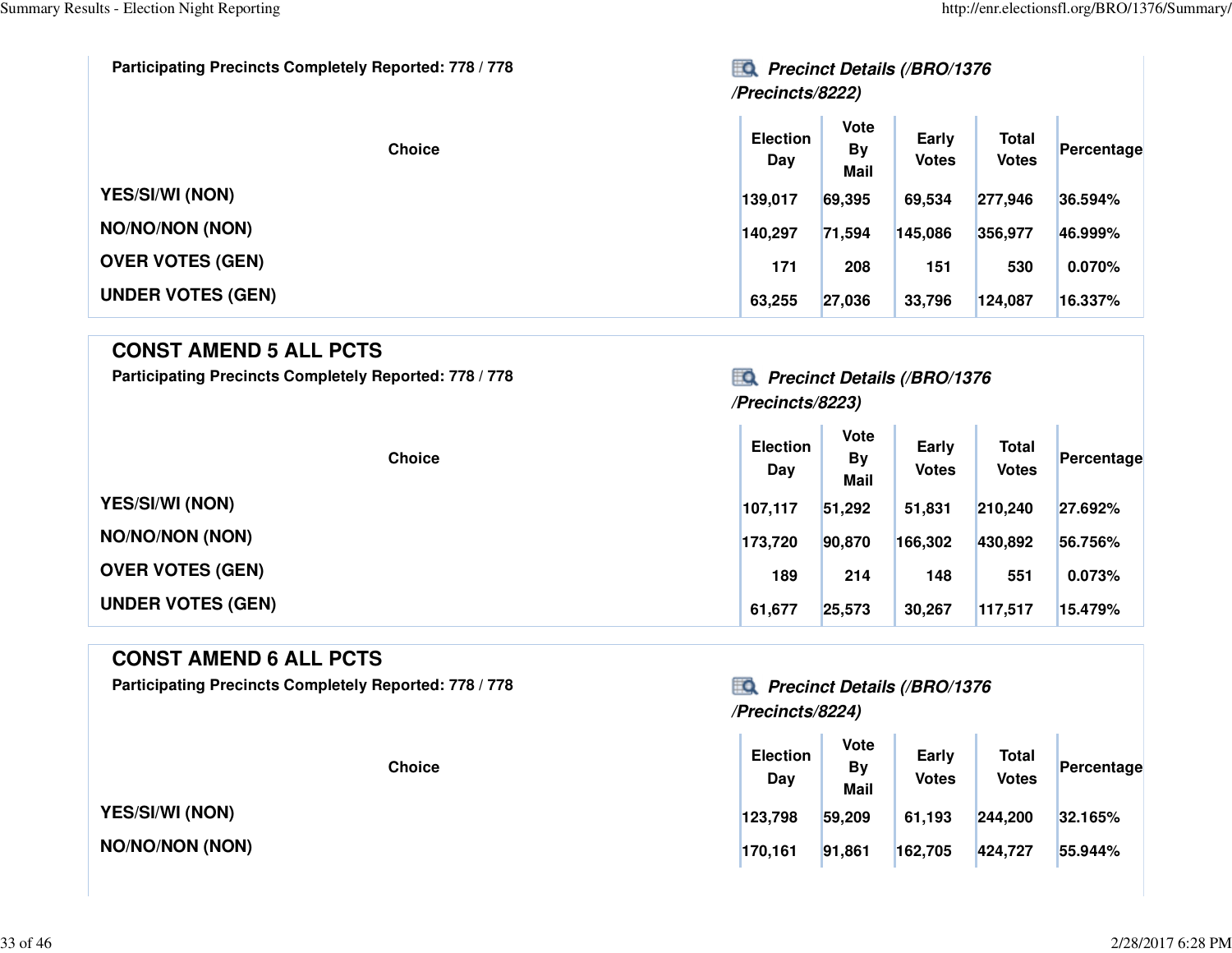| Choice                   | <b>Election</b><br>Day | Vote<br>By<br><b>Mail</b> | Early<br><b>Votes</b> |        | <b>Total Votes Percentage</b> |
|--------------------------|------------------------|---------------------------|-----------------------|--------|-------------------------------|
| <b>OVER VOTES (GEN)</b>  | 287                    | 255                       | 162                   | 704    | 0.093%                        |
| <b>UNDER VOTES (GEN)</b> | 48,457                 | 16,624                    | 24,488                | 89,569 | 11.798%                       |

### **CONST AMEND 8 ALL PCTS**

**Participating Precincts Completely Reported: 778 / 778 Precinct Details (/BRO/1376**

## **/Precincts/8225)**

| <b>Choice</b>            | <b>Election</b><br>Day | <b>Vote</b><br>By<br><b>Mail</b> | Early<br><b>Votes</b> | <b>Total</b><br><b>Votes</b> | Percentage |
|--------------------------|------------------------|----------------------------------|-----------------------|------------------------------|------------|
| <b>YES/SI/WI (NON)</b>   | 142,861                | 66,833                           | 70,546                | 280,240                      | 36.913%    |
| <b>NO/NO/NON (NON)</b>   | 145,187                | 81,889                           | 149,183               | 376,259                      | 49.560%    |
| <b>OVER VOTES (GEN)</b>  | 213                    | 228                              | 136                   | 577                          | 0.076%     |
| <b>UNDER VOTES (GEN)</b> | 54,442                 | 18,999                           | 28,683                | 102,124                      | 13.452%    |

### **CONST AMEND 9 ALL PCTS**

**Participating Precincts Completely Reported: 778 / 778 Precinct Details (/BRO/1376**

| <b>Choice</b>            | <b>Election</b><br>Day | <b>Vote</b><br>By<br><b>Mail</b> | Early<br><b>Votes</b> | <b>Total</b><br><b>Votes</b> | Percentage |
|--------------------------|------------------------|----------------------------------|-----------------------|------------------------------|------------|
| <b>YES/SI/WI (NON)</b>   | 180,466                | 71,198                           | 93,511                | 345,175                      | 45.466%    |
| <b>NO/NO/NON (NON)</b>   | 107,985                | 41,422                           | 127,750               | 277,157                      | 36.506%    |
| <b>OVER VOTES (GEN)</b>  | 163                    | 126                              | 109                   | 398                          | 0.052%     |
| <b>UNDER VOTES (GEN)</b> | 54,089                 | 55,203                           | 27,178                | 136,470                      | 17.976%    |

### **CONST AMEND 10 ALL PCTS**

Participating Precincts Completely Reported: 778 / 778*Precinct Details (/BRO/1376* 

**/Precincts/8226)**

34 of 46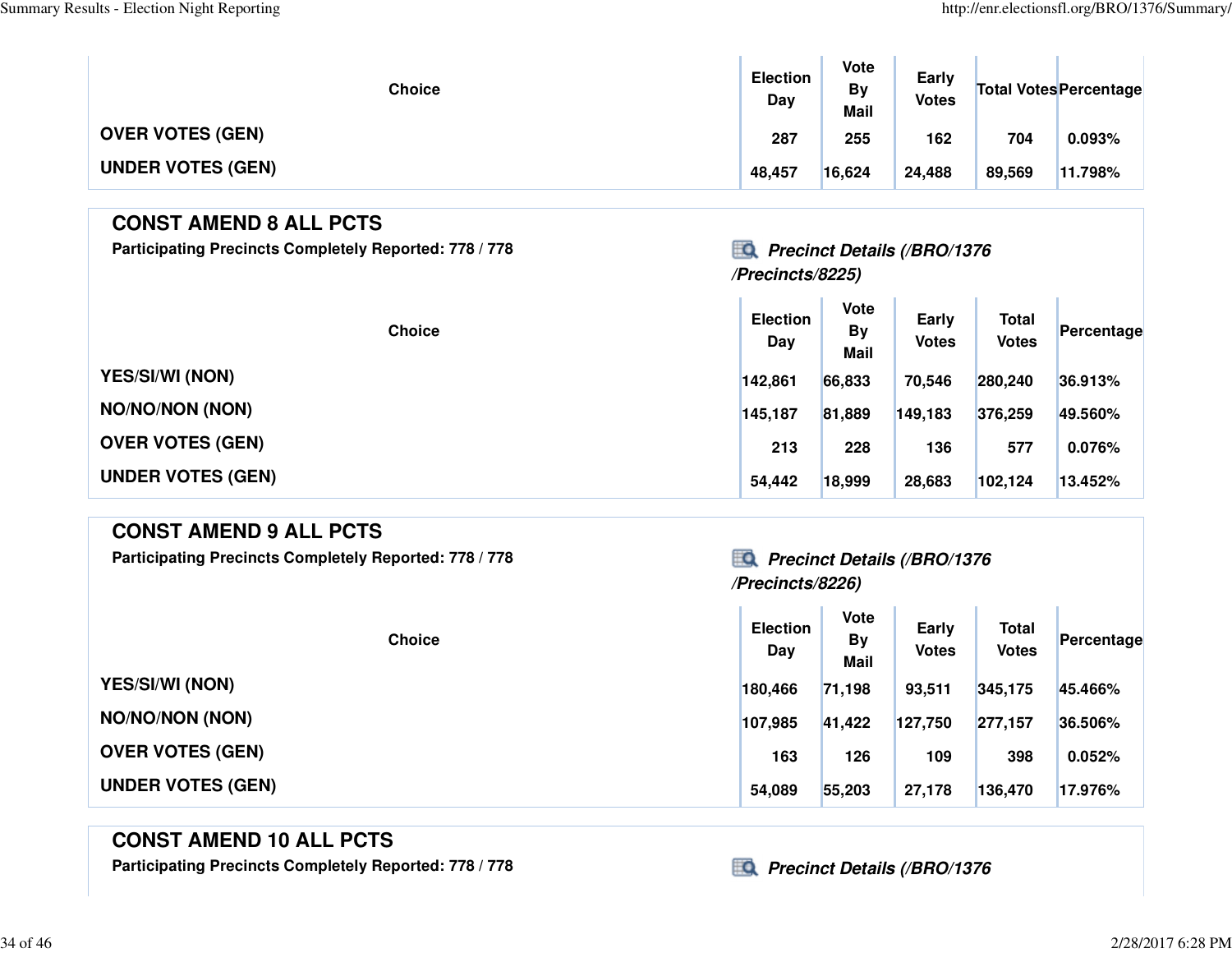**/Precincts/8227)**

| <b>Choice</b>            | <b>Election</b><br>Day | <b>Vote</b><br><b>By</b><br>Mail | Early<br><b>Votes</b> | <b>Total</b><br><b>Votes</b> | Percentage |
|--------------------------|------------------------|----------------------------------|-----------------------|------------------------------|------------|
| <b>YES/SI/WI (NON)</b>   | 138,425                | 69,732                           | 68,277                | 276,434                      | 36.422%    |
| <b>NO/NO/NON (NON)</b>   | 151,613                | 79,941                           | 155,881               | 387,435                      | 51.048%    |
| <b>OVER VOTES (GEN)</b>  | 154                    | 182                              | 120                   | 456                          | 0.060%     |
| <b>UNDER VOTES (GEN)</b> | 52,448                 | 17,924                           | 24,270                | 94,642                       | 12.470%    |

 $\mathbf{r}$  .

#### **CONST AMEND 11 ALL PCTS**

Participating Precincts Completely Reported: 778 / 778*Precinct Details (/BRO/1376* 

# **/Precincts/8228)**

| <b>Choice</b>            | <b>Election</b><br>Day | <b>Vote</b><br><b>By</b><br><b>Mail</b> | Early<br><b>Votes</b> | <b>Total</b><br><b>Votes</b> | Percentage |
|--------------------------|------------------------|-----------------------------------------|-----------------------|------------------------------|------------|
| <b>YES/SI/WI (NON)</b>   | 184,603                | 96,754                                  | 94,048                | 375,405                      | 49.463%    |
| <b>NO/NO/NON (NON)</b>   | 110,046                | 55,860                                  | 131,704               | 297,610                      | 39.213%    |
| <b>OVER VOTES (GEN)</b>  | 140                    | 161                                     | 100                   | 401                          | 0.053%     |
| <b>UNDER VOTES (GEN)</b> | 47,851                 | 15,004                                  | 22,696                | 85,551                       | 11.272%    |

#### **CONST AMEND 12 ALL PCTS**

**Participating Precincts Completely Reported: 778 / 778 Precinct Details (/BRO/1376**

**YES/SI/WI (NON)**

**NO/NO/NON (NON)**

**OVER VOTES (GEN)**

# **/Precincts/8229)**

| <b>Choice</b> | <b>Election</b><br>Day | <b>Vote</b><br>By<br><b>Mail</b> | Early<br><b>Votes</b> | <b>Total</b><br><b>Votes</b> | Percentage |
|---------------|------------------------|----------------------------------|-----------------------|------------------------------|------------|
|               | 125,831                | 61,765                           | 62,934                | 250,530                      | 33.009%    |
| )N)           | 155,195                | 82,462                           | 156,646               | 394,303                      | 51.953%    |
| <b>GEN)</b>   | 92                     | 120                              | 65                    | 277                          | 0.036%     |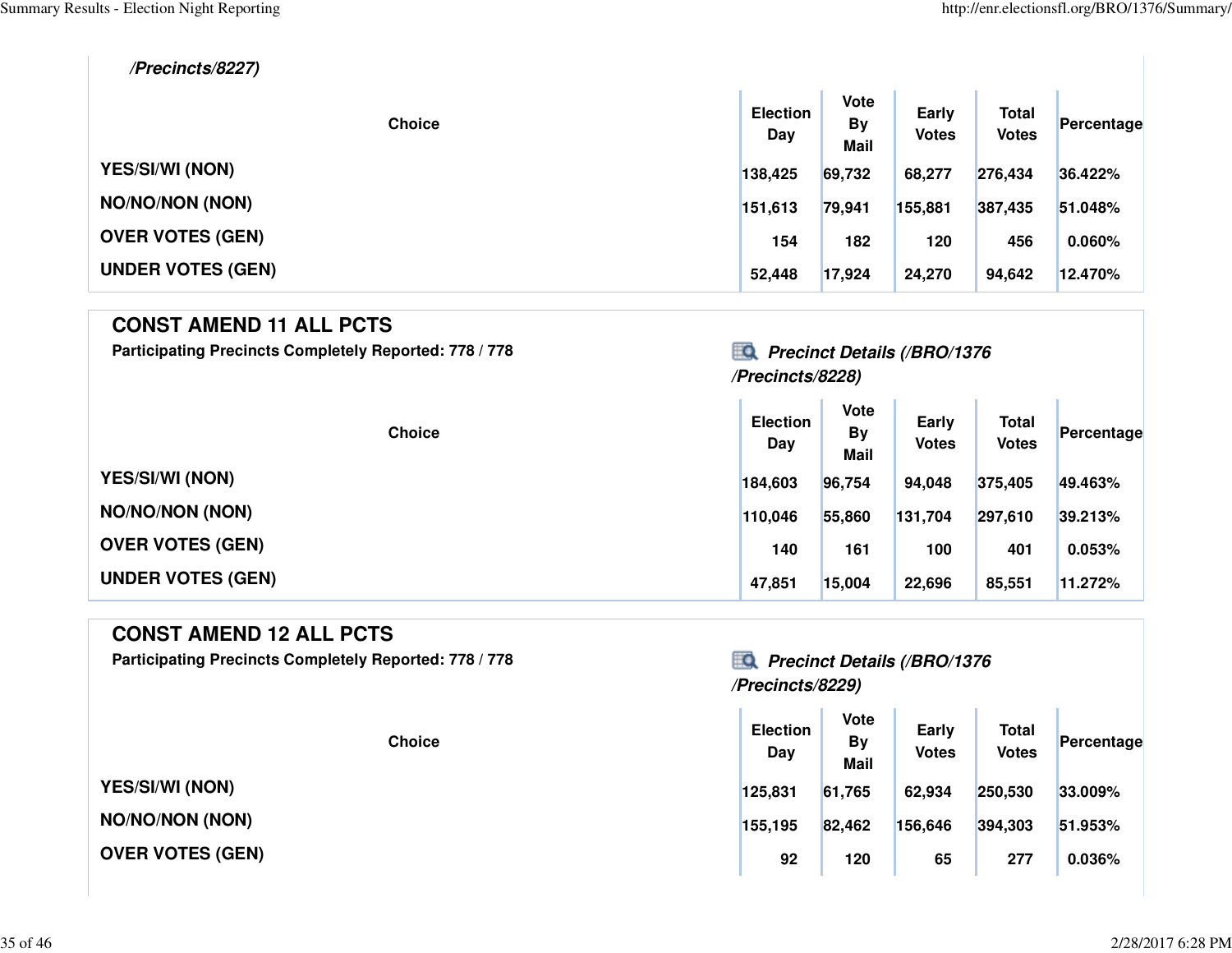T.

| Choice                   | <b>Election</b><br>Dav | <b>Vote</b><br>Bv<br>Mail | Early<br><b>Votes</b> |         | Total Votes Percentage |
|--------------------------|------------------------|---------------------------|-----------------------|---------|------------------------|
| <b>UNDER VOTES (GEN)</b> | 61,522                 | 23,432                    | 28,903                | 113,857 | 15.002%                |

#### **COOPER CITY 1**

Participating Precincts Completely Reported: 16 / 16 *Precinct Details (/BRO/1376* 

### **/Precincts/8230)**

| <b>Choice</b>            | <b>Election</b><br>Day | <b>Vote</b><br><b>By</b><br><b>Mail</b> | Early<br><b>Votes</b> | <b>Total</b><br><b>Votes</b> | Percentage |
|--------------------------|------------------------|-----------------------------------------|-----------------------|------------------------------|------------|
| <b>YES/SI/WI (NON)</b>   | 3,958                  | 1,720                                   | 1,973                 | 7,651                        | 47.398%    |
| <b>NO/NO/NON (NON)</b>   | 2,981                  | <b>269.</b>                             | 1,963                 | 6,213                        | 38.490%    |
| <b>OVER VOTES (GEN)</b>  | $\mathbf{2}$           | 4                                       |                       | 7                            | 0.043%     |
| <b>UNDER VOTES (GEN)</b> | 1,355                  | 435                                     | 481                   | 2,271                        | 14.069%    |

### **COOPER CITY 2**

**Participating Precincts Completely Reported: 16 / 16 Precinct Details (/BRO/1376**

# **/Precincts/8231)**

| <b>Choice</b>            | <b>Election</b><br>Day | <b>Vote</b><br><b>By</b><br><b>Mail</b> | Early<br><b>Votes</b> | <b>Total</b><br><b>Votes</b> | Percentage |
|--------------------------|------------------------|-----------------------------------------|-----------------------|------------------------------|------------|
| <b>YES/SI/WI (NON)</b>   | 4,014                  | 1,791                                   | 2,040                 | 7,845                        | 48.600%    |
| <b>NO/NO/NON (NON)</b>   | 2,256                  | 978                                     | 1,543                 | 4,777                        | 29.594%    |
| <b>OVER VOTES (GEN)</b>  |                        | 0                                       | 2                     | 3                            | 0.019%     |
| <b>UNDER VOTES (GEN)</b> | 2,025                  | 659                                     | 833                   | 3,517                        | 21.788%    |

### **COOPER CITY 3**

Participating Precincts Completely Reported: 16 / 16 *Precinct Details (/BRO/1376* 

**/Precincts/8232)**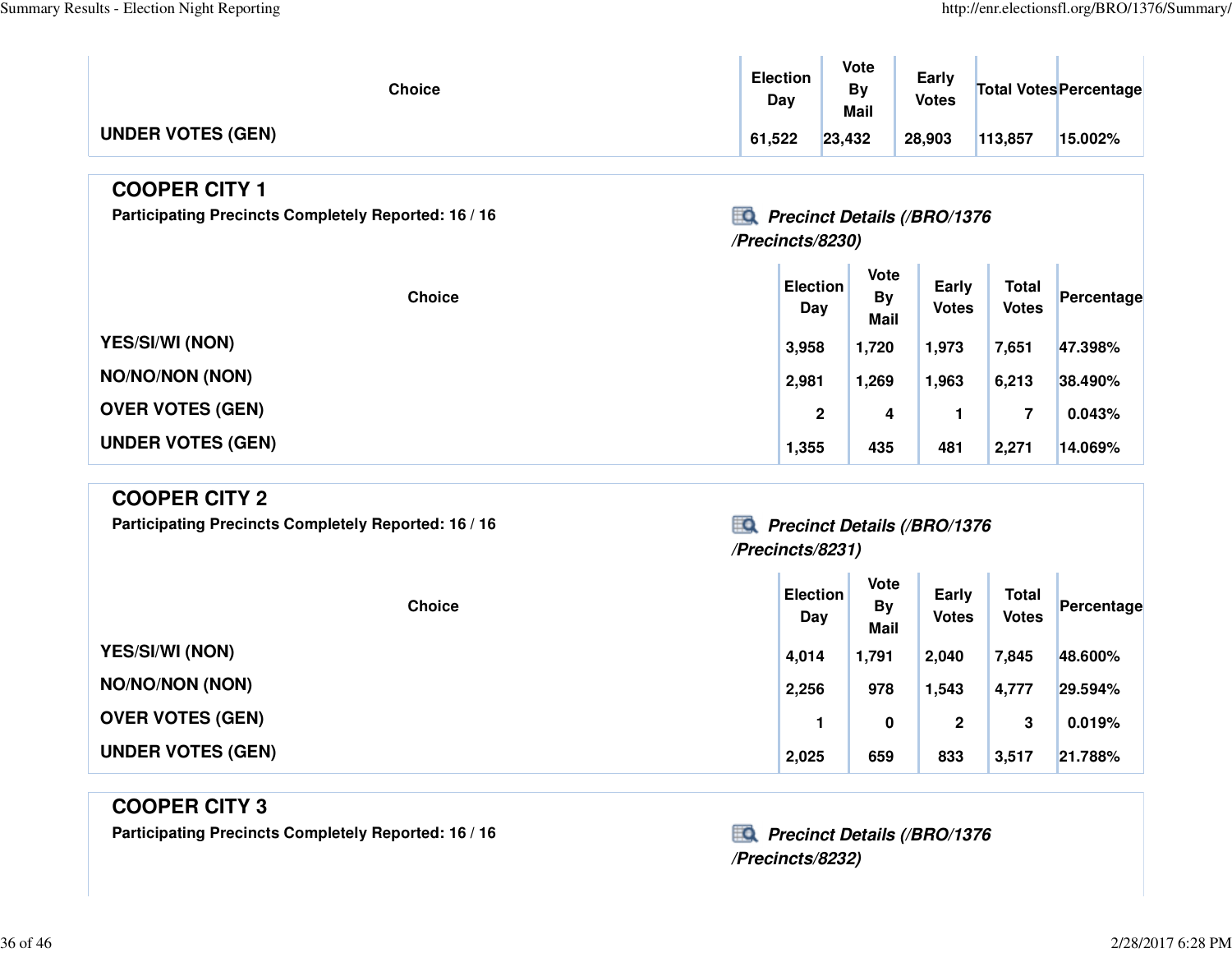| <b>Choice</b>            | <b>Election</b><br>Day | Vote<br><b>By</b><br><b>Mail</b> | Early<br><b>Votes</b> | <b>Total</b><br><b>Votes</b> | Percentage |
|--------------------------|------------------------|----------------------------------|-----------------------|------------------------------|------------|
| <b>YES/SI/WI (NON)</b>   | 3,672                  | 1,865                            | 1,910                 | 7,447                        | 46.134%    |
| <b>NO/NO/NON (NON)</b>   | 2,439                  | 864                              | 1,614                 | 4,917                        | 30.461%    |
| <b>OVER VOTES (GEN)</b>  | $\mathbf{2}$           | 0                                |                       | 3                            | 0.019%     |
| <b>UNDER VOTES (GEN)</b> | 2,183                  | 699                              | 893                   | 3,775                        | 23.386%    |

### **COOPER CITY 4**

Participating Precincts Completely Reported: 16 / 16 *Precinct Details (/BRO/1376* 

# **/Precincts/8233)**

| <b>Choice</b>            | <b>Election</b><br>Day | <b>Vote</b><br><b>By</b><br><b>Mail</b> | Early<br><b>Votes</b> | <b>Total</b><br><b>Votes</b> | Percentage |
|--------------------------|------------------------|-----------------------------------------|-----------------------|------------------------------|------------|
| <b>YES/SI/WI (NON)</b>   | 4,499                  | 2,131                                   | 2,277                 | 8,907                        | 55.179%    |
| <b>NO/NO/NON (NON)</b>   | 1,875                  | 712                                     | 1,365                 | 3,952                        | 24.483%    |
| <b>OVER VOTES (GEN)</b>  | $\mathbf{2}$           | 0                                       | 0                     | 2                            | 0.012%     |
| <b>UNDER VOTES (GEN)</b> | 1,920                  | 585                                     | 776                   | 3,281                        | 20.326%    |

| <b>COOPER CITY 5</b>                                 |                                          |                                  |                       |                              |            |
|------------------------------------------------------|------------------------------------------|----------------------------------|-----------------------|------------------------------|------------|
| Participating Precincts Completely Reported: 16 / 16 | <b>Precinct Details (/BRO/1376</b><br>≣Q |                                  |                       |                              |            |
|                                                      | /Precincts/8234)                         |                                  |                       |                              |            |
| <b>Choice</b>                                        | <b>Election</b><br>Day                   | Vote<br><b>By</b><br><b>Mail</b> | Early<br><b>Votes</b> | <b>Total</b><br><b>Votes</b> | Percentage |
| <b>YES/SI/WI (NON)</b>                               | 4,702                                    | 2,337                            | 2,454                 | 9,493                        | 58.809%    |
| <b>NO/NO/NON (NON)</b>                               | 1,667                                    | 517                              | 1,201                 | 3,385                        | 20.970%    |
| <b>OVER VOTES (GEN)</b>                              | $\boldsymbol{2}$                         | $\mathbf{2}$                     |                       | 5                            | 0.031%     |
| <b>UNDER VOTES (GEN)</b>                             | 1,925                                    | 572                              | 762                   | 3,259                        | 20.190%    |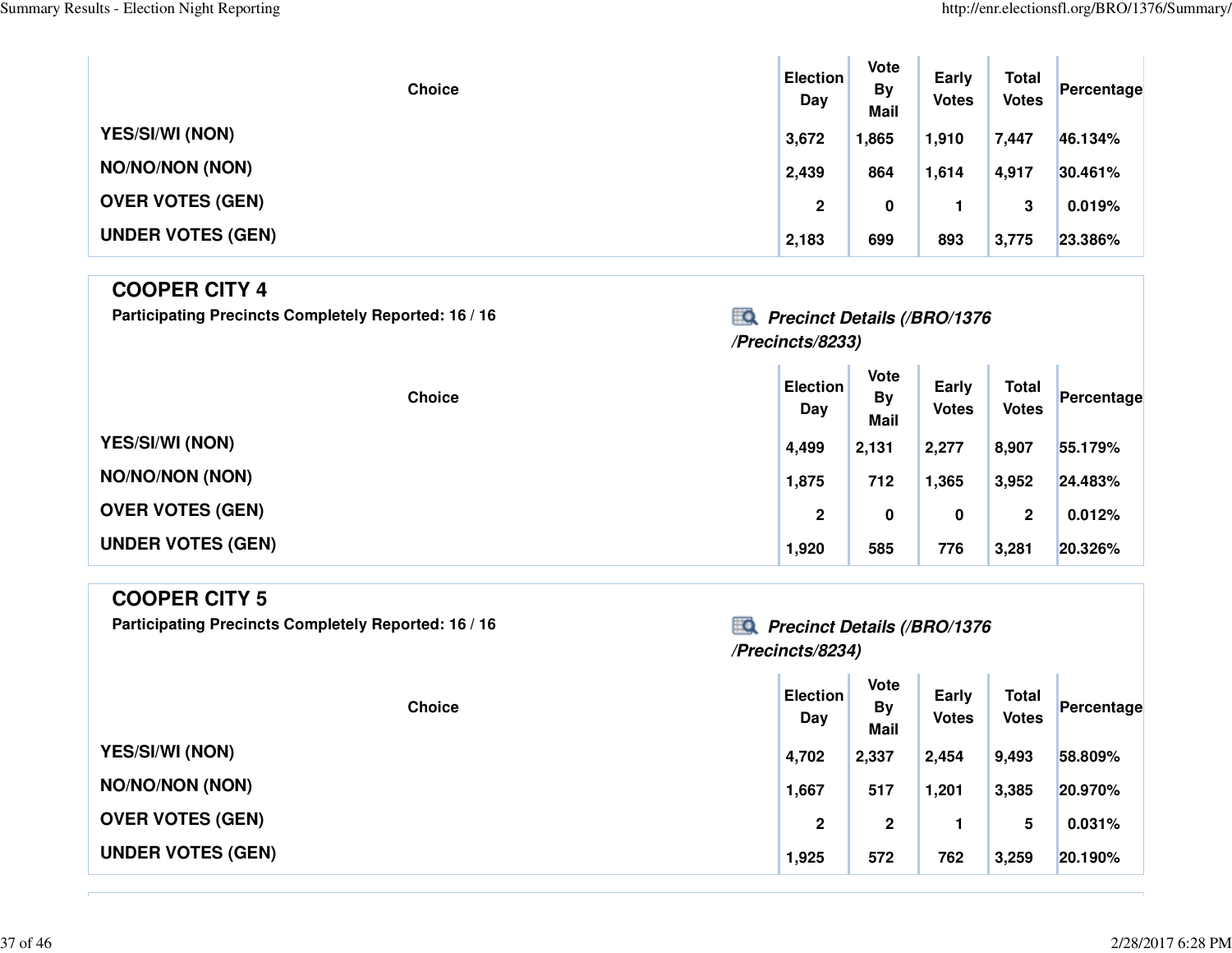**Early Votes Total Votes Percentage**

| <b>COOPER CITY 6</b><br><b>Participating Precincts Completely Reported: 16 / 16</b> | <b>Precinct Details (/BRO/1376</b><br>/Precincts/8235) |                                  |                              |
|-------------------------------------------------------------------------------------|--------------------------------------------------------|----------------------------------|------------------------------|
| <b>Choice</b>                                                                       | <b>Election</b><br>Day                                 | Vote<br><b>By</b><br><b>Mail</b> | <b>Early</b><br><b>Votes</b> |
| <b>YES/SI/WI (NON)</b>                                                              | 3,707                                                  | 1,474                            | 1,914                        |

|                          |       | wan   |       |       |         |
|--------------------------|-------|-------|-------|-------|---------|
| <b>YES/SI/WI (NON)</b>   | 3,707 | 1,474 | 1,914 | 7,095 | 43.954% |
| <b>NO/NO/NON (NON)</b>   | 2,498 | 837   | 1,646 | 4,981 | 30.857% |
| <b>OVER VOTES (GEN)</b>  |       |       | 2     | 4     | 0.025%  |
| <b>UNDER VOTES (GEN)</b> | 2,090 | 1,116 | 856   | 4,062 | 25.164% |

### **COOPER CITY 7**

Participating Precincts Completely Reported: 16 / 16 *Precinct Details (/BRO/1376* 

# **/Precincts/8236)**

| <b>Choice</b>            | <b>Election</b><br>Day | Vote<br><b>By</b><br><b>Mail</b> | Early<br><b>Votes</b> | <b>Total</b><br><b>Votes</b> | Percentage |
|--------------------------|------------------------|----------------------------------|-----------------------|------------------------------|------------|
| <b>YES/SI/WI (NON)</b>   | 4,046                  | 1,570                            | 2.110                 | 7,726                        | 47.863%    |
| <b>NO/NO/NON (NON)</b>   | 2,470                  | 745                              | 1,606                 | 4,821                        | 29.866%    |
| <b>OVER VOTES (GEN)</b>  | 3                      | 535                              | 3                     | 541                          | 3.352%     |
| <b>UNDER VOTES (GEN)</b> | 1,777                  | 578                              | 699                   | 3,054                        | 18.920%    |

#### **FORT LAUDERDALE 1**

Participating Precincts Completely Reported: 103 / 103 *Precinct Details (/BRO/1376* 

**YES/SI/WI (NON)**

# **/Precincts/8237)**

| <b>Choice</b> | <b>Election</b><br>Day | Vote<br>By<br><b>Mail</b> | Early<br><b>Votes</b> | <b>Total</b><br><b>Votes</b> | Percentage |
|---------------|------------------------|---------------------------|-----------------------|------------------------------|------------|
|               | 9,451                  | 8,574                     | 7,133                 | 25,158                       | 31.741%    |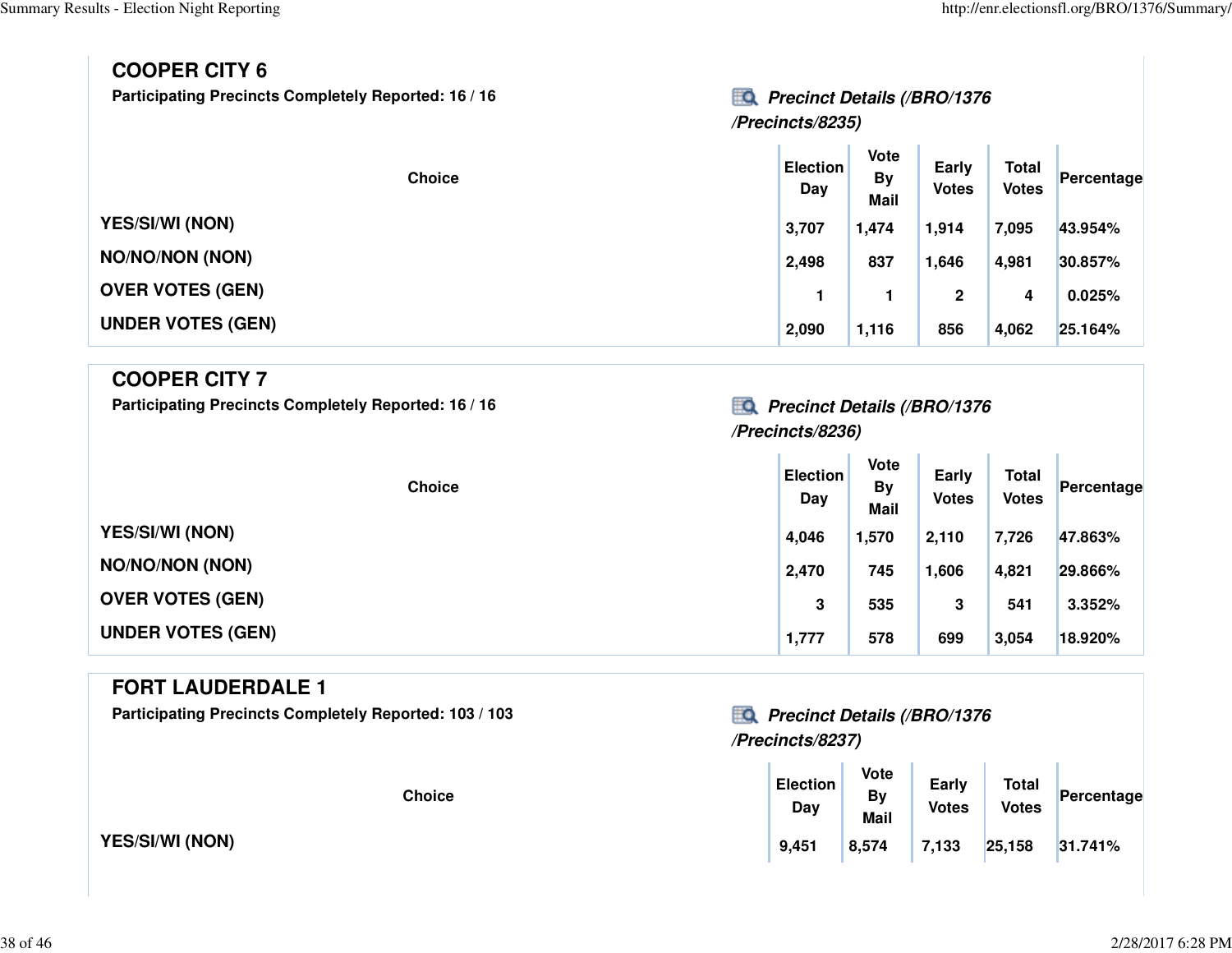| <b>Choice</b>            | <b>Election</b><br>Day | <b>Vote</b><br><b>By</b><br><b>Mail</b> | Early<br><b>Votes</b> | <b>Total</b><br><b>Votes</b> | Percentage |
|--------------------------|------------------------|-----------------------------------------|-----------------------|------------------------------|------------|
| <b>NO/NO/NON (NON)</b>   | 11,273                 | 6,835                                   | 13,026                | 31,134                       | 39.280%    |
| <b>OVER VOTES (GEN)</b>  | 8                      | 19                                      | 9                     | 36                           | 0.045%     |
| <b>UNDER VOTES (GEN)</b> | 10,938                 | 5,022                                   | 6,973                 | 22,933                       | 28.934%    |

#### **FORT LAUDERDALE 2**

Participating Precincts Completely Reported: 103 / 103 *Precinct Details (/BRO/1376* 

### **/Precincts/8238)**

 $\mathcal{L}^{\mathrm{c}}$ 

| <b>Choice</b>            | <b>Election</b><br>Day | <b>Vote</b><br><b>By</b><br><b>Mail</b> | Early<br><b>Votes</b> | <b>Total</b><br><b>Votes</b> | Percentage |
|--------------------------|------------------------|-----------------------------------------|-----------------------|------------------------------|------------|
| <b>YES/SI/WI (NON)</b>   | 8,845                  | 5,522                                   | 6,005                 | 20,372                       | 25.702%    |
| <b>NO/NO/NON (NON)</b>   | 16,019                 | 11,519                                  | 16,647                | 44,185                       | 55.746%    |
| <b>OVER VOTES (GEN)</b>  | 25                     | 36                                      | 17                    | 78                           | 0.098%     |
| <b>UNDER VOTES (GEN)</b> | 6,781                  | 3,373                                   | 4,472                 | 14,626                       | 18.453%    |

#### **HALLANDALE BEACH 1**

Participating Precincts Completely Reported: 17 / 17 *Precinct Details (/BRO/1376* 

# **/Precincts/8239)**

| <b>Choice</b>            | <b>Election</b><br>Day | <b>Vote</b><br><b>By</b><br><b>Mail</b> | <b>Early</b><br><b>Votes</b> | <b>Total</b><br><b>Votes</b> | Percentage |
|--------------------------|------------------------|-----------------------------------------|------------------------------|------------------------------|------------|
| <b>YES/SI/WI (NON)</b>   | 2,498                  | 1,298                                   | 2,294                        | 6,090                        | 44.204%    |
| <b>NO/NO/NON (NON)</b>   | 1,306                  | 1,012                                   | 1,526                        | 3,844                        | 27.902%    |
| <b>OVER VOTES (GEN)</b>  | 6                      | $\mathbf{2}$                            | $\mathbf{2}$                 | 10                           | 0.073%     |
| <b>UNDER VOTES (GEN)</b> | 1,754                  | 626                                     | 1,453                        | 3,833                        | 27.822%    |

### **HALLANDALE BEACH 2**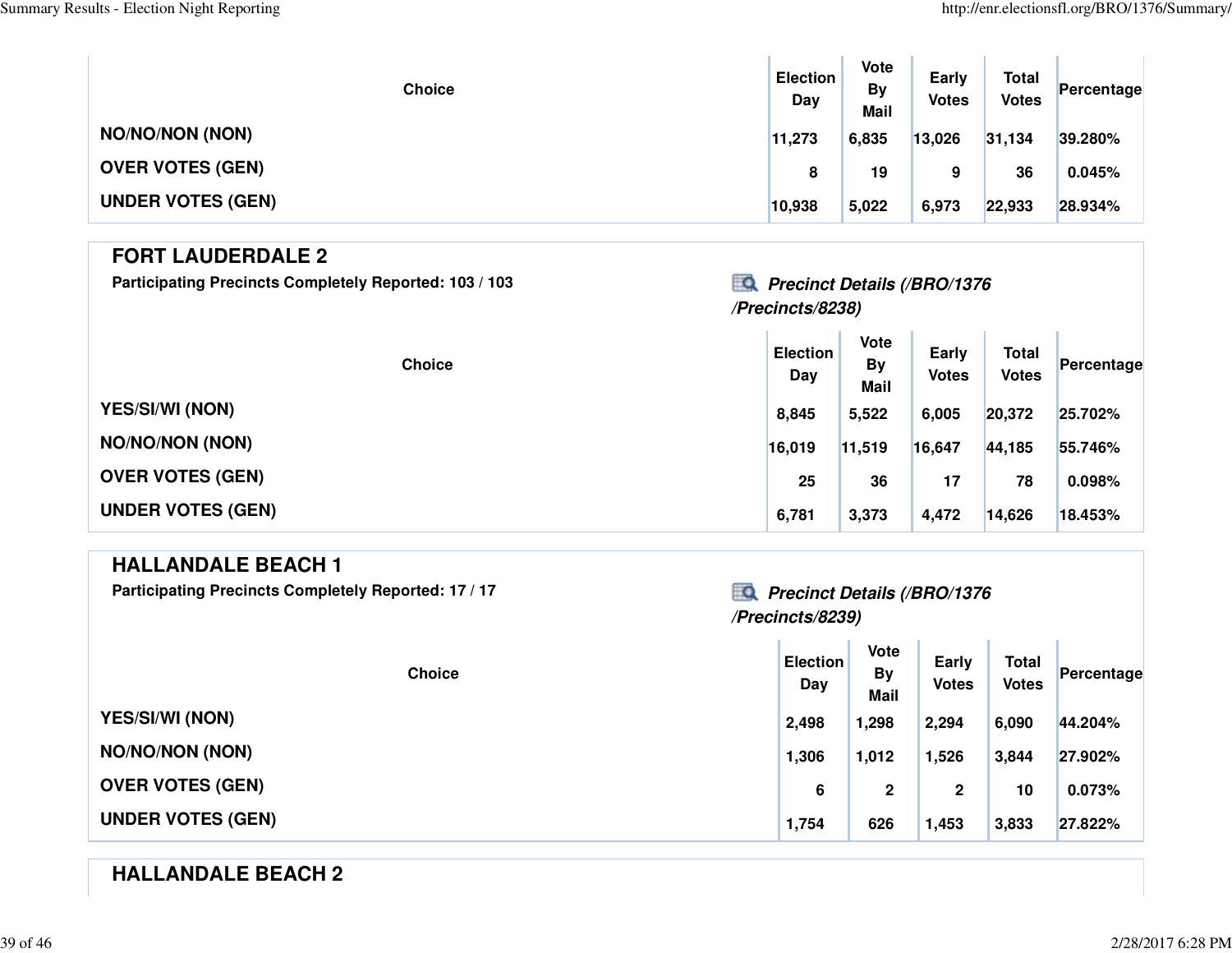| Participating Precincts Completely Reported: 17 / 17 | EQ<br><b>Precinct Details (/BRO/1376</b><br>/Precincts/8240) |                                  |                       |                              |            |
|------------------------------------------------------|--------------------------------------------------------------|----------------------------------|-----------------------|------------------------------|------------|
| <b>Choice</b>                                        | <b>Election</b><br>Day                                       | Vote<br><b>By</b><br><b>Mail</b> | Early<br><b>Votes</b> | <b>Total</b><br><b>Votes</b> | Percentage |
| <b>YES/SI/WI (NON)</b>                               | 2,294                                                        | 1,294                            | 2,196                 | 5,784                        | 41.983%    |
| <b>NO/NO/NON (NON)</b>                               | 1,404                                                        | 979                              | 1,541                 | 3,924                        | 28.482%    |
| <b>OVER VOTES (GEN)</b>                              |                                                              | 4                                | 0                     | 5                            | 0.036%     |
| <b>UNDER VOTES (GEN)</b>                             | 1,865                                                        | 661                              | 1,538                 | 4,064                        | 29.498%    |

### **HALLANDALE BEACH 3**

Participating Precincts Completely Reported: 17 / 17 *Precinct Details (/BRO/1376* 

### **/Precincts/8241)**

| <b>Choice</b>            | <b>Election</b><br>Day | <b>Vote</b><br><b>By</b><br><b>Mail</b> | Early<br><b>Votes</b> | <b>Total</b><br><b>Votes</b> | Percentage |
|--------------------------|------------------------|-----------------------------------------|-----------------------|------------------------------|------------|
| <b>YES/SI/WI (NON)</b>   | 2,226                  | 1,276                                   | 2,109                 | 5,611                        | 40.727%    |
| <b>NO/NO/NON (NON)</b>   | 1,579                  | 1,044                                   | 1,650                 | 4,273                        | 31.015%    |
| <b>OVER VOTES (GEN)</b>  | $\mathbf{2}$           | 2                                       | 3                     |                              | 0.051%     |
| <b>UNDER VOTES (GEN)</b> | 1,757                  | 616                                     | 1,513                 | 3,886                        | 28.206%    |

#### **HALLANDALE BEACH 4**

Participating Precincts Completely Reported: 17 / 17 *Precinct Details (/BRO/1376* 

#### **Choice**

**YES/SI/WI (NON)**

**NO/NO/NON (NON)**

# **/Precincts/8242)**

| <b>Choice</b> | <b>Election</b><br>Day | <b>Vote</b><br><b>By</b><br><b>Mail</b> | Early<br><b>Votes</b> | <b>Total</b><br><b>Votes</b> | Percentage |  |
|---------------|------------------------|-----------------------------------------|-----------------------|------------------------------|------------|--|
|               | 2,507                  | 1,492                                   | 2,420                 | 6,419                        | 46.592%    |  |
| X)            | 1,325                  | 854                                     | 1,425                 | 3,604                        | 26.160%    |  |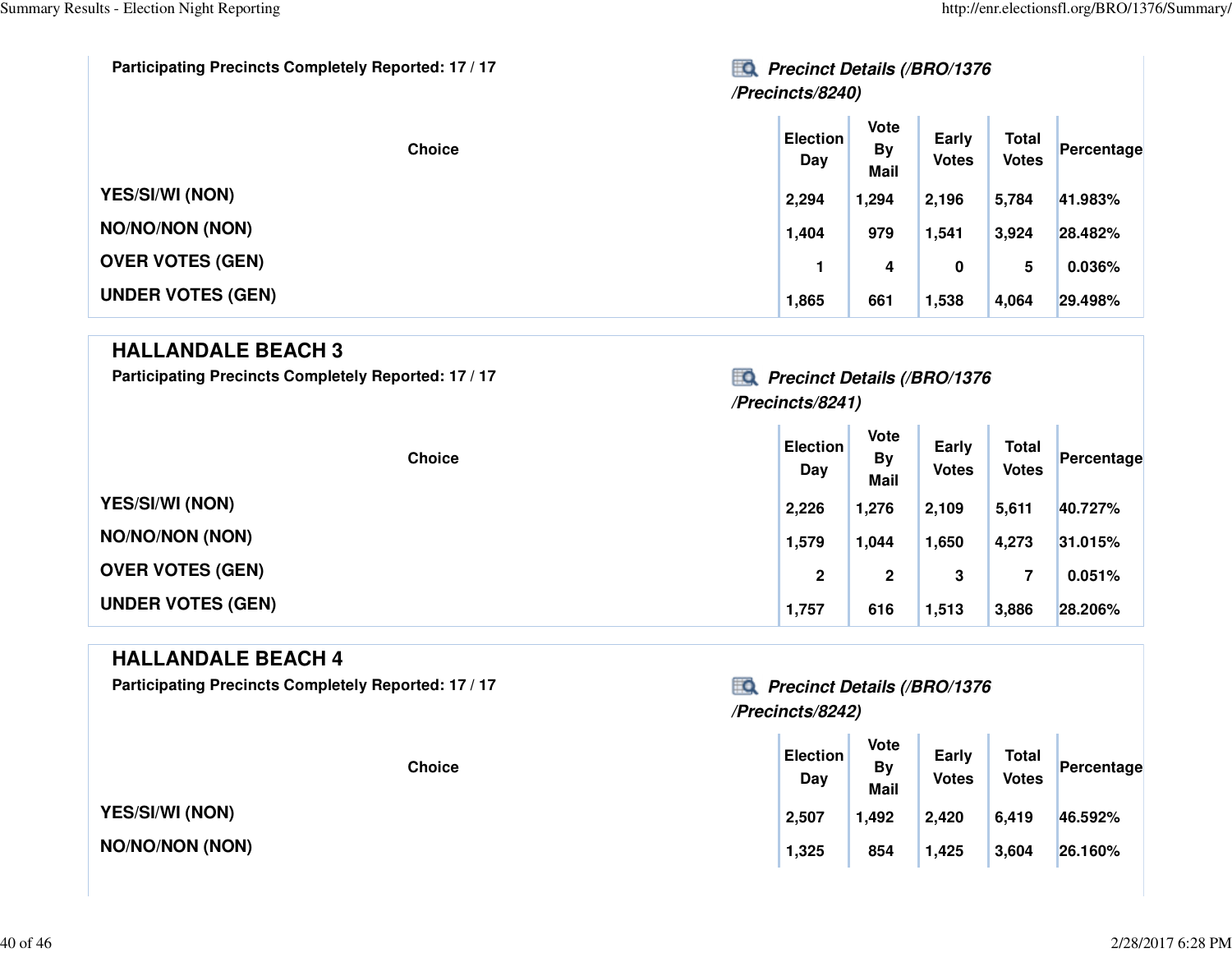| <b>Choice</b>            | <b>Election</b><br>Day | Vote<br><b>By</b><br><b>Mail</b> | Early<br><b>Votes</b> | <b>Total</b><br><b>Votes</b> | Percentage |
|--------------------------|------------------------|----------------------------------|-----------------------|------------------------------|------------|
| <b>OVER VOTES (GEN)</b>  | 3                      |                                  | ≏<br>J                | 6                            | 0.044%     |
| <b>UNDER VOTES (GEN)</b> | 1,729                  | 592                              | 1,427                 | 3,748                        | 27.205%    |

### **HALLANDALE BEACH 5**

Participating Precincts Completely Reported: 17 / 17 *Precinct Details (/BRO/1376* 

### **/Precincts/8243)**

| <b>Choice</b>            | <b>Election</b><br>Day | Vote<br><b>By</b><br><b>Mail</b> | Early<br><b>Votes</b> | <b>Total</b><br><b>Votes</b> | Percentage |
|--------------------------|------------------------|----------------------------------|-----------------------|------------------------------|------------|
| <b>YES/SI/WI (NON)</b>   | 2,422                  | 1,406                            | 2,284                 | 6,112                        | 44.364%    |
| <b>NO/NO/NON (NON)</b>   | 1,305                  | 878                              | 1,470                 | 3,653                        | 26.515%    |
| <b>OVER VOTES (GEN)</b>  | 3                      |                                  | $\mathbf{2}$          | 6                            | 0.044%     |
| <b>UNDER VOTES (GEN)</b> | 1,834                  | 653                              | 1,519                 | 4,006                        | 29.077%    |

### **HALLANDALE BEACH 6**

Participating Precincts Completely Reported: 17 / 17 *Precinct Details (/BRO/1376* 

# **/Precincts/8244)**

| <b>Choice</b>            | <b>Election</b><br>Day | Vote<br><b>By</b><br><b>Mail</b> | Early<br><b>Votes</b> | <b>Total</b><br><b>Votes</b> | Percentage |
|--------------------------|------------------------|----------------------------------|-----------------------|------------------------------|------------|
| <b>YES/SI/WI (NON)</b>   | 2,463                  | 1,452                            | 2,254                 | 6,169                        | 44.778%    |
| <b>NO/NO/NON (NON)</b>   | 1,331                  | 853                              | 1,504                 | 3,688                        | 26.769%    |
| <b>OVER VOTES (GEN)</b>  | 0                      |                                  | 3                     | 4                            | 0.029%     |
| <b>UNDER VOTES (GEN)</b> | 1,770                  | 632                              | 1,514                 | 3,916                        | 28.424%    |

### **NORTH LAUDERDALE 1**

Participating Precincts Completely Reported: 13 / 13 *Precinct Details (/BRO/1376*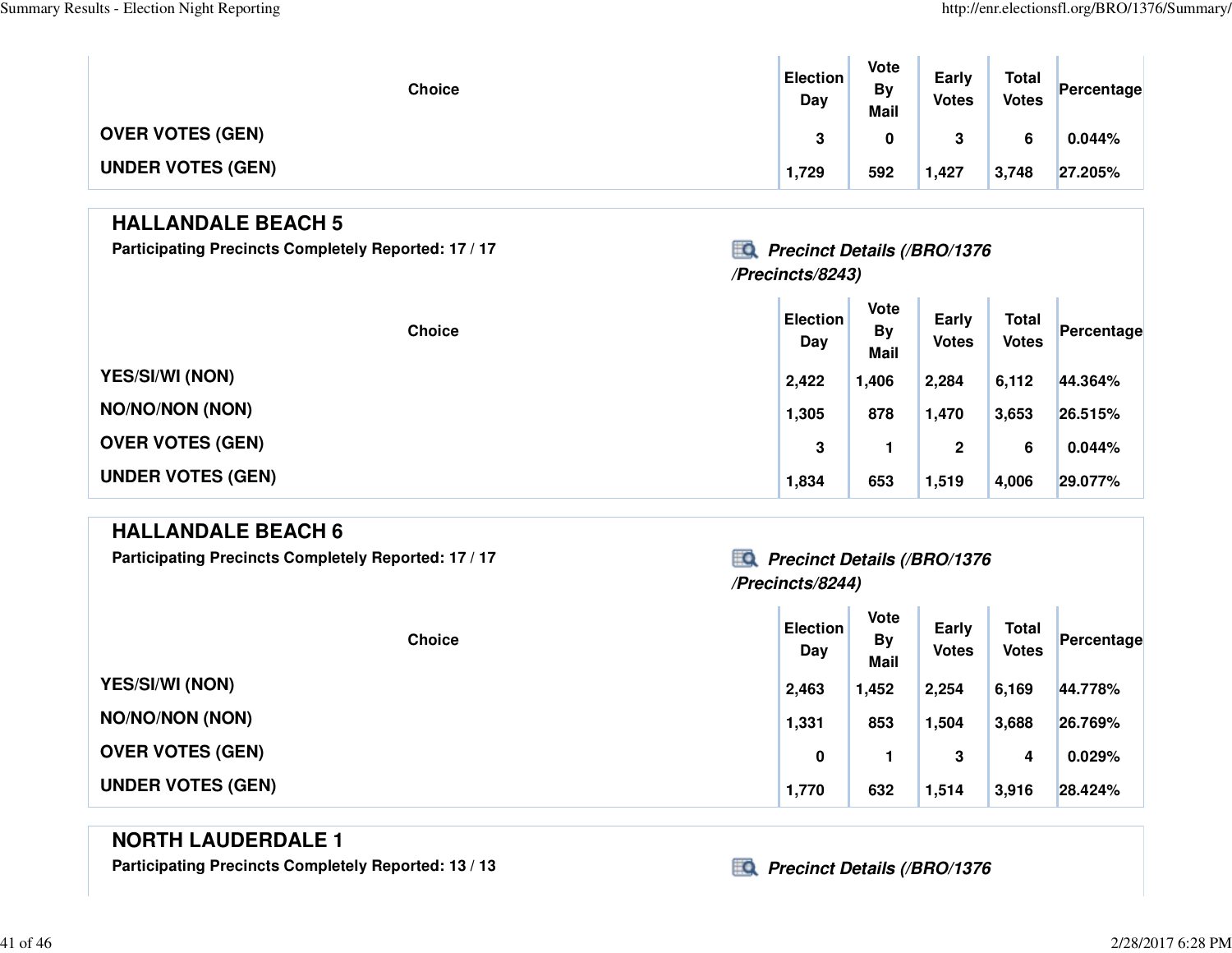#### **/Precincts/8245)**

| <b>Choice</b>            | <b>Election</b><br>Day | Vote<br><b>By</b><br><b>Mail</b> | Early<br><b>Votes</b> | <b>Total</b><br><b>Votes</b> | Percentage |
|--------------------------|------------------------|----------------------------------|-----------------------|------------------------------|------------|
| <b>YES/SI/WI (NON)</b>   | 2,449                  | 982                              | 1,897                 | 5,328                        | 39.487%    |
| <b>NO/NO/NON (NON)</b>   | 1,886                  | 606                              | 2,550                 | 5,042                        | 37.368%    |
| <b>OVER VOTES (GEN)</b>  | 3                      | $\mathbf{2}$                     | 3                     | 8                            | 0.059%     |
| <b>UNDER VOTES (GEN)</b> | 1,570                  | 334                              | 1,211                 | 3,115                        | 23.086%    |

#### **NORTH LAUDERDALE 2**

Participating Precincts Completely Reported: 13 / 13 *Precinct Details (/BRO/1376* 

### **/Precincts/8246)**

| <b>Choice</b>            | <b>Election</b><br>Day | Vote<br><b>By</b><br><b>Mail</b> | Early<br><b>Votes</b> | <b>Total</b><br><b>Votes</b> | Percentage |
|--------------------------|------------------------|----------------------------------|-----------------------|------------------------------|------------|
| <b>YES/SI/WI (NON)</b>   | 2,936                  | 1,146                            | 2,205                 | 6,287                        | 46.595%    |
| <b>NO/NO/NON (NON)</b>   | 1,700                  | 518                              | 2,379                 | 4,597                        | 34.070%    |
| <b>OVER VOTES (GEN)</b>  | 3                      |                                  | 0                     | 4                            | 0.030%     |
| <b>UNDER VOTES (GEN)</b> | 1,269                  | 259                              | 1,077                 | 2,605                        | 19.306%    |

#### **NORTH LAUDERDALE 3**

Participating Precincts Completely Reported: 13 / 13 *Precinct Details (/BRO/1376* 

### **/Precincts/8247)**

| <b>Choice</b> | <b>Election</b><br>Day | Vote<br>By<br><b>Mail</b> | <b>Early</b><br><b>Votes</b> | <b>Total</b><br><b>Votes</b> | Percentage |
|---------------|------------------------|---------------------------|------------------------------|------------------------------|------------|
|               | 2,629                  | 1,082                     | 2,006                        | 5,717                        | 42.370%    |
| )N)           | 1,688                  | 508                       | 2,376                        | 4,572                        | 33.884%    |
| <b>GEN)</b>   | 3                      | $\mathbf 2$               |                              | 6                            | 0.044%     |

**YES/SI/WI (NON)**

**NO/NO/NON (NON)**

**OVER VOTES (GEN)**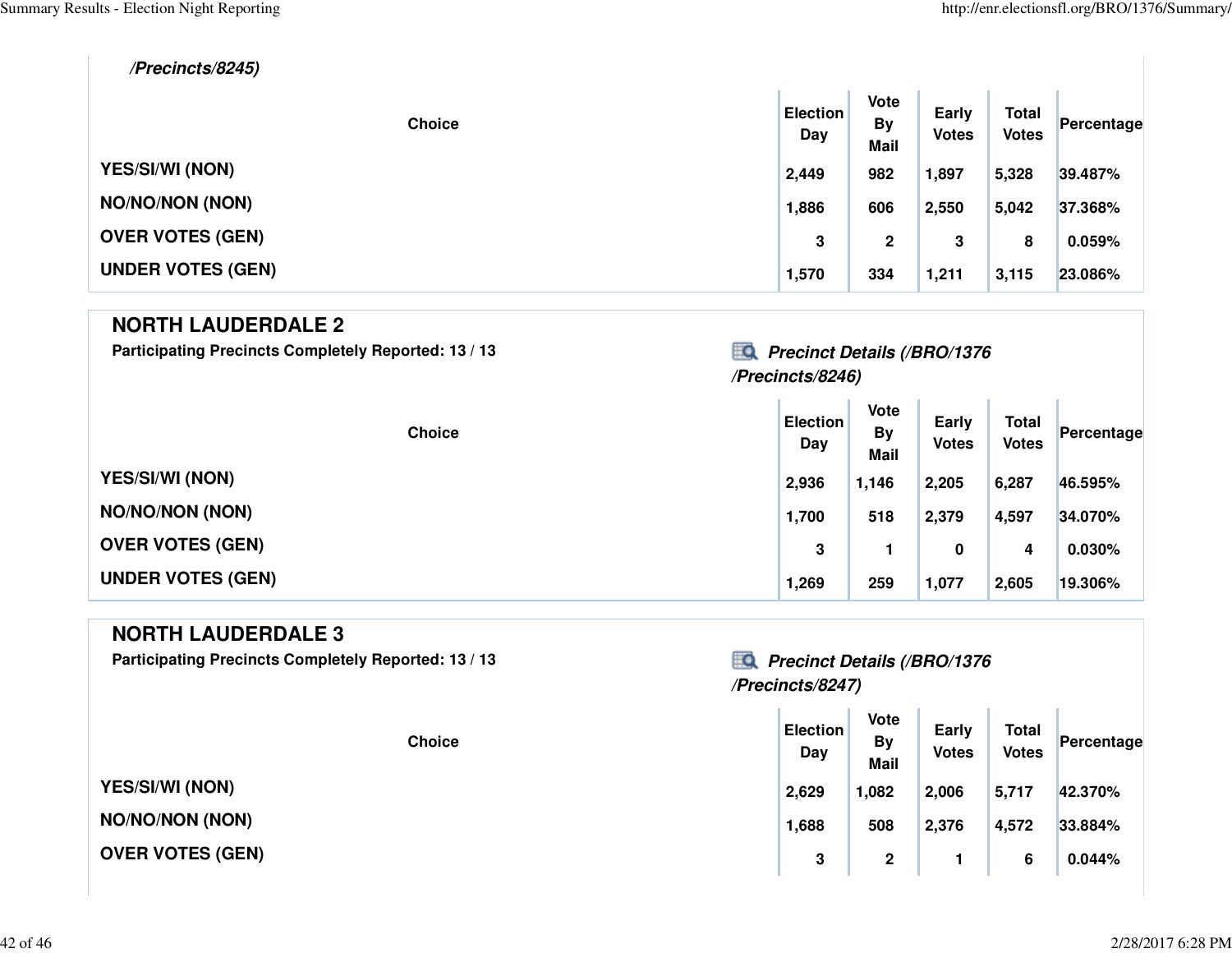T.

| <b>Choice</b>            | <b>Election</b><br>Day | Vote<br>B٧<br><b>Mail</b> | Early<br><b>Votes</b> | <b>Total</b><br><b>Votes</b> | Percentage |
|--------------------------|------------------------|---------------------------|-----------------------|------------------------------|------------|
| <b>UNDER VOTES (GEN)</b> | 1,588                  | 332                       | 1,278                 | 3,198                        | 23.701%    |

#### **NORTH LAUDERDALE 4**

Participating Precincts Completely Reported: 13 / 13 *Precinct Details (/BRO/1376* 

### **/Precincts/8248)**

| <b>Choice</b>            | <b>Election</b><br>Day | <b>Vote</b><br>By<br><b>Mail</b> | Early<br><b>Votes</b> | <b>Total</b><br><b>Votes</b> | Percentage |
|--------------------------|------------------------|----------------------------------|-----------------------|------------------------------|------------|
| <b>YES/SI/WI (NON)</b>   | 2,646                  | 1,034                            | 1,916                 | 5,596                        | 41.473%    |
| <b>NO/NO/NON (NON)</b>   | 1,985                  | 631                              | 2,640                 | 5,256                        | 38.954%    |
| <b>OVER VOTES (GEN)</b>  | 4                      | 0                                |                       | 5                            | 0.037%     |
| <b>UNDER VOTES (GEN)</b> | 1,273                  | 259                              | 1,104                 | 2,636                        | 19.536%    |

#### **PARKLAND 1**

Participating Precincts Completely Reported: 7 / 7 *Precinct Details (/BRO/1376* 

## **/Precincts/8249)**

| <b>Choice</b>            | <b>Election</b><br>Day | <b>Vote</b><br><b>By</b><br><b>Mail</b> | Early<br><b>Votes</b> | <b>Total</b><br><b>Votes</b> | Percentage |
|--------------------------|------------------------|-----------------------------------------|-----------------------|------------------------------|------------|
| <b>YES/SI/WI (NON)</b>   | 1,738                  | 647                                     | 655                   | 3,040                        | 25.791%    |
| <b>NO/NO/NON (NON)</b>   | 3,046                  | 1,711                                   | 1,593                 | 6,350                        | 53.873%    |
| <b>OVER VOTES (GEN)</b>  | 6                      | 8                                       | 3                     | 17                           | 0.144%     |
| <b>UNDER VOTES (GEN)</b> | 1,413                  | 501                                     | 466                   | 2,380                        | 20.192%    |

#### **PARKLAND 2**

Participating Precincts Completely Reported: 7 / 7 *Precinct Details (/BRO/1376* 

**/Precincts/8250)**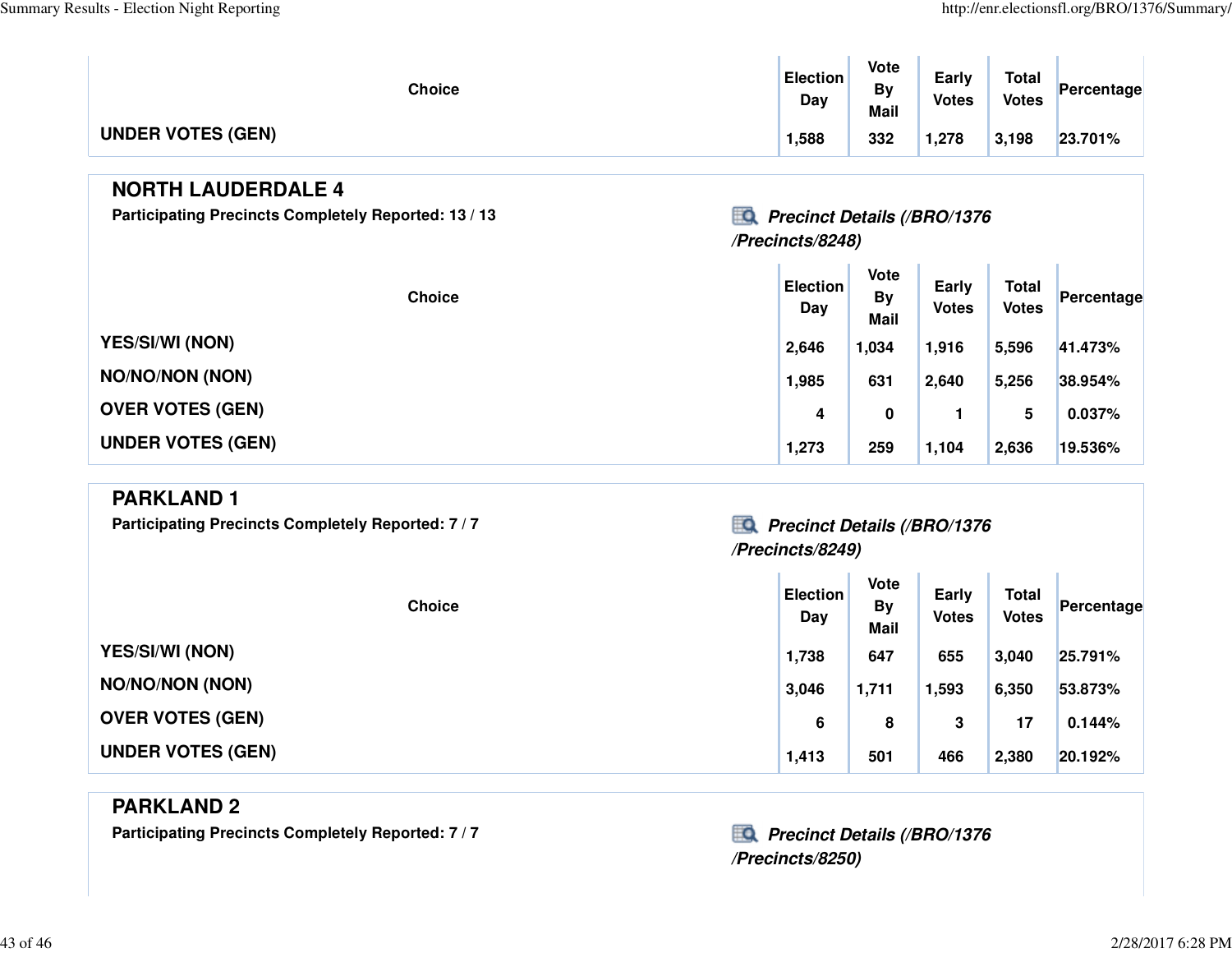| <b>Choice</b>            | <b>Election</b><br>Day | Vote<br><b>By</b><br><b>Mail</b> | Early<br><b>Votes</b> | <b>Total</b><br><b>Votes</b> | Percentage |
|--------------------------|------------------------|----------------------------------|-----------------------|------------------------------|------------|
| <b>YES/SI/WI (NON)</b>   | 2,007                  | 853                              | 716                   | 3,576                        | 30.339%    |
| <b>NO/NO/NON (NON)</b>   | 3,009                  | 1,530                            | 1,607                 | 6,146                        | 52.142%    |
| <b>OVER VOTES (GEN)</b>  | 6                      | 8                                | $\mathbf{2}$          | 16                           | 0.136%     |
| <b>UNDER VOTES (GEN)</b> | 1,181                  | 476                              | 392                   | 2,049                        | 17.384%    |

#### **PEMBROKE PINES 1**

Participating Precincts Completely Reported: 67 / 67 *Precinct Details (/BRO/1376* 

# **/Precincts/8251)**

| <b>Choice</b>            | <b>Election</b><br>Day | <b>Vote</b><br><b>By</b><br><b>Mail</b> | Early<br><b>Votes</b> | <b>Total</b><br><b>Votes</b> | Percentage |
|--------------------------|------------------------|-----------------------------------------|-----------------------|------------------------------|------------|
| <b>YES/SI/WI (NON)</b>   | 17,159                 | 8,904                                   | 12,645                | 38,708                       | 55.075%    |
| <b>NO/NO/NON (NON)</b>   | 7,819                  | 3,041                                   | 7,258                 | 18,118                       | 25.779%    |
| <b>OVER VOTES (GEN)</b>  | 10                     | 4                                       | 9                     | 23                           | 0.033%     |
| <b>UNDER VOTES (GEN)</b> | 7,617                  | 2,030                                   | 3,786                 | 13,433                       | 19.113%    |

| <b>PEMBROKE PINES 2</b><br>Participating Precincts Completely Reported: 67 / 67 | ĦО.<br><b>Precinct Details (/BRO/1376</b><br>/Precincts/8252) |                                  |                       |                              |            |  |  |  |
|---------------------------------------------------------------------------------|---------------------------------------------------------------|----------------------------------|-----------------------|------------------------------|------------|--|--|--|
| <b>Choice</b>                                                                   | <b>Election</b><br>Day                                        | <b>Vote</b><br><b>By</b><br>Mail | Early<br><b>Votes</b> | <b>Total</b><br><b>Votes</b> | Percentage |  |  |  |
| <b>YES/SI/WI (NON)</b>                                                          | 19,394                                                        | 10,332                           | 14,558                | 44,284                       | 63.009%    |  |  |  |
| <b>NO/NO/NON (NON)</b>                                                          | 6,028                                                         | 1,689                            | 5,444                 | 13,161                       | 18.726%    |  |  |  |
| <b>OVER VOTES (GEN)</b>                                                         | 9                                                             | 3                                | 6                     | 18                           | 0.026%     |  |  |  |
| <b>UNDER VOTES (GEN)</b>                                                        | 7,174                                                         | 1,955                            | 3,690                 | 12,819                       | 18.239%    |  |  |  |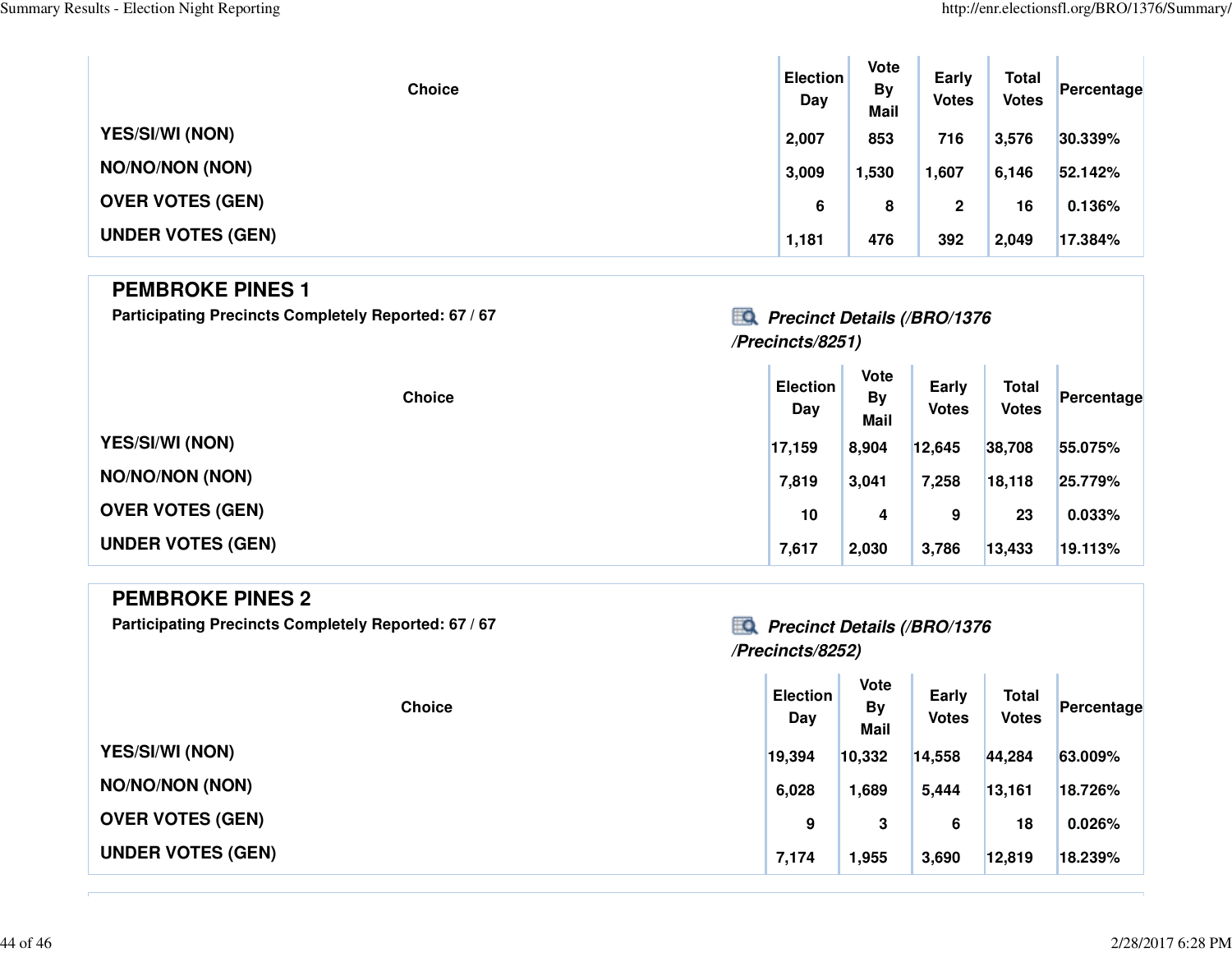### **PEMBROKE PINES 3**

Participating Precincts Completely Reported: 67 / 67 *Precinct Details (/BRO/1376* 

# **/Precincts/8253)**

| <b>Choice</b>            | <b>Election</b><br>Day | Vote<br>By<br><b>Mail</b> | Early<br><b>Votes</b> | <b>Total</b><br><b>Votes</b> | Percentage |
|--------------------------|------------------------|---------------------------|-----------------------|------------------------------|------------|
| <b>YES/SI/WI (NON)</b>   | 10,745                 | 4,179                     | 7,123                 | 22,047                       | 31.369%    |
| <b>NO/NO/NON (NON)</b>   | 13,723                 | 7,638                     | 12,421                | 33,782                       | 48.066%    |
| <b>OVER VOTES (GEN)</b>  | 13                     | 6                         | 10                    | 29                           | 0.041%     |
| <b>UNDER VOTES (GEN)</b> | 8,124                  | 2,156                     | 4,144                 | 14,424                       | 20.523%    |

### **PEMBROKE PINES 4**

Participating Precincts Completely Reported: 67 / 67 *Precinct Details (/BRO/1376* 

# **/Precincts/8254)**

**The Contract** 

| <b>Choice</b>            | <b>Election</b><br>Day | Vote<br><b>By</b><br><b>Mail</b> | Early<br><b>Votes</b> | <b>Total</b><br><b>Votes</b> | Percentage |
|--------------------------|------------------------|----------------------------------|-----------------------|------------------------------|------------|
| <b>YES/SI/WI (NON)</b>   | 12,398                 | 5,840                            | 8,515                 | 26,753                       | 38.065%    |
| <b>NO/NO/NON (NON)</b>   | 12,960                 | 6,123                            | 11,398                | 30,481                       | 43.370%    |
| <b>OVER VOTES (GEN)</b>  | 12                     | 15                               | 17                    | 44                           | 0.063%     |
| <b>UNDER VOTES (GEN)</b> | 7,235                  | 2,001                            | 3,768                 | 13,004                       | 18.503%    |

#### **PEMBROKE PINES 5**

Participating Precincts Completely Reported: 67 / 67 *Precinct Details (/BRO/1376* 

**YES/SI/WI (NON)**

# **/Precincts/8255)**

| <b>Choice</b> | <b>Election</b><br>Day | <b>Vote</b><br>By<br><b>Mail</b> | Early<br><b>Votes</b> | <b>Total</b><br><b>Votes</b> | Percentage |
|---------------|------------------------|----------------------------------|-----------------------|------------------------------|------------|
|               | 18,878                 | 10,273                           | 14,112                | 43,263                       | 61.556%    |